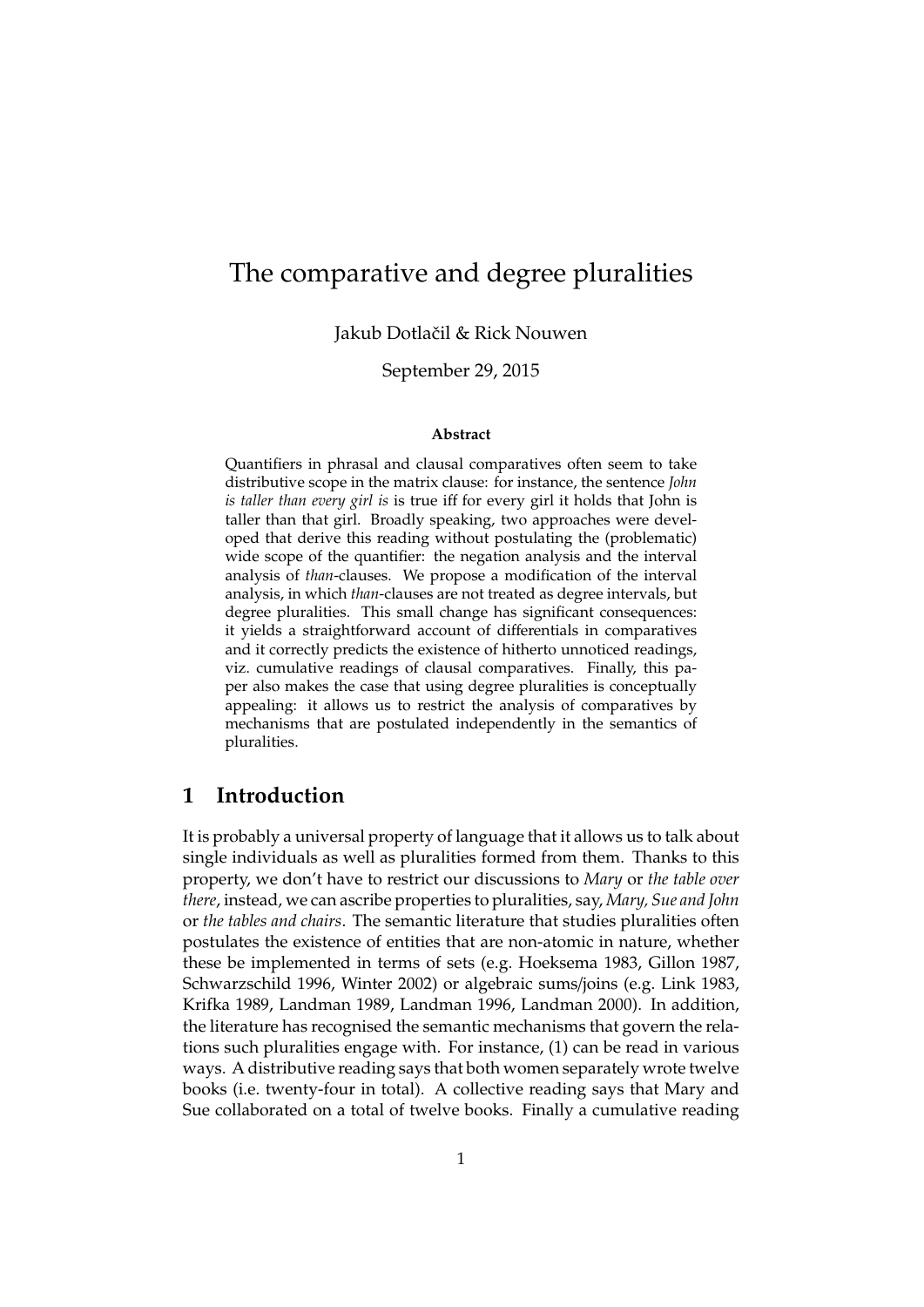says that there is a total of twelve books written by either Mary or Sue, where some were written by Mary and some were written by Sue. On top of postulating sum (or set) denotations for *Mary and Sue* and *twelve books*, the semantics for (1) will thus need to provide various ways in which these sums enter in the *write* relation.

(1) Mary and Sue wrote twelve books.

There is a good case to be made that plural individuals and semantic mechanisms that operate on plural structures are domain-independent and so the postulation of pluralities is not limited to the domain of entities. In the literature, one can find arguments for plural events (Krifka 1989; Schein 1993; Landman 2000; Kratzer 2003), plural information states (van den Berg 1996; Krifka 1996; Nouwen 2003; Nouwen 2007; Brasoveanu 2008), plural times (Artstein and Francez 2003) and plural propositions (Beck and Sharvit 2002). Missing from this list are plural degrees. Although degree pluralities do make an appearance in a handful of places in the literature (Matushansky and Ruys 2006; Fitzgibbons, Sharvit, and Gajewski 2008; Beck 2012), as far as we know there has so far been no dedicated argument in the literature in favour of an advanced parallel between the semantic structures available for entities and those available for degrees. In this paper, we will provide a motivation for a framework of degree pluralities. Up to a certain extent our rationale is simple. Degrees behave very much like entities and, so, they will partake in exactly the kind of semantic structures as entities do. For instance, (2) clearly has a cumulative reading, where John is 20 years old, Peter is 22 and Mary is 26. (The distributive reading would be non-sensical since it requires each of the three men to have multiple ages.)

(2) John, Peter and Mary are 20, 22 and 26 years old.

Any analysis of this example will have to resort to a cumulative relation between two pluralities: on the one hand the plural entity consisting of John, Peter and Mary and on the other hand the degree sum consisting of 20, 22 and 26 years. In other words, sentences like (2) already seem to commit the semanticist to the assumption that, like the domain of entities, the domain of degrees contains both atoms and sums.

Our claims go further than this resemblance between entity and degree ontology. The force of our proposal will be in the semantics of the comparative. We put forward an approach where the comparative is interpreted as a relation between degree pluralities, which entails that the comparative can be read distributively and cumulatively. We will support our proposal for a plural comparative in two distinct ways. On the one hand, we will provide data that suggests a necessarily plural (i.e. cumulative) interpretation of the relation between degrees expressed by comparative morphology. On the other hand, we will show that the plural degree framework allows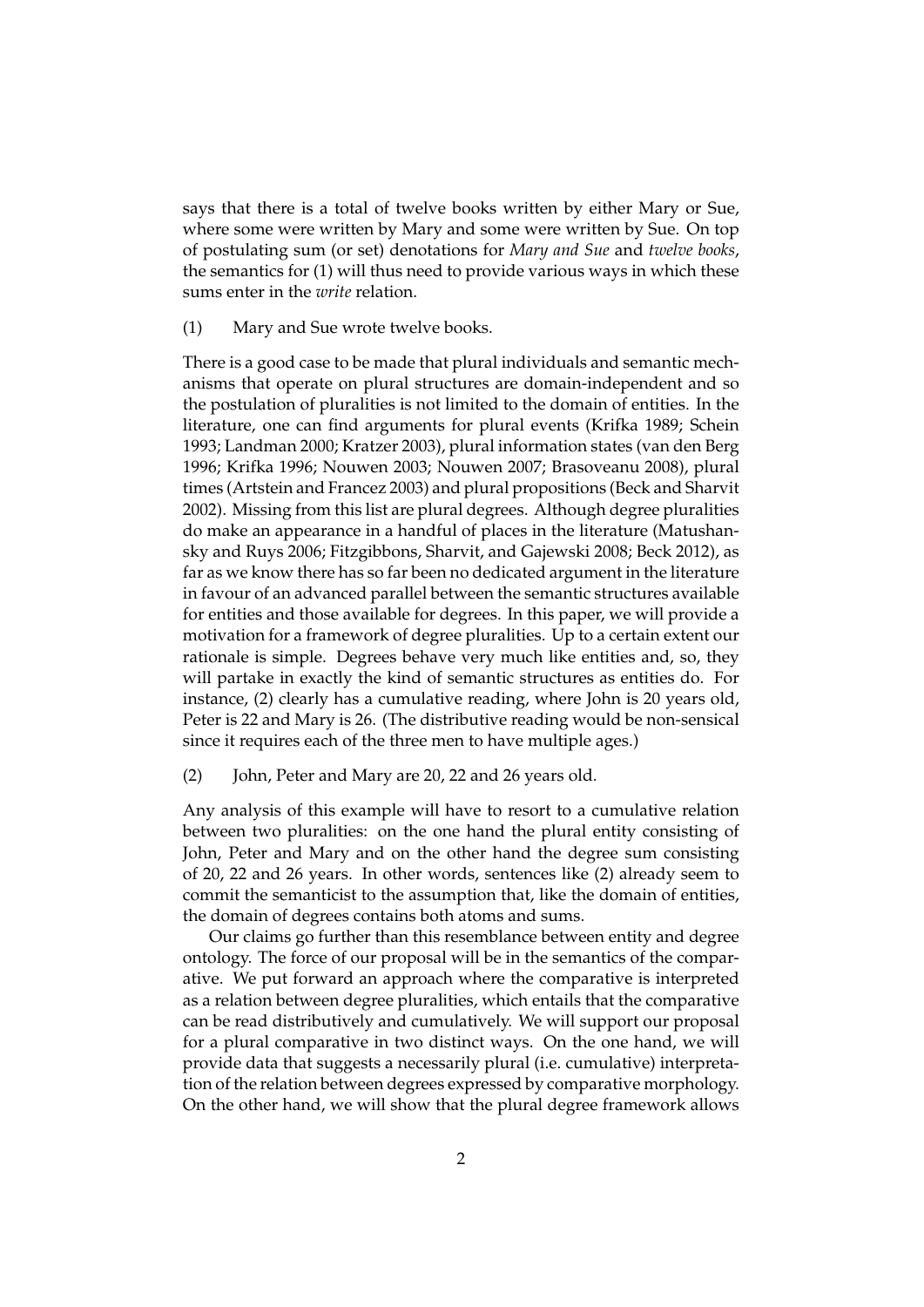for a reinterpretation of existing interval-based theories of degree morphology. Replacing intervals with pluralities will give a more natural analysis of quantifiers in *than* clauses and it also solves a hitherto open problem concerning differentials.

In the semantic literature on the comparative, the interpretation of *than* clauses takes a central role, and it equally does so in this paper. We start in the next section with an introduction to the issues central to comparative degree semantics and the semantics of *than* clauses. We also give a sneak preview to our take on these issues (Sections 2 and 3). After that, we postulate a simple framework for plural degree semantics (Section 4). We show that using plural degree semantics can handle the crucial issues of comparative degree semantics relatively straightforwardly, including the interplay of comparatives with differentials, which poses a challenge to all existing semantic theories (Section 5). Furthermore, plural degree semantics predicts a reading that has so far played hardly any role in the discussion of comparatives. We call the reading a cumulative comparison and argue that it strongly supports our analysis (Section 6). Section 7 discusses open issues.

Before we start, we should add that Sigrid Beck independently developed an account of quantified *than*-clauses that is in some ways similar to ours (Beck 2014). This is not very surprising, since, as will become clear, our own approach leans heavily on Beck's earlier work. We will offer a comparison to Beck (2014) along the way.

# **2 Background: quantifiers in** *than***-clauses**

At least since von Stechow (1984), semanticists used quantifiers in *than*clauses as a testing ground to find the correct interpretation of comparatives. We illustrate this point by discussing two types of approaches to the comparative, which we will call, following previous literature, the *negation* and the *interval* approach respectively. Our starting point is the interpretation that the two approaches would assign to a run-of-the-mill case of comparison, (3), shown in (3-a) and (3-b). Before we proceed to discussing it, one warning to the reader: our semantics captures the essence of the two approaches but it glosses over a lot of detail and does not show the many varieties that exist in both approaches. The same is not only true for (3), but for the rest of this section, as well. We introduce these simplifications to make a general point about the empirical prospects of either approach, regardless of the details of their implementation.

| (3) |  |  |  | John is taller than Mary (is). |  |  |
|-----|--|--|--|--------------------------------|--|--|
|-----|--|--|--|--------------------------------|--|--|

| а. | $\exists d[tall(j,d) \wedge \neg tall(m,d)]$            | negation approach |
|----|---------------------------------------------------------|-------------------|
|    | $max(\lambda d.tall(j, d)) > max(\lambda d.tall(m, d))$ | interval approach |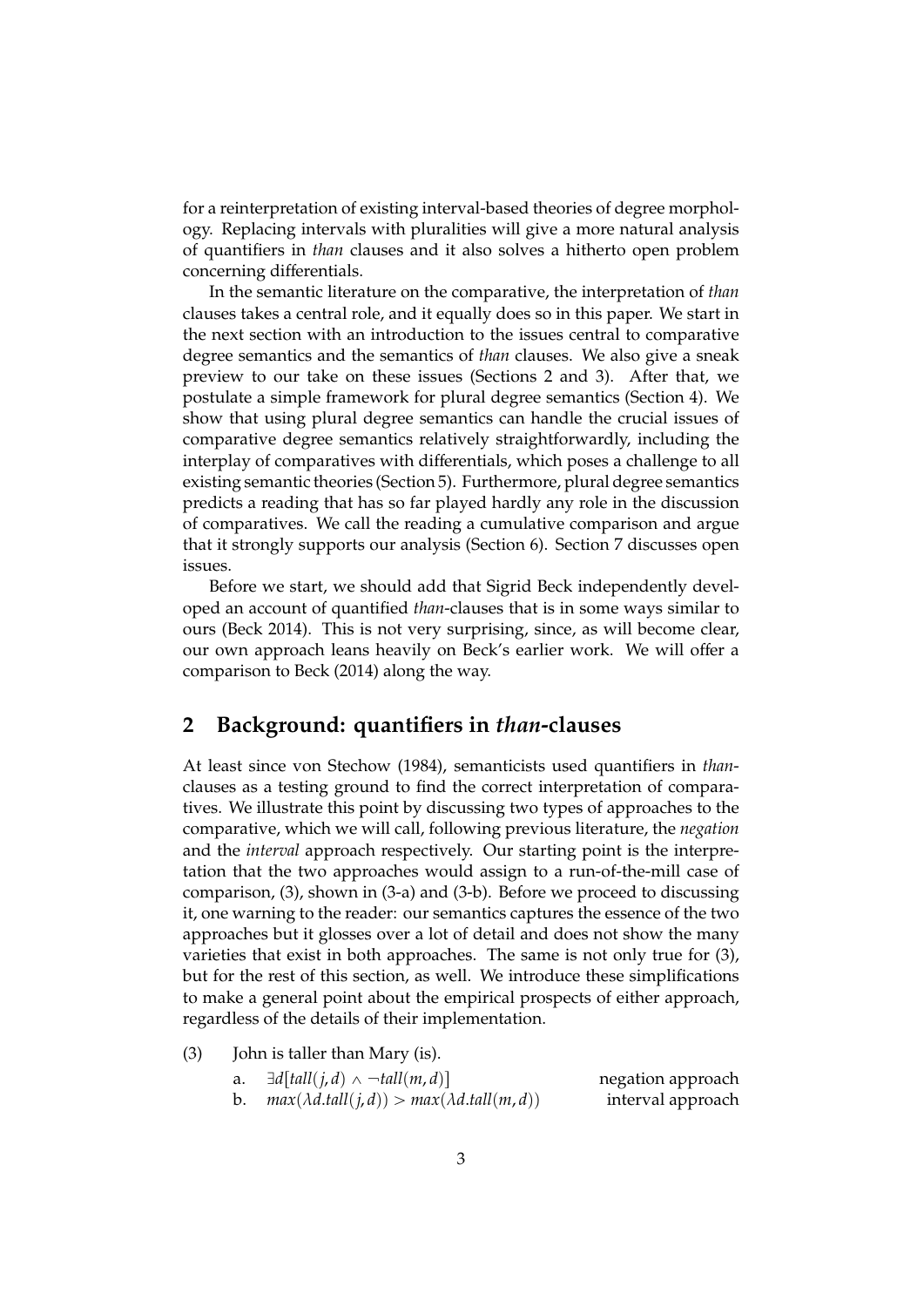(3-a) and (3-b) share the assumption that adjectives express monotone relations between individuals and degrees. The monotonicity lies in the fact that if John's height corresponds to *d<sup>j</sup>* , then not only is John tall to degree  $d_j$  (i.e.  $\textit{tall}(j, d_j)$  is true), but John is also tall to any lower degree  $d < d_j.$  The monotonicity is explicitly expressed by assuming (4) as the interpretation of *tall* (and similarly for other gradable adjectives). Here, we use  $\mu$  as the relevant measure function for the adjective. In this case,  $\mu(x)$  returns  $x's$ height. So, for example, in (3-b),  $\lambda d.tall(j,d)$  corresponds to the interval  $(0,$ John's height].

(4)  $\llbracket \text{tall} \rrbracket = \lambda d\lambda x. \mu(x) \geq d$ 

Coupled with the monotonicity assumption, (3-a) looks at the complement of Mary's interval of height, (Mary's height, $\infty$ ), and says that this overlaps with  $(0,John's height]$ . (3-b) states that  $max(0,John's height] > max(0,Mary's)$ height], i.e., John's height  $>$  Mary's height.

In their basic forms, both approaches make surprisingly problematic predictions once we turn to apparently simple examples that have a universal quantifier in the *than*-clause, as in (5).

(5) John is taller than every girl is.

- a.  $\exists d[fall(j, d) \land \neg \forall x[girl(x) \rightarrow tall(x, d)]]$
- b.  $max(\lambda d.tall(j, d)) > max(\lambda d. \forall x [girl(x) \rightarrow tall(x, d)])$

Both (5-a) and (5-b) express that John is taller than the shortest girl. The required reading is much stronger, namely that John's height exceeds that of the tallest girl. What is striking is that this stronger reading can be obtained if we assume that the quantifier *every girl* takes wide scope (von Stechow 1984).

(6) a. 
$$
\forall x[girl(x) \rightarrow \exists d[tall(j,d) \land \neg tall(x,d)]]
$$
  
b.  $\forall x[girl(x) \rightarrow max(\lambda d.tall(j,d)) > max(\lambda d.tall(x,d))]$ 

An analysis along the lines of (6) is an unlikely solution, however, given that it is generally assumed that quantifier raising is clause-bound (May 1985; Reinhart 1997), which means that we would have obtained (6-a) and (6-b) via an island violation. In the past decade or so, developments of the two approaches have avoided the need to resort to such violations by assuming that the relevant scope relation is located within the *than*-clause. This is most easily illustrated using the negation approach, which often assumes that at some level of description the *than*-clause contains an actual negation operator (Gajewski 2008; van Rooij 2008; Schwarzschild 2008). In our simplified setup, *than every girl is* could be represented as follows (assuming that the ellipsis is recovered in interpretation):

(7)  $\left[ \int \text{tan} \left[ \text{NOT} \right] \left[ \text{every girl} \right] \left[ \text{is} \left[ \text{tall} \right] \right] \right]$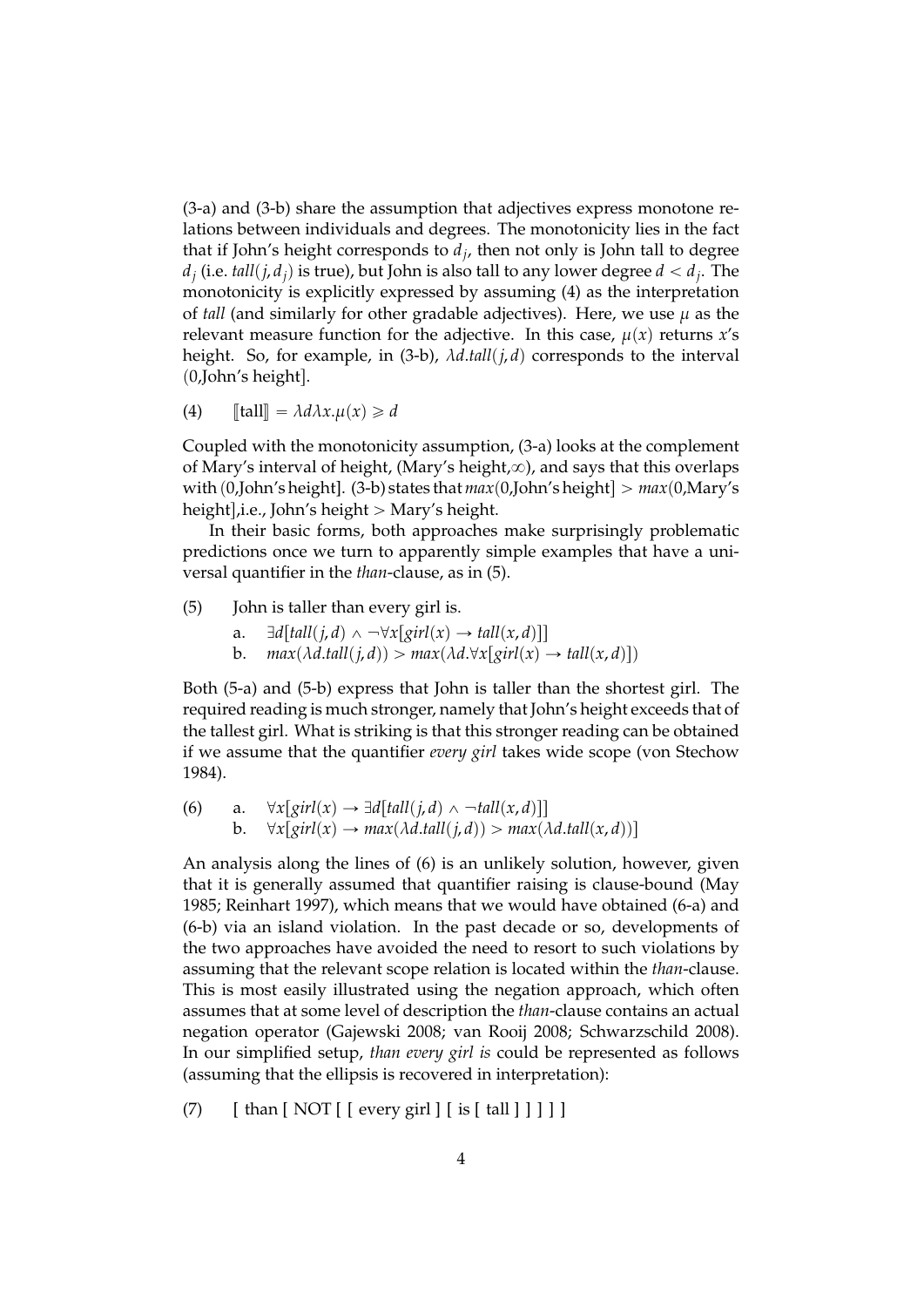Such a setup makes it possible for the quantifier *every girl* to get scope over negation:

### (8)  $\left[ \text{ than } \left[ \text{ [ every girl } ] 1 \text{ NOT } \left[ t_1 \right] \text{ is } \left[ \text{ tall } ] \right] \right] \right]$

Following standard assumptions, this would give us the term  $\lambda d.\forall x [girl(x) \rightarrow$  $\lnot \text{tall}(x, d)$ , which corresponds to the interval that goes upwards from just above the tallest girl's height. The whole construction *John is taller than every girl is* can now be interpreted as saying that there exists a degree in that interval to which John is tall. In other words, John is taller than the tallest girl.

Although this derives the desired interpretation, there are some interesting and serious problems with this view. Most importantly, if (8) has come about by quantifier-raising the subject, then we would expect to see ambiguity, or at least we would like to have some rationale for why universal quantifiers always seem to take wide scope with respect to negation.<sup>1</sup> Worse, one would have to explain how constructions that normally do not display movement are necessarily interpreted in a high position, whereas others are not. For instance, for (9) only the low negation reading is available, whilst for (10) only the high negation reading is there.

(9) John is taller than Bill and Peter.

| a. | $\exists d[tall(j,d) \wedge \neg(tall(b,d) \wedge tall(p,d))]$               | unavailable |
|----|------------------------------------------------------------------------------|-------------|
|    | <b>b.</b> $\exists d[tall(j,d) \land (\neg tall(b,d) \land \neg tall(p,d))]$ | available   |

#### (10) John is taller than Bill or Peter.

|    | $\exists d[tall(j,d) \wedge \neg(tall(b,d) \vee tall(p,d))]$       | available   |
|----|--------------------------------------------------------------------|-------------|
| b. | $\exists d[tall(j,d) \wedge (\neg tall(b,d) \vee \neg tall(p,d))]$ | unavailable |

As we will see below, the fact that no actual ambiguity observed is motivation for Beck (2010) to aim for an analysis that involves a fixed scope relation for all *than*-clauses. Before we turn to such ways of improving on the basic interval and negation approach, we would like to mention another aspect that makes the negation and interval approach problematic.

The issue we sketched above is that the two standard approaches predict a more-than-minimum reading rather than the required more-thanmaximum reading for *than*-clauses with a universal quantifier. In general, comparatives always seem to provide the latter rather than the former reading (but see below). For instance, (9) and (10) are synonymous - they both mean that John is taller than whoever is tallest from Bill and Peter. One could think then that the mechanism we are after is simply one which returns the maximum degree of all the individuals in the domain of quan-

 $1$ van Rooij (2008) proposes such a rationale, using the Strongest Meaning Hypothesis of Dalrymple, Kanazawa, Mchombo, and Peters (1998). But see Section 2.3.3 of Beck (2010) for problems with this line of avoiding ambiguity.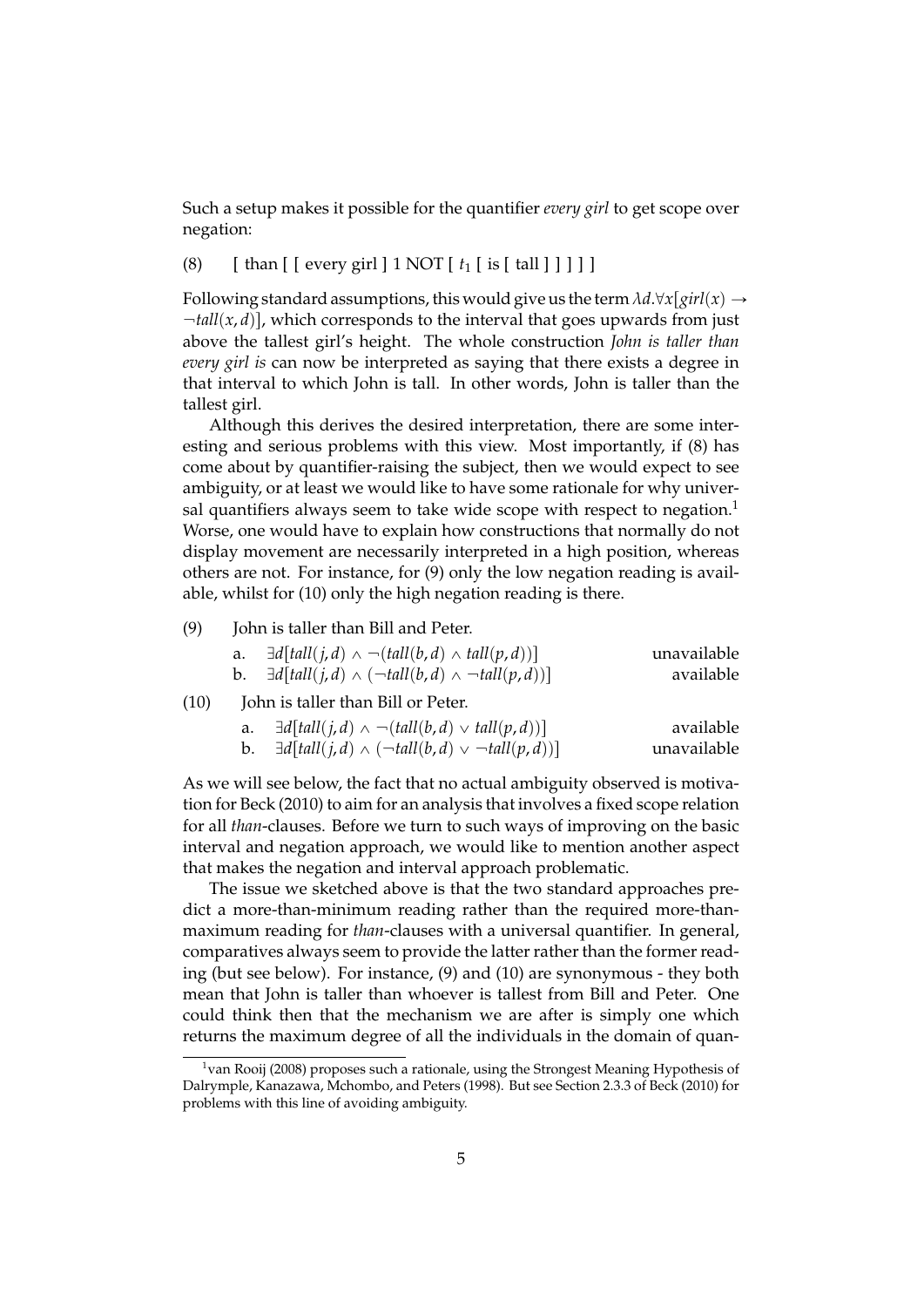tification in the *than*-clause, independent of the quantifier relation that is involved. Such a mechanism, however, would be too simple for the case of differentials, where the desired readings are a bit trickier still. Consider (11).

(11) John is exactly 3 inches taller than every girl.

As before, the correct interpretation for (11) can be paraphrased by giving the quantifier wide scope, as in (12).

(12) Every girl is such that John is exactly 3 inches taller than her.

Not only does (11) say that John is exactly 3 inches taller than the tallest girl, it requires John to be exactly 3 inches taller than any of the other girls too. In other words, (11) entails that all the girls are of the same height.

The issue is that nothing in either the negation or the interval approach allows us to refer to the individual heights of the entities in the domain of quantification. Take the form in (8), for instance, which provided the correct interpretation for a regular comparative by letting the *than*-clause denote  $\lambda d.\forall x[girl(x) \rightarrow \neg tall(x, d)]$ . As we said above, this is an interval leading up from the tallest girl's height. Crucially, this interval does not contain the heights of any of the girls and, so, there is no way the ultimate truth-conditions are going to include the entailment that the girls are all equally tall.

For the interval strategy, one may have found a way to associate *than every girl is* with the interval (0,the tallest girl's height). For example, Schwarzschild and Wilkinson (2002) represents a case of an interval strategy which can derive the correct interpretation of comparatives with differentials. However, accounting for differentials in the interval strategy is commonly done by stipulating extra conditions on comparative clauses that are not needed otherwise, be these conditions on sub-intervals (Schwarzschild and Wilkinson 2002), LFs (Heim 2006), scale granularity (Beck 2010) (see Fleisher to appear for details). Our goal is to solve the puzzle of quantifiers in *than*-clauses in such a way that it automatically accounts for an appropriate semantics of differentials. We do so by reinterpreting modern versions of the interval strategy, in particular that of Beck (2010), to which we turn now.

### **3 Beck's selection approach**

The main innovation in Beck (2010) is, we believe, to assume that standard clauses involve a selection mechanism akin to the one found in the semantics of definite descriptions or questions. Her analysis is furthermore based on a variation of what we called the interval strategy that is due to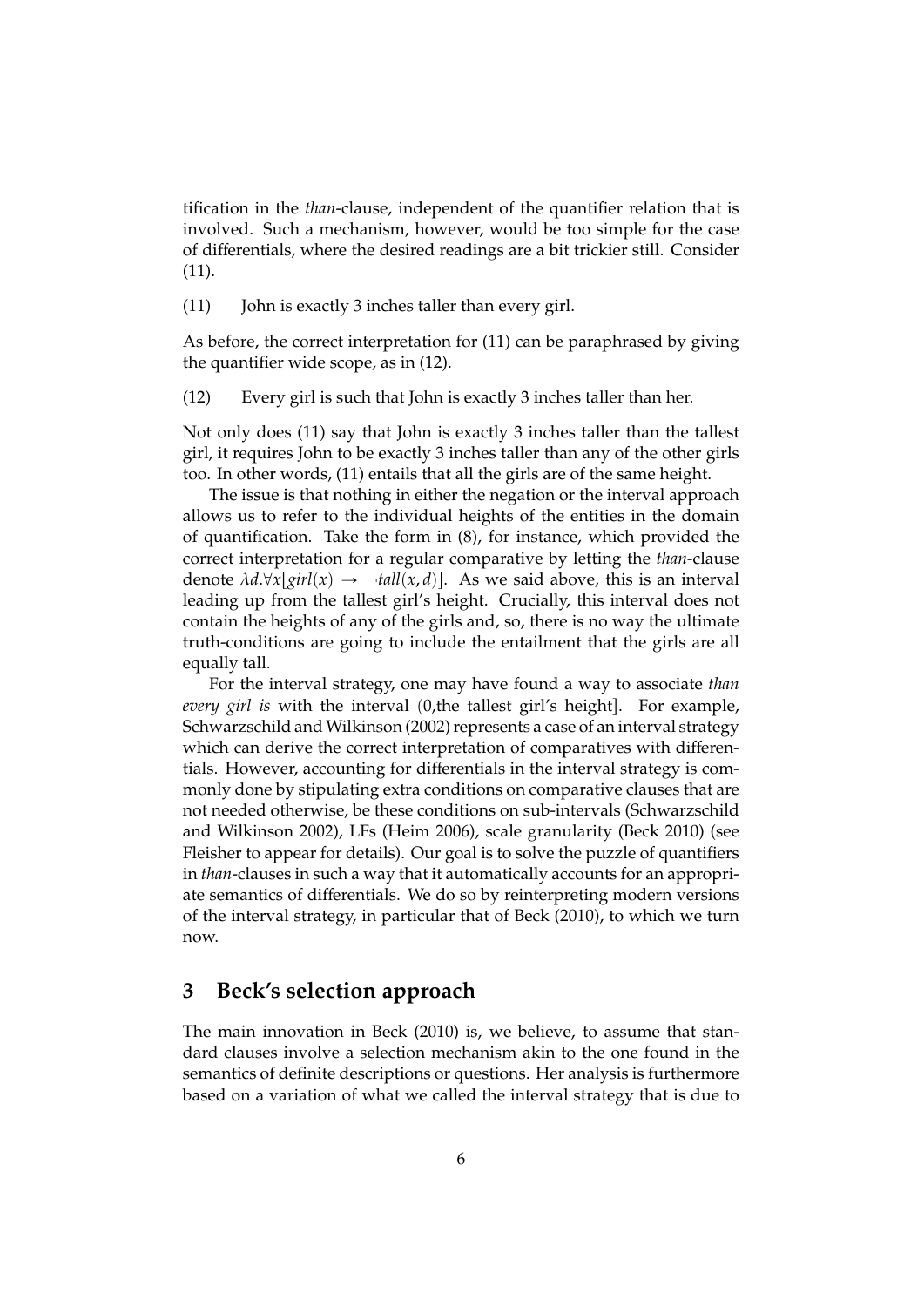Schwarzschild and Wilkinson (2002) and Heim (2006). In this approach, *than*-clauses are lifted to express sets of intervals, rather than simply intervals. To illustrate the strength of the approach, it suffices to assume that intervals are introduced at the level of the adjective as in (13), but see Beck (2010) and, especially Heim (2006) for alternative possibilities.

(13) 
$$
\llbracket \text{tall} \rrbracket = \lambda D_{\langle d,t \rangle}.\lambda x_e. \mu(x) \in D
$$

The combination of (13) with the semantics of quantifiers and the abstraction over intervals leads to the following meaning for *than*-clauses of the form *than Q is*/*are tall*.

$$
(14) \qquad \lambda D. Q(\lambda x. \mu(x) \in D)
$$

For a non-quantificational *than*-clause like *than Bill is tall* this yields all the sets of degrees that contain Bill's height. For *than every girl is* it gives all the sets of degrees that contain the heights of every girl. Beck now assumes that the final denotation of the *than*-clause comes about in two steps:

(15) Step 1—Select the most informative sets in the set of sets of degrees Step 2—Select the highest degree out of these most informative sets

Step 1 is implemented by defining a function *min* that picks those sets from a collection of sets that do not contain subsets that are themselves a member of the collection, and combines these into a single new set:

(16) 
$$
min(D) = \cup \lambda D \in D \land \neg \exists D'[D' \in D \land D' \subset D]
$$

Step 2 is now a regular maximality operator that pick the highest value from the set  $min(D)$ . Thus, the two steps select the maximal point of all the minimal interval(s). The results of this selection procedure are illustrated with the following examples:<sup>2</sup>

- (17) a. [[than Bill is tall] =  $\{D \mid D \text{ contains Bill's height}\}$ <br>b  $min(\text{If} \text{than Bill is tall}) = \{Bill's height\}$ 
	- b. *min*([than Bill is tall]) = {Bill's height}<br>c. *max(min*([than Bill is tall]) = Bill's height
		- c.  $max(min([\text{than Bill is tall}]) = \text{Bill's height})$ <br>a.  $[\text{than every girl is tall}] = {D \mid D}$  contains the
- (18) a. [than every girl is tall] =  $\{D \mid D$  contains the heights of each girl}<br>b.  $min(\text{Ithan every girl is tall}) = \text{the set containing the height of}$  $min([t)$  than every girl is tall = the set containing the height of

<sup>2</sup>To understand the derivations, it helps to keep in mind that *D* is an interval (if two points *a* and *b* are in *D* then all points between *a* and *b* are in *D*, too). In contrast, the set created by the application of *min* is just a set of points and does not need to satisfy the mentioned condition. The restriction of *D* to intervals is commonly held in the interval strategy (see Schwarzschild and Wilkinson 2002, Beck 2010). Heim (2006) takes *D* to be just a set of points (degrees) but for her this choice is just a matter of simplicity (sets are in a way more primitive than intervals) and, as she acknowledges, it is not empirically driven. To preview our own account, we will argue that there are empirical reasons to think that *than* clauses involve non-dense sets (or, rather, pluralities) of degrees.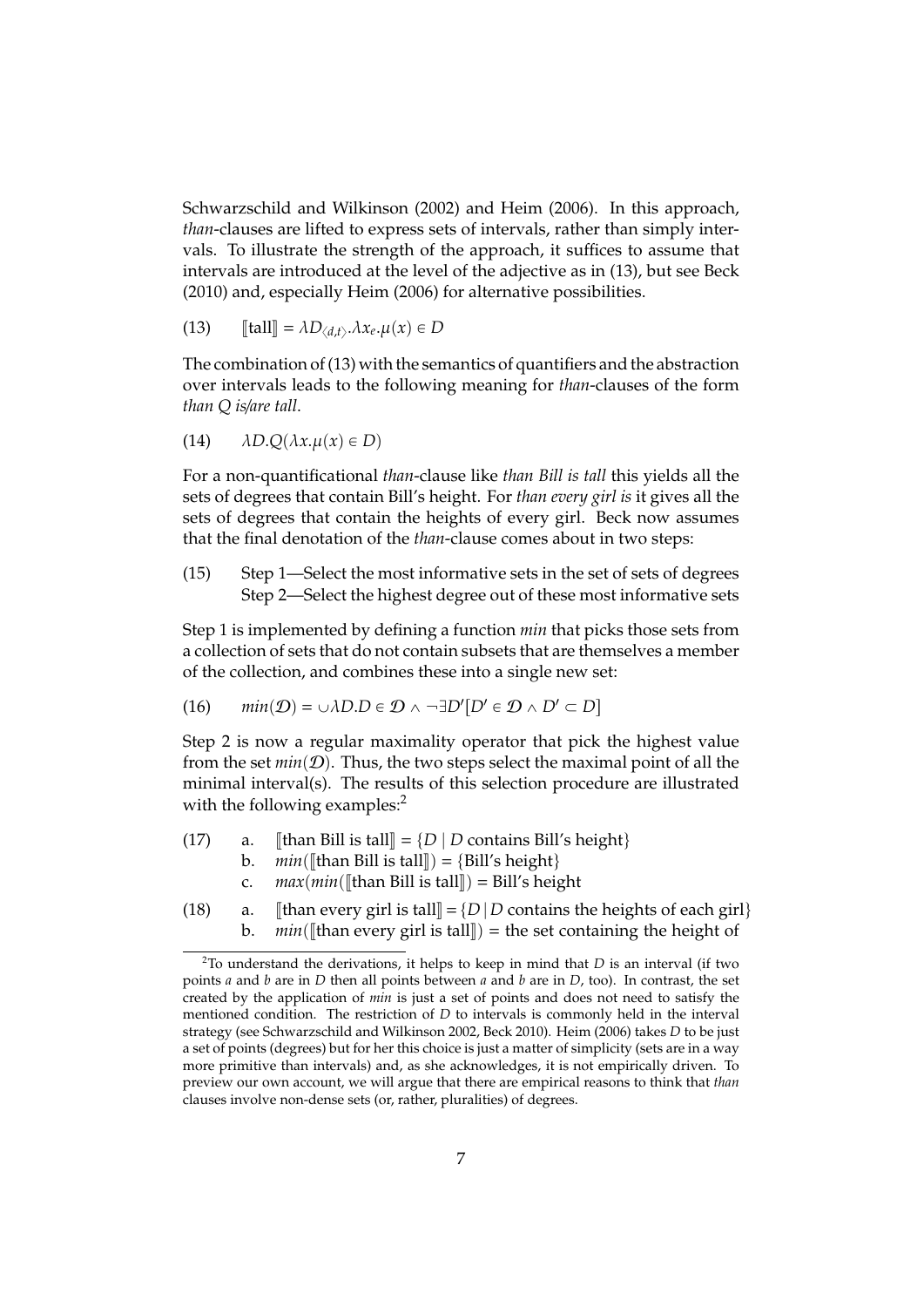the shortest girl, the height of the tallest girl and all the degrees in-between

- *c. max*(*min*([than every girl is tall])) = the height of the tallest girl  $a$ . [than Bill and Peter are tall] =  $\{D \mid D$  contains both Bill's and
- (19) a. [than Bill and Peter are tall] =  $\{D \mid D \text{ contains both Bill's and } \}$ Peter's height}
	- b. *min*( $\left[\left[\text{than Bill and Peter are tall}\right]\right) = \text{the set containing Bill's height, }$ Peter's height and all the degrees in-between
	- c.  $max(min([than Bill and Peter are tall])) = the height of who$ ever is tallest from Bill and Peter
- (20) a. [than Bill or Peter are tall] =  $\{D \mid D$  contains Bill's height or Peter's height or both}
	- b.  $min(\Vert \text{than Bill or Peter are tall} \Vert) = \text{the set containing just Bill's}$ height and Peter's
	- c. *max* $(min([than Bill or Peter are tall])) =$ the height of whoever is tallest from Bill and Peter

All these calculations yield the correct result. Below, in section 7, we will look at some further details of this selection mechanism and turn to cases where the result is less clearly favourable. Let us for now, however, focus on the merits of Beck's theory. Via the selection mechanism, Beck has done away with any scope ambiguity, making clear predictions which reading surfaces where. In the following section we will build further on Beck's approach. Before we do so, we need to point out an important detail of her selection mechanism.

The selection procedure we discussed above is two-tiered. This allows *than*-clauses, which are originally assigned type  $\langle \langle d, t \rangle, t \rangle$ , to yield the degree (type *d*) to which the matrix-clause degree is compared. In this way, Beck's analysis is a combination of the approaches operating with sets of intervals and the interval approaches: the composition inside the *than*-clause is done along the lines of the former accounts, while the final object is just a single degree, as in the latter accounts. Beck sees this as advantage because, in her words, "it remains a strength [of the interval approaches] that degree operators combine directly with expressions referring to degrees, and that differentials in particular [as in *John is 2 inches taller than Bill is*] can be accounted for in a direct and straightforward way." We agree with Beck that differentials are far from straightforward in the approaches working with sets of intervals and they are particularly problematic for negation accounts. However, we disagree with her conjecture that*than*-clauses should therefore yield one degree. As we remarked above, differentials like (21) entail that all the girls have the same height. If the *than*-clause expresses a single degree (say, that of the tallest girl's height) there is no hope to derive this entailment.

(21) John is exactly two inches taller than every girl.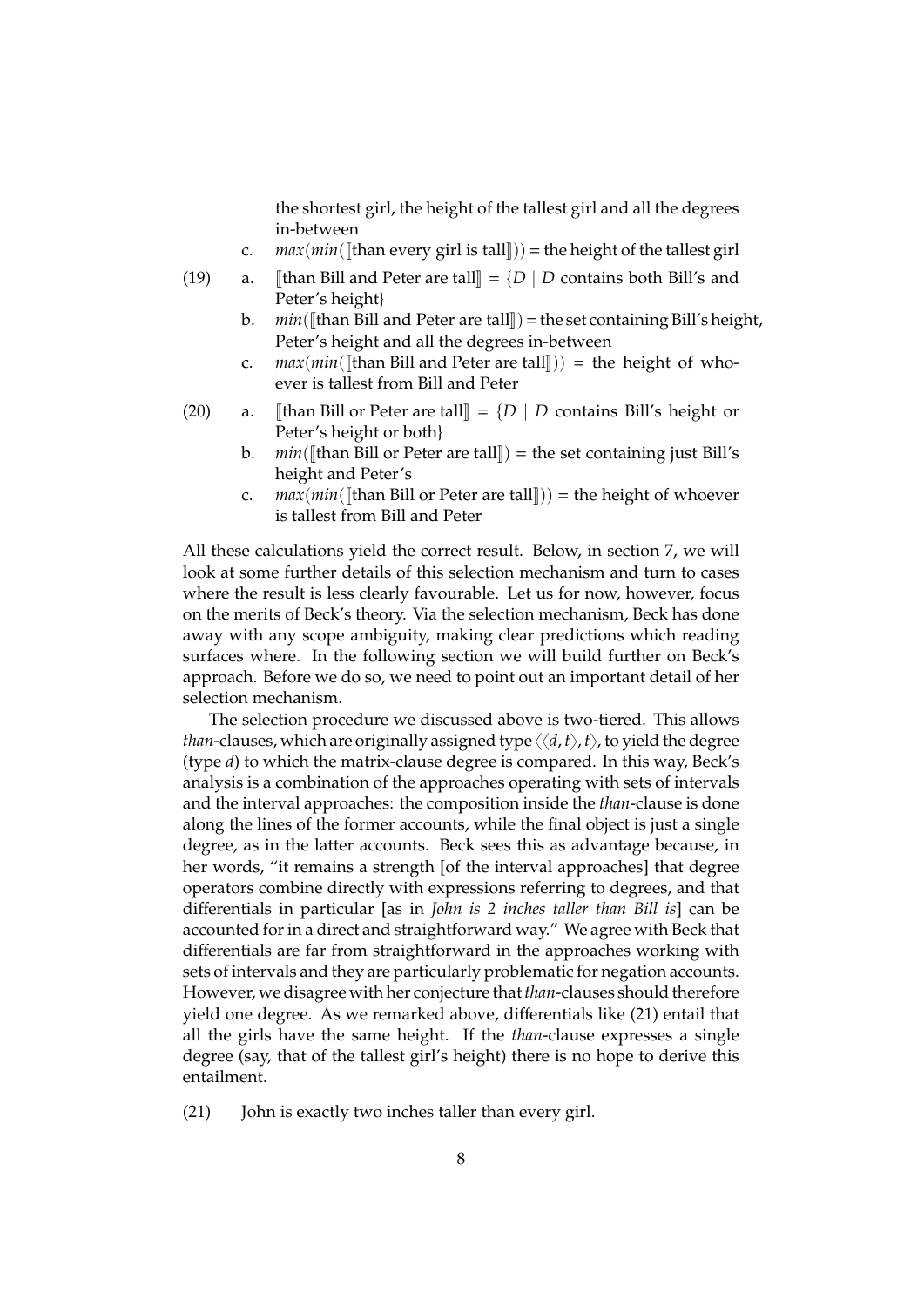In the next section, we will develop an analysis of *than*-clauses within a framework of degree pluralities. We will argue that this approach simplifies the selection mechanism to a single operation (since there is no need any more for *than*-clauses to yield a single degree), yet it can straightforwardly deal with differentials. Crucially, all this can be achieved with the standard machinery of the semantics of pluralities.

# **4 A framework for degree pluralities**

We would now like to propose a minimal variation on theories operating with sets of intervals, one which incorporates a notion of *degree plurality*. As we will argue in the sections below, the shift from an interval theory to an analysis revolving around plurals improves the empirical coverage.

The idea is first of all to extend the domain of degrees to contain degree sums in addition to degree atoms. For the domain of entities it is standard to assume that it has the structure of the powerset of the domain of atomic entities, with the empty set removed. One can see this as the requirement that the domain is closed under sum formation: it is the smallest set that contains all the atoms and all possible sums that can be formed using these atoms (Link (1983), Landman (1996); see Nouwen (2015) for an overview of plural semantic frameworks.) Some useful notions borrowed from the literature on plurality:

- (22) a. We will use  $a \sqcup b$  (the *sum* of *a* and *b*) to represent the plural individual that has *a* and *b* as its parts.
	- b. We will use \* to represent closure under sum of a set, we will refer to this as *predicate cumulation*: \**X* := the smallest set such that  $^*X \supseteq X$  and  $\forall x, y \in ^*X[x \cup y \in ^*X]$ .
	- c. We will use \*\* to represent closure under sum of a binary relation, we will refer to this as *relation cumulation*: \*\**R* := the smallest set such that \*\* $R \supseteq R$  and  $\forall x, x', y, y'[\langle x, x' \rangle, \langle y, y' \rangle \in$  $f^*R \to \langle x \sqcup y, x' \sqcup y' \rangle \in {}^{**}R$ .
	- d. We will use  $\subseteq$  as the part-of relation:  $a \sqsubseteq b : \Leftrightarrow a \sqcup b = b$
	- e. We will use *Atom* to return the atoms in a set of pluralities: *Atom*(*X*) :=  $\lambda x.X(x) \wedge \neg \exists y[y \sqsubseteq x]$ .

For the domain of degrees  $D$ , we now make exactly the same assumptions.  $D$  contains all the atomic degrees, as well as all sums you can form on the basis of that. And it contains nothing else.

Atomic degrees are scalar in nature. This scale, however, is still only defined on atoms:  $S = \langle Atom(\mathcal{D}), \rangle$ . So, if *d* and *d'* are in  $\mathcal D$  we can only guarantee that  $d > d'$  makes sense if both  $d$  and  $d'$  are atomic. That is, a statement like  $a \cup b > c$  is undefined. Nevertheless, in parallel to the mechanisms we use in the nominal domain, we can form a plural version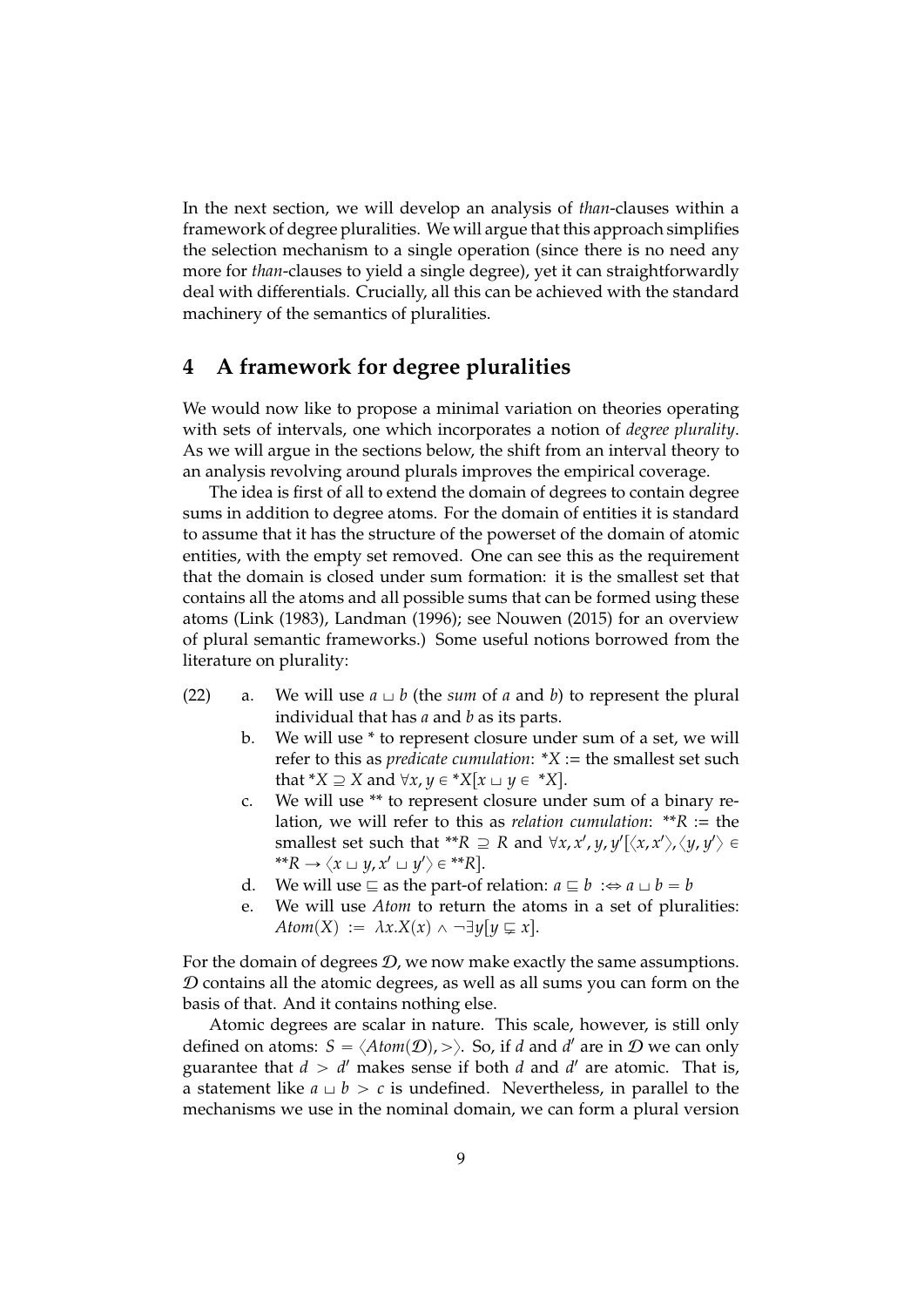of  $>$  by using the double star operator. Let us illustrate how this works by the following example. Say that both  $x > z$  and  $y > z$  and both  $z > v$  and  $z > w$ . In that case,  $x \sqcup y$  \*\* $> z$  and  $z$  \*\* $> v \sqcup w$ , but also  $x \sqcup y$  \*\* $> v \sqcup w$ . Slightly less straightforwardly, if we have a linear order  $w > x > y > z$ , then  $w \sqcup y$  \*\* $> x \sqcup z$ , since for each part in  $w \sqcup y$  there is a part in  $x \sqcup z$ that is lower in the ranking, and for each part in  $x \perp z$  there is a part in  $w \cup y$  that is higher in the ranking. In this way,  $>$  is parallel to many, if not all, lexical predicates applying to entities, which are commonly treated as partial functions, applicable to atoms only, unless they are pluralized (Landman 1989; Kratzer 2003).

We propose that adjectives are interpreted as relations between degree pluralities and entities. So rather than (13) (repeated here), we assume (23):

- (13)  $\text{[fall]} = \lambda D_{\langle d, t \rangle} \cdot \lambda x_e \cdot \mu(x) \in D$
- (23)  $[\text{tall}] = \lambda d_d \cdot \lambda x_e \cdot \mu(x) \equiv d$

In other words, *tall* relates individuals to all the degree pluralities that have the individual's height as an atomic part. This creates spuriously large pluralities and, in parallel to Beck's analysis, sets of degree pluralities will have to be reduced to more informative subsets. We do this by defining a minimality operator that operates on pluralities. Whereas Beck proposes (16) (repeated here), we propose (24).

(16)  $min(D_{\langle\langle d,t\rangle,t\rangle}) = \cup \lambda D \cdot D \in \mathcal{D} \land \neg \exists D'[D' \in \mathcal{D} \land D' \subset D]$ 

(24) 
$$
min(D_{\langle d,t\rangle}) = id.d \in D \land \neg \exists d'[d' \in D \land d' \sqsubseteq d]
$$

It should be clear that we are simply implementing ideas of interval approaches within a framework in which intervals have been replaced by pluralities. There are, however, some interesting nuances that differ, as we will see shortly. First, however, let us illustrate how the plural framework works by focusing on the simplest example that we discussed above. We will also use this opportunity to be as specific as possible about all the steps in the analysis, which should make it easier to understand more complex examples as we proceed.

(25) John is taller than Bill is.

We assume, as is standard, that the adjective *tall* is elided in the *than*-clause and will be recovered in interpretation.

The semantically annotated syntactic structure for (25) is given in Figure 1. We assume that the comparative morpheme forms a constituent with its adjective although we are aware of the fact that two traditions exist. One postulates the same constituency in this respect as we do (Larson 1988; Kennedy 1997; Kennedy 2002; Alrenga and Kennedy 2014). Alternatively, the comparative morpheme might form a constituent with the *than*-clause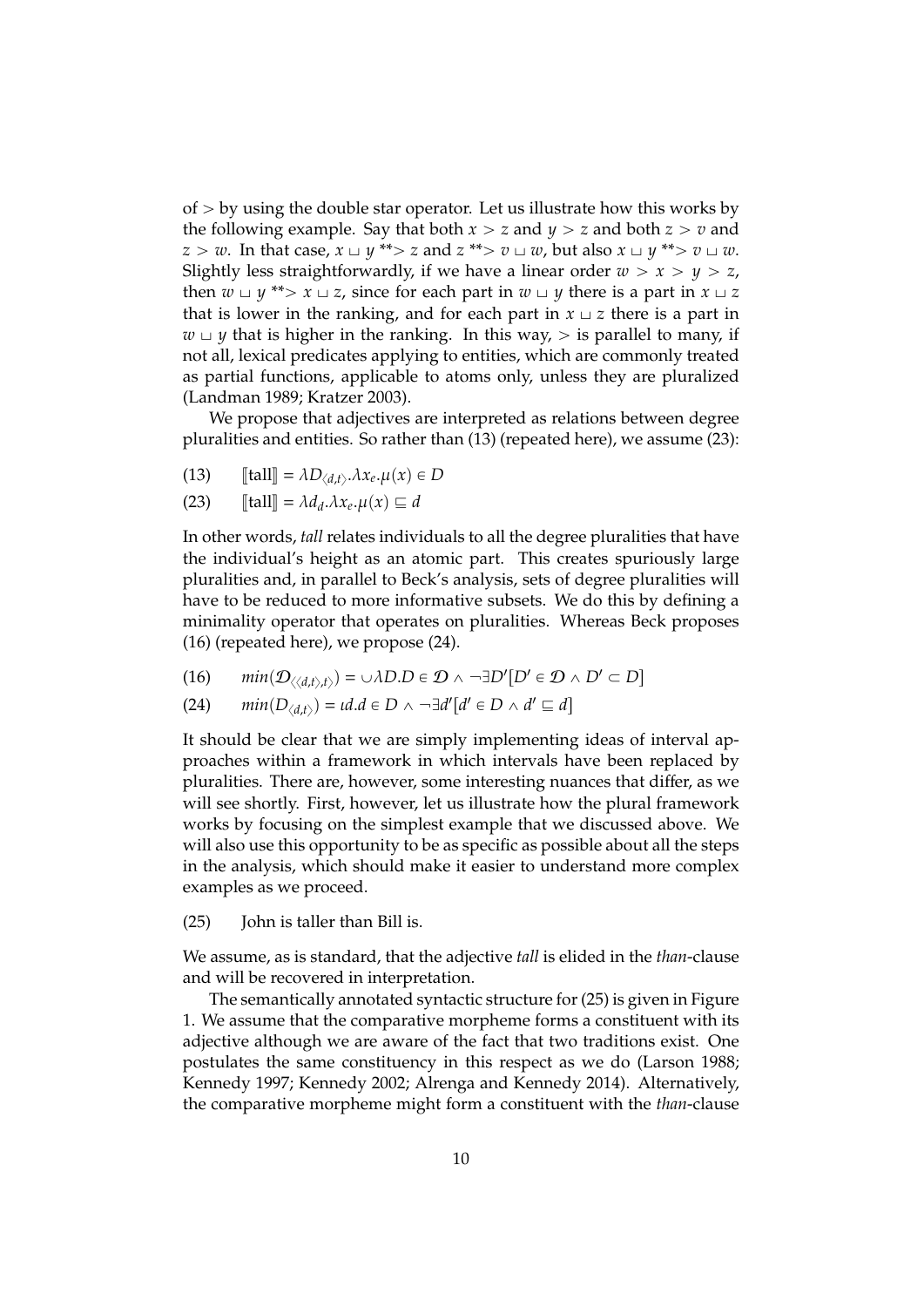

Figure 1: Syntax and interpretation of (25)

and only later combine with the adjective (Bresnan 1973; Carlson 1977; von Stechow 1984; Heim 2000; Bhatt and Pancheva 2004). The choice is largely orthogonal to our study but the former option makes the combination of degree and plural semantics slightly easier, hence our choice, which leads us to the following interpretation of the comparative:

(26)  $\left[ \text{-er} \right] = \lambda g_{\langle d, \langle e, t \rangle \rangle} \lambda d_d \lambda x_e \text{. } min(\lambda d'.g(d', x)) > d$ 

Turning our attention to the interpretation of the *than*-clause, we note that its semantic composition includes operator movement (Chomsky 1977), resulting in lambda abstraction over degrees, and, as in Beck's analysis, the *min* operator. Unlike Beck, we dispense with the second selection step (her *max* operator). Notice that the *than*-clause of Figure 1 is going to collect all pluralities that contain Bill's height. So, this is a set that has among its members, spurious plural individuals like "Mary's height∟Bill's height", or the individual that contains everyone's height. Applying the minimality operator *min* yields a single individual, namely Bill's height. Similarly, the matrix adjective would be true of spurious plural individuals that include, among its members, John's height. Here again, applying *min* yields a single individual, John's height. Thus, *min* selects the most informative plurality both in the matrix clause, as well as in the *than*-clause, and can be compared to the work of *min* and *max* operators selecting the most informative element in a set, commonly used in comparatives (von Stechow 1984; Heim 2006; Beck 2010).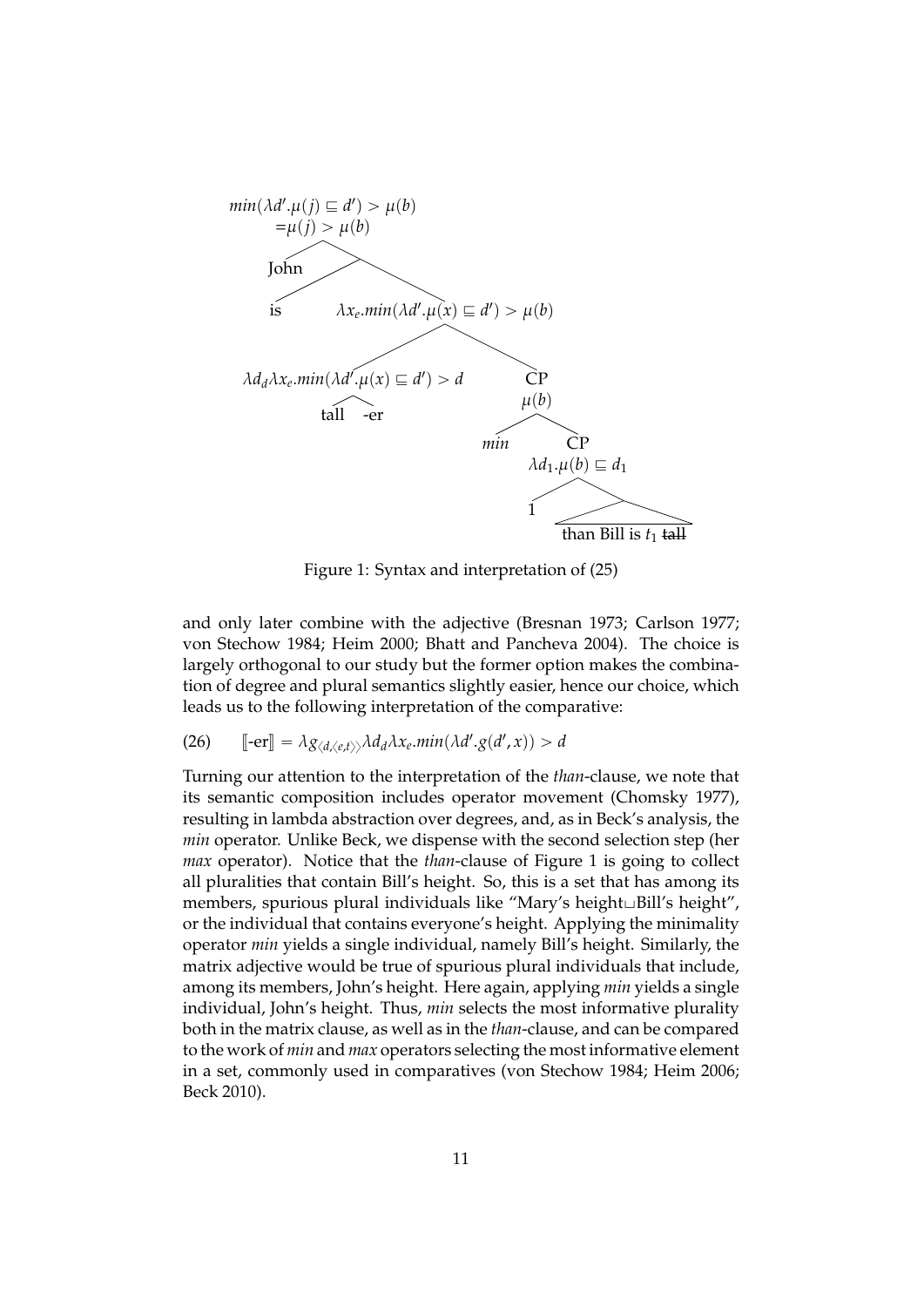In the example above, there is no reason to apply plurality semantics to degrees since the matrix clause and the *than*-clause denote atomic individuals. Things change once we turn to quantified examples:

(27) John is taller than every girl is.

In (28), we give the interpretation of *than every girl*.

(28) 
$$
\lambda d.\forall x[\text{girl}(x) \rightarrow \mu(x) \sqsubseteq d]
$$

This is the set of pluralities that contain at least the heights of every girl. So, if there are three girls who are respectively 150, 160 and 190 centimetres tall, then this set contains  $150 \sqcup 160 \sqcup 190$  and all sums that contain this particular sum as a proper part. Minimality reduces this set to the individual  $150 \sqcup 160 \sqcup 190$  itself:

(29) 
$$
[\text{min}(\text{than every girl})] = \text{min}(\lambda d.\forall x[\text{ girl}(x) \rightarrow \mu(x) \equiv d])
$$

$$
= 150 \sqcup 160 \sqcup 190
$$

If we proceeded with composition in the same way as in Figure 1, the sentence would end up meaning (30).

$$
(30) \t John's height > 150 \cup 160 \cup 190 \t (undefined)
$$

 $(30)$  is undefined because  $>$  only relates atomic entities. Previous accounts avoid analogous meaningless comparison in various ways. As discussed above, (Beck 2010) uses a special selection mechanism, which selects just one degree, so that the comparison can go through. We could follow suit and use some sort of maximality operator to select the highest atom in the plurality denoted by the *than* clause, in which case the truth-conditions for (27) will correctly become John's height  $> 190$ .

But there is no need for such and other mechanisms. Examples completely parallel to (30) are bread and butter of semanticists working on pluralities, and several operations have been developed to deal with cases in which a plurality combines with a predicate restricted to atoms. One of them is to pluralise the predicate roughly corresponding to *John is taller*. The pluralization then results in:

(31)  $* \lambda d.min(\lambda d_2$ . John's height  $\subseteq d_2$ ) > *d* 

(31) can straightforwardly combine with  $150 \sqcup 160 \sqcup 190$ . Given the nature of  $*$  and the atomic requirement of  $>$ , the resulting interpretation is true iff each of the atoms of  $150 \cup 160 \cup 190$  is smaller than John's height, that is, John is taller than any of the girls. The semantic composition of this derivation assumes nothing beyond standard mechanisms of semantics of pluralities, and is shown in Figure 2. The only difference from Figure 1 is that now, we also have to postulate movement of the *than*-clause, so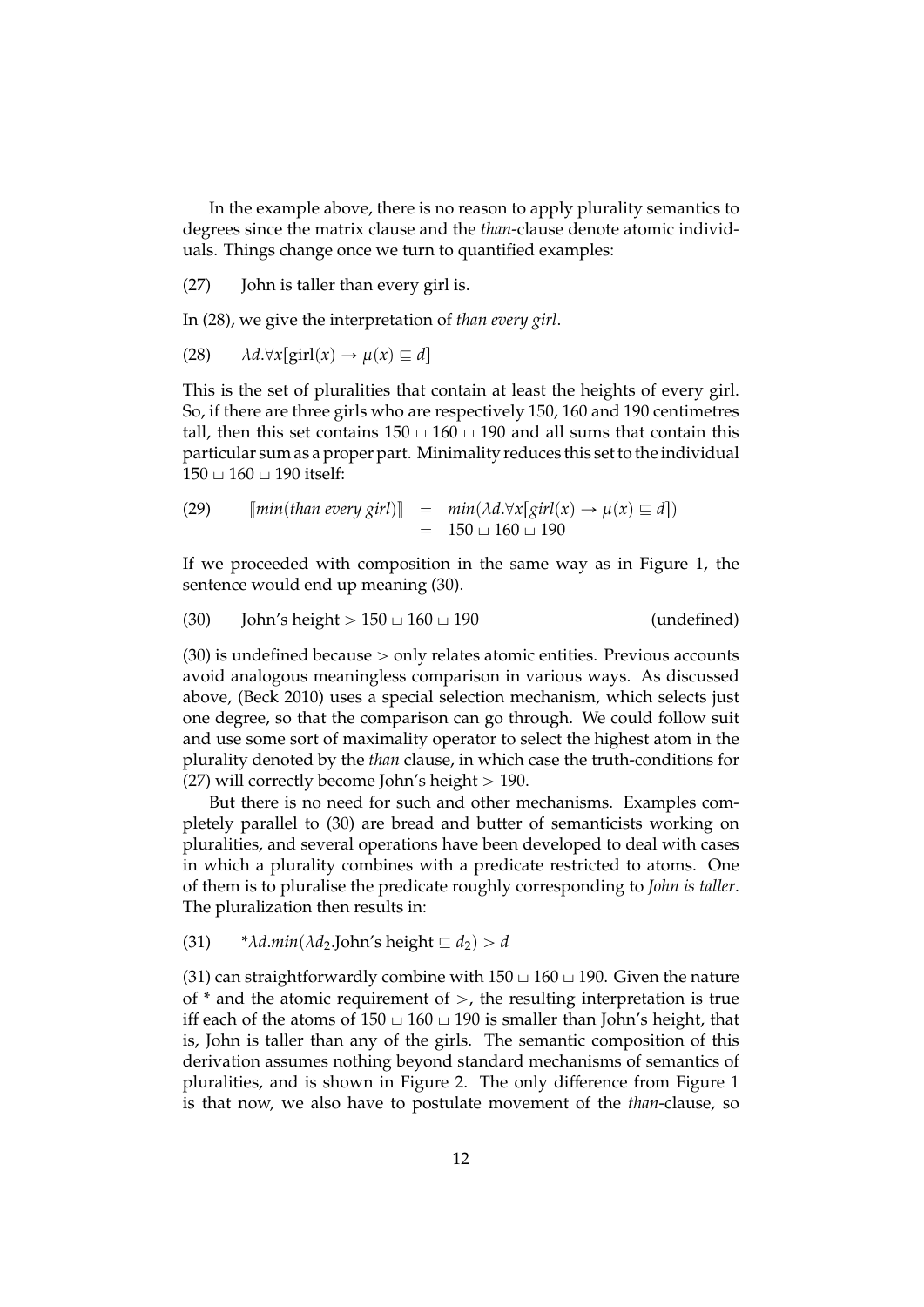that a predicate is created to which the \*-operator can be applied. This step is not postulated *ad hoc*: in the semantics of pluralities, this kind of movement is generally required for distributive readings of any arguments other than subjects (but see (Lasersohn 1998) for an account of distributivity that dispenses with this movement, which we do not follow here to keep semantics relatively simple).



Figure 2: Syntax and interpretation of (25)

An alternative option is to pluralise relations, not predicates. In our scenario, this boils down to pluralising the comparative after it applied to the adjective. (This means we would analyse the sentence as *John is \*\*(tall er) than every girl*.) This yields the following statement:

$$
(32) \qquad \langle 150 \sqcup 160 \sqcup 190, \text{John} \rangle \in {}^{**} \lambda d_d \lambda x_e \min(\lambda d'.\mu(x) \sqsubseteq d') > d
$$

Since John is an atomic individual, (32) is equivalent to (33), which in turn is the interpretation of the root node of Figure 2.

(33) 
$$
150 \sqcup 160 \sqcup 190 \in {}^{\ast} \lambda d_d.min(\lambda d'.\mu(j) \sqsubseteq d') > d
$$

Note that (32) and (33) are equivalent to (34), which captures a truly cumulative interpretation of the comparative relation.

(34) John's height \*\* 
$$
> 150 \sqcup 160 \sqcup 190
$$

In summary, our plural degrees framework provides two natural and equivalent interpretations for (27), one where the *than*-clause plurality is the subject of a distributive predicate and one where it enters in a cumulative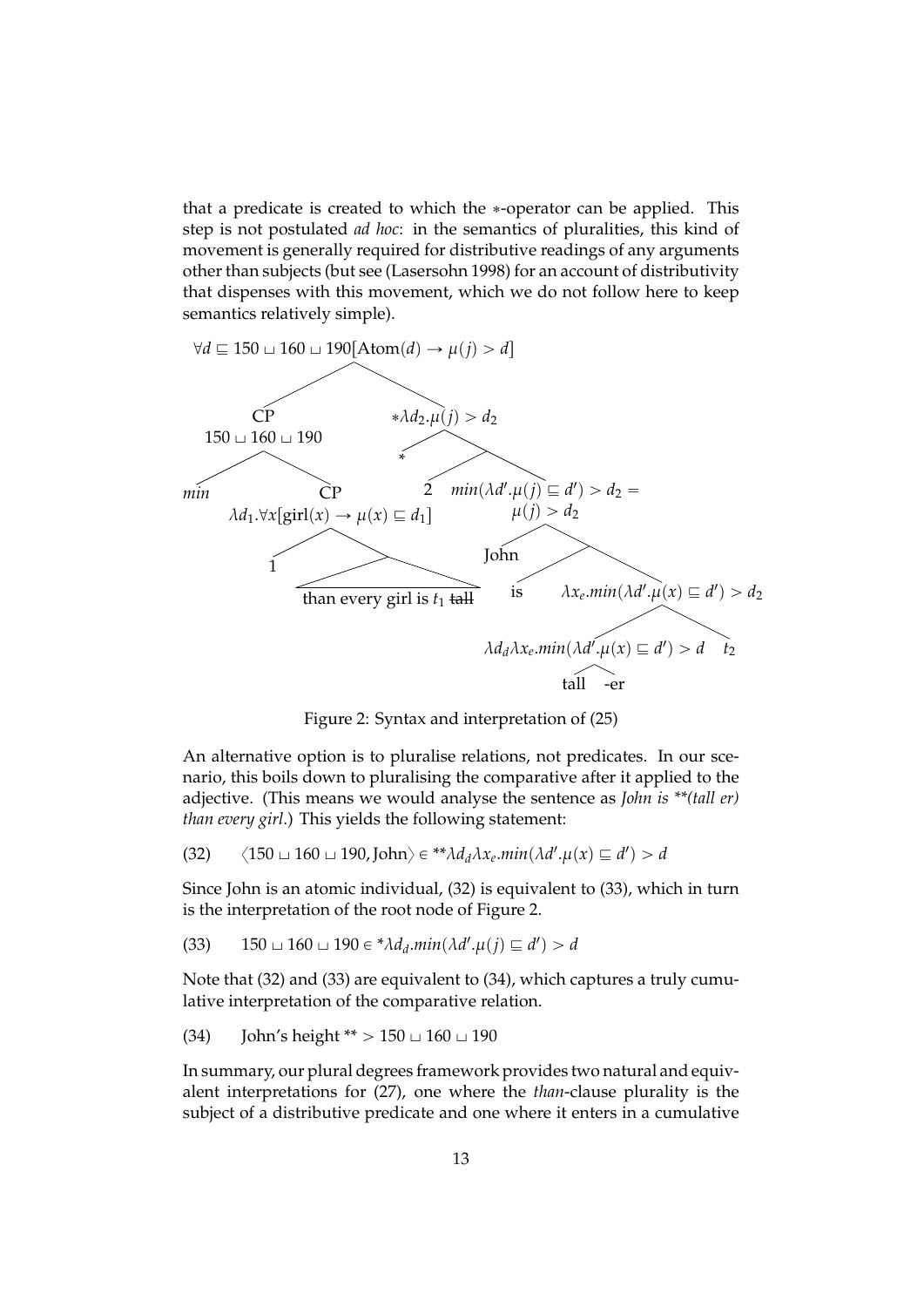comparison relation with the subject. In both derivations, John has to be taller than the *tallest* girl. This is exactly as is required, and this is exactly the result of the accounts discussed in Section 2. However, we got the correct interpretation without postulating an island-violating QR. In contrast to Beck, we moreover did not need to assume that there is a combination of a minimality operator (*min*) and a maximality operator (*max*, picking the top degree in an interval). Instead we used minimality in tandem with an independently motivated pluralisation operator. In this sense, our approach is simpler, since it does away with the two-tier selection procedure of Beck's in favour of a single informativity-optimising operation. By leaning on Beck's selection innovation, we also do not face the problem of the negation approaches discussed in Section 2 how to exclude a missing interpretation since we derive a single, unambiguous reading.

We hasten to add that we are not the first one to suggest this modification of Beck (2010). In fact, it was Beck herself who realized that using degree pluralities would yield a simpler, single-layer analysis of *than*-clauses (see Beck 2014). There is considerable overlap between the framework presented there and the ideas that were (independently) developed by us in this paper. Specifically, just like we did here, Beck (2014) also proposes that the illusion of a wide-scope interpretation of the quantifier in a *than*-clause is due to a cumulative interpretation. One key difference, however, is how the pluralities are introduced in the semantics. Beck's analysis crucially relies on the assumption that we can assign group interpretations to quantifiers like *every NP*: for instance, *every girl* ends up referring to the plurality of all girls. While there is some evidence for such interpretations with *every* (Schein 1993; Kratzer 2003; Champollion 2010), it is generally accepted that the universal quantifier can be interpreted non-distributively only when it is not the highest argument (e.g., it is an object). This option would then not be possible for the example discussed above. Furthermore, *each NP* is even less likely to be interpreted as a group. Beck acknowledges her assumption leads to potentially problematic predictions. (See Beck 2014, pp. 101-2 for discussion.) $3$ 

In contrast to Beck (2014), the pluralities involved in the distributive and cumulative interpretations above are only indirectly formed by the *than*clause quantifier. Summarizing our approach above, adjectives express relations between entities and degree pluralities. In *than*-clauses, quantifiers

<sup>3</sup>Our analysis is also reminiscent of Beck (2012), who also introduces a mechanism of distributive quantification over atoms in a degree plurality. However, Beck only uses this mechanism for cases involving existential quantifiers (in particular, existential modals), where her selection mechanism yields a set of minimal intervals, rather than a single atomic minimal interval. In effect, apart from a superficial similarity between the used mechanisms, there is no overlap whatsoever in the analyses we offer for particular cases. In particular, Beck (2012) does not aim to provide an extensive argument in favour of a plural semantics, which we do aspire to here.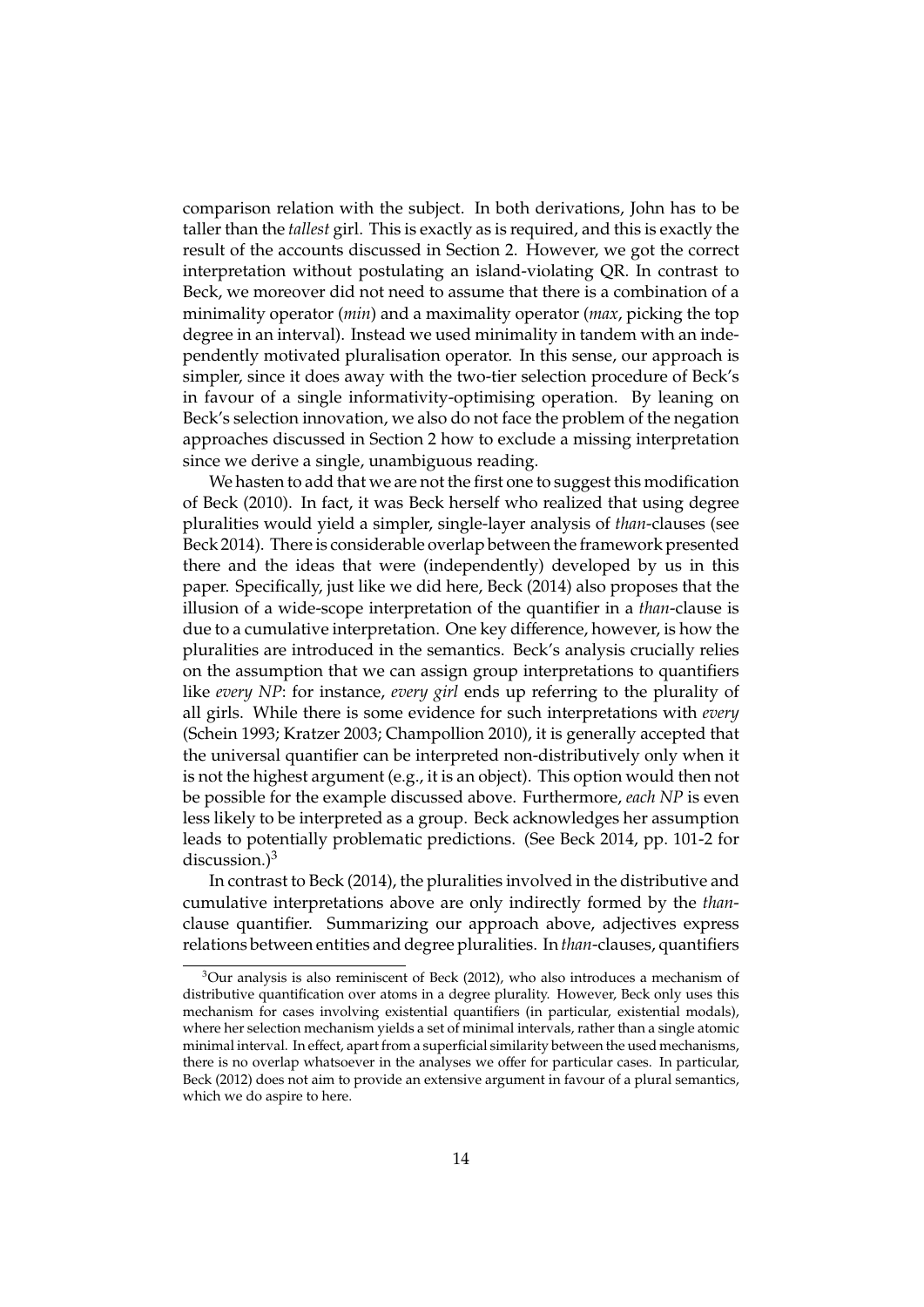scoping over the adjective cause the minimal degree denoted by the *than*clause to be non-atomic. A crucial difference between our approach and that of Beck (2014) is then that we assume adjectives to be inherently plural.

One could wonder, as did one of our reviewers, whether we could do without this assumption. As pointed out by this referee, there is a potentially interesting parallel to the discussion in Heim (2006). Heim holds on to the simple degree relation interpretation of adjectives in (35) and proposes an optional operator, the so-called point-to-interval operator Π, that lifts a property of degrees to a property of intervals. (Heim attributes the idea for the operator to Roger Schwarzschild, who in turn built on earlier unpublished work by Heim.)

$$
(35) \qquad \text{[tall]} = \lambda d_d \lambda x_e \text{.height}(x) \geq d
$$

(36) 
$$
\llbracket \Pi \rrbracket = \lambda D_{\langle d,t \rangle} \cdot \lambda D'_{\langle d,t \rangle} \cdot max(D') \in D
$$

We could follow suit and take (35) to be the interpretation of adjectives, while introducing an operator that parallels  $\Pi$ , such as  $\Pi$  (point-to-plurality) in (37).

$$
(37) \qquad \llbracket \Pi \Pi \rrbracket = \lambda d_d \cdot \lambda D_{\langle d, t \rangle} \cdot \max(D) \sqsubseteq d
$$

Using the interpretation for adjectives in  $(35)$  and  $\Pi$  in  $(37)$  we can get the same result as we had before. In particular, as before we can derive the term  $\lambda d.\forall x[girl(x) \rightarrow \mu(x) \sqsubseteq d]$  as the interpretation of the CP node that is fed to the minimality operator in the *than*-clause, as illustrated in (38).

(38) 
$$
\lambda d.\forall x [girl(x) \rightarrow \mu(x) \equiv d]
$$
  
\n $\text{WH}_2 \quad \forall x [girl(x) \rightarrow \mu(x) \equiv d_2]$   
\nevery  $\lambda x.\mu(x) \equiv d_2$   
\ngirl  
\n $\lambda D.max(D) \equiv d_2 \quad \lambda d.\mu(x) \ge d$   
\n $\lambda d.\lambda D.max(D) \equiv d \quad d_2$   
\n $\Pi$   
\n $t_2$   
\n $\lambda x.\mu(x) \ge d_1$   
\n $t_3$   
\n $d_1 \quad \lambda d\lambda x.\mu(x) \ge d_1$   
\n $t_1$   
\ntaH

This is not the only derivation that is possible, however. We could choose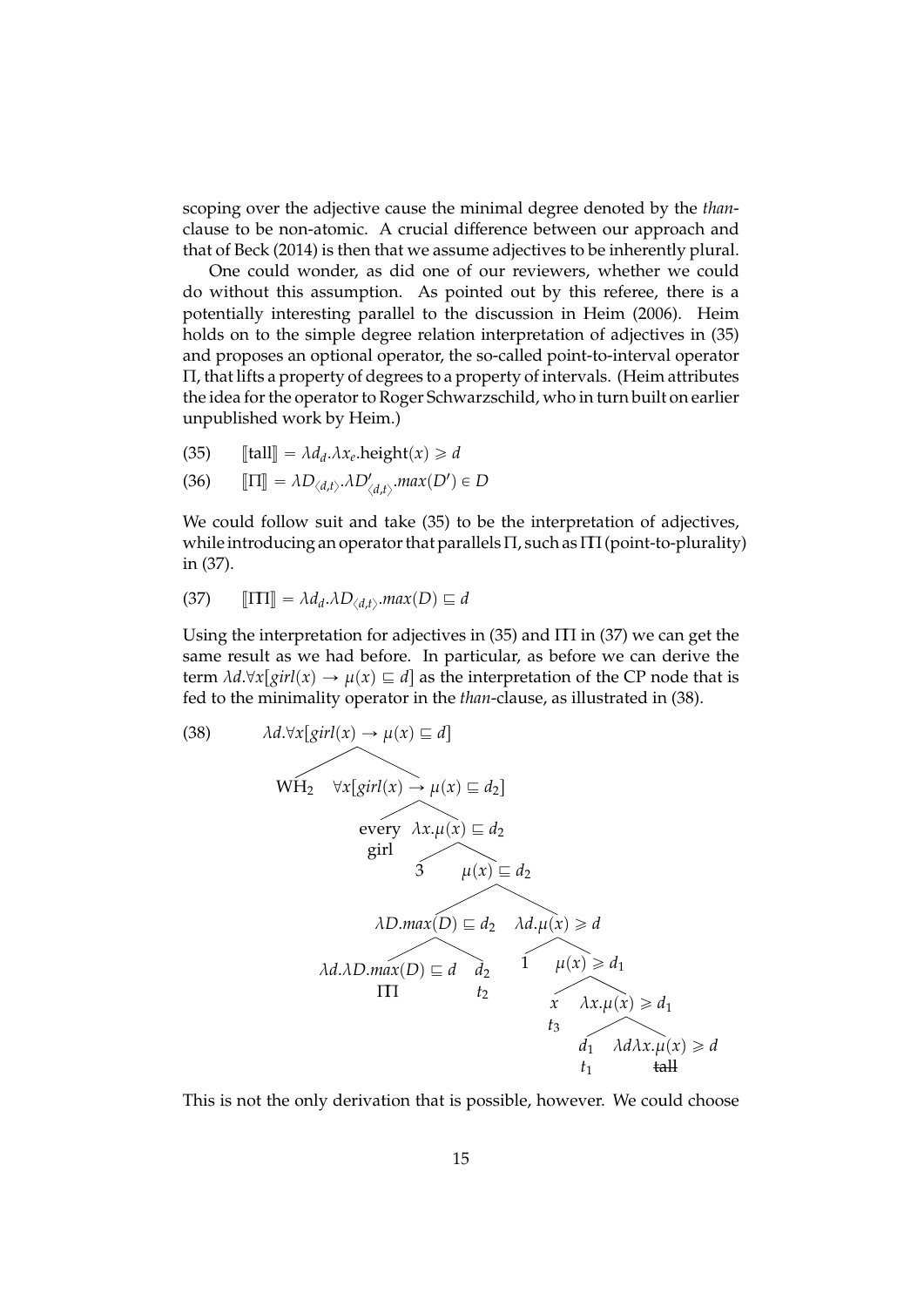to scope  $\Pi$  over the quantifier, in which case we get (39), which returns the set of degree pluralities that contain the height of the shortest girl. As should be more than clear from the discussion above, such a derivation is very much undesired. For a semantics based on (35) to work, we would therefore need to somehow limit the scope options of ΠΠ.

(39) 
$$
\begin{aligned} \lambda d_2.(\Pi(d_2))(\lambda d. \forall x[girl(x) \to \mu(x) \ge d]) \\ &= \lambda d_2.max(\lambda d. \forall x[girl(x) \to \mu(x) \ge d]) \sqsubseteq d_2 \end{aligned}
$$

This makes the parallel to Heim (2006) complete, since Heim too needs to assume that  $\Pi$  comes with a set of very specific scope constraints. This seems a good enough reason for us to stick with our approach of making adjectives inherently plural, thereby avoiding the introduction of an additional covert operator in tandem with an additional set of constraints. That said, as pointed out by Heim there are also advantages of the complications brought by Π when dealing with certain modal quantifiers. We will therefore briefly return to analyses along the line of (38) when we turn to modals in the final section of this paper.

Before doing so, we will turn to more immediate consequences of degree pluralities. First of all, if the comparative may express cumulative relations between entities and plural degrees, then we expect to see more outlandish readings involving plural subjects. In particular, we expect to see cases where the cumulative and distributive reading are truth-conditionally distinct. We will present a careful argument in section 6 that there exist examples that require a cumulative interpretation and that these examples are highly problematic for frameworks that lack reference to degree pluralities. In the next section, we will start, however, with a second advantage: our framework straightforwardly extends to differentials.

# **5 Di**ff**erentials**

Beck discusses a problem with her theory with respect to sentences like (40) (Beck 2010, section 3.4). The intuitive interpretation is as in (41).

- (40) John is exactly  $2''$  taller than every girl is.
- (41) For every girl *x*: John is exactly 2" taller than *x*.

That is, (40) entails that the girls all have the same height. This does not follow from Beck's analysis, however. The reason is that on that account, the *than* clause selects the maximum degree out of the individual girls's heights. John's height is then compared to that degree, irrespective of the height of the other girls. If the girl's heights are 150, 160 and 190:

(42) John is exactly 2" taller than  $max([150...190])$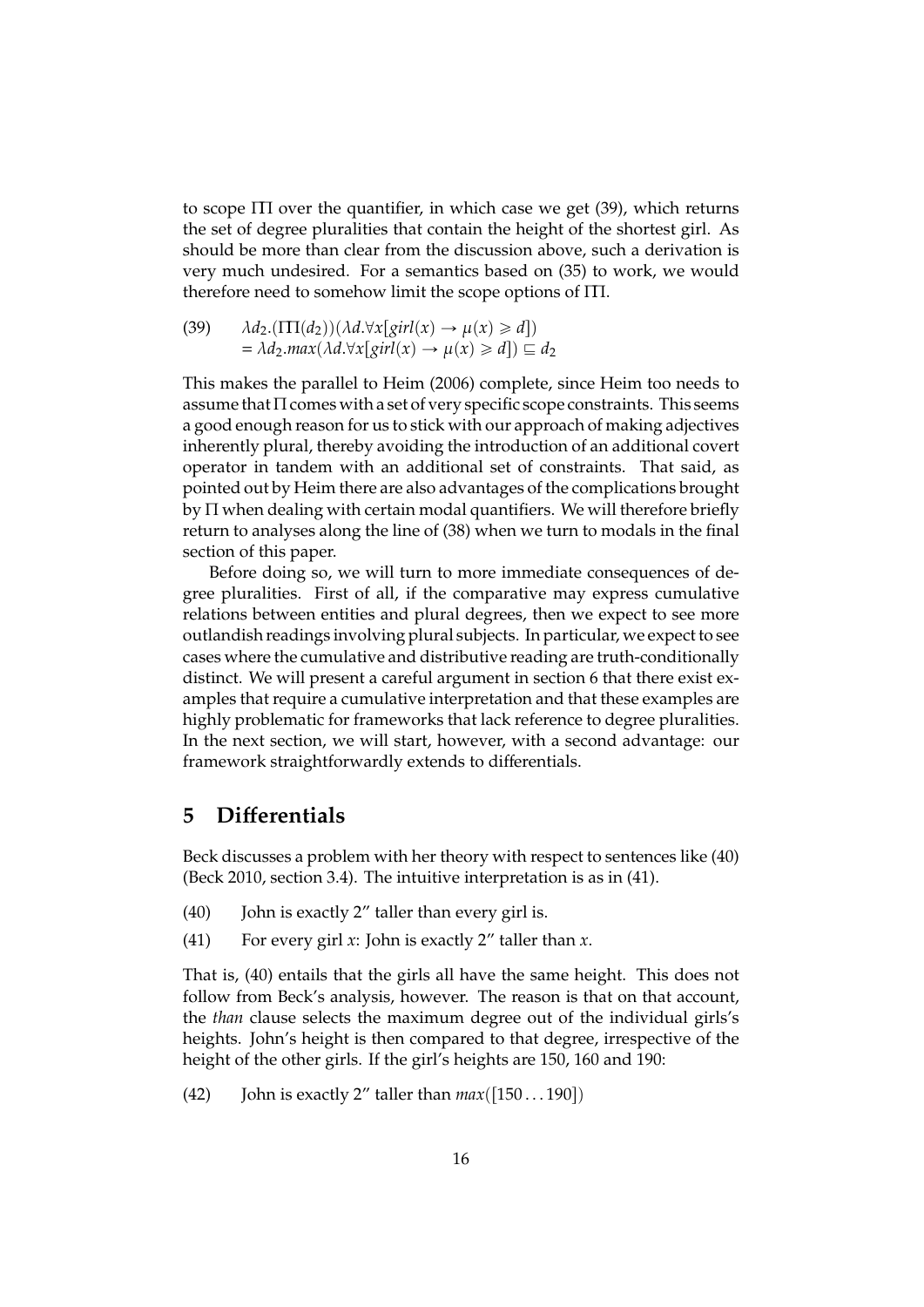The result is that there is no hope for this analysis to predict an entailment that the girls in question have the same height. The potential of our theory is clearly better. Pseudo-formally, the semantics we predict will be along the lines of (43).

(43)  $150\text{ }\square 160\text{ }\square 190 \in {}^* \lambda d$ .John is exactly 2" taller than *d* 

If the girls have different heights, as in this scenario, (43) can clearly never be true, and so we predict that differentials such as (40) entail that the girls have equal height. Or, in other words, we predict that such sentences can only be true if the *than* clause denotes an atomic degree.

Let us see in somewhat more detail how we derive this result. We follow Schwarzschild (2008) in assuming: (i) measure phrases express predicates over intervals (type  $\langle \langle d, t \rangle, t \rangle$ ); (ii) the differential construction applies the measure phrase to the gap between the matrix and *than*-clause degree. If *d* and *d'* are two degrees, then we write  $d \rightarrow d'$  for the interval that spans from *d* upwards to  $d'$ :  $d \rightarrow d' := \{d'' \mid d \le d'' < d'\}$ . (Note that the interval is empty if  $d > d'$ .)

Based on this mechanism, we propose the semantics of differential comparison in (45). Compare this to the original entry for comparative morphology repeated in  $(44).<sup>4</sup>$ 

- (44)  $\left[\text{--} \text{er}\right] = \lambda g_{\langle d, \langle e, t \rangle \rangle} \cdot \lambda d_d \cdot \lambda x_e \cdot \min(\lambda d' \cdot g(d', x)) > d$
- (45)  $\left[ -er_{diff} \right] = \lambda g_{\langle d, \langle e, t \rangle \rangle} \cdot \lambda m_{\langle d, t \rangle} \cdot \lambda d_d \cdot \lambda x_e \cdot m(d \rightarrow min(\lambda d' \cdot g(d', x)))$

The basic structure we assume is that in Figure 3. Here, the CP corresponding to the *than*-clause has moved out. This is not strictly necessary, but it is if we assume that the comparative is read distributively.

Let 2*IN* express a predicate over degree intervals such that it returns true if and only if the end points of the interval are 2 inches apart. This will be how we interpret the measure phrase. Correspondingly, the DegP is interpreted as follows:

<sup>&</sup>lt;sup>4</sup>Crucially, (44) and (45) are related in the following way:  $\lbrack \lbrack -er \rbrack \rbrack(g)(d)(x) \Leftrightarrow \exists m[\varnothing \notin$  $m \wedge [[-er_{diff}](g)(d)(m)(x)]$  (under a few natural assumptions for *m*, the measure phrase).<br>This is because if  $min(A/d, \alpha(d', x)) \searrow d$  then  $d \rightarrow min(A/d, \alpha(d', x))$  is non-empty. Assuming This is because if  $min(\lambda d' \cdot g(d', x)) > d$  then  $d \rightarrow min(\lambda d' \cdot g(d', x))$  is non-empty. Assuming that *m*, the measure phrase, can be of any size, it follows that  $m(d \rightarrow min(\lambda d'.g(d', x)))$  is true for some (non-empty) *m*. Similarly, if  $m(d \rightarrow min(\lambda d'.g(d',x))$  is true for some non-empty *m*, which can be of any size but greater than zero, it follows that  $d \rightarrow min(\lambda d'.g(d',x))$  is not empty. Since *m* is non-zero, it follows that  $d \rightarrow min(\lambda d'.g(d',x))$  has at least two end points, and consequently  $min(\lambda d'.g(d',x)) > d$ .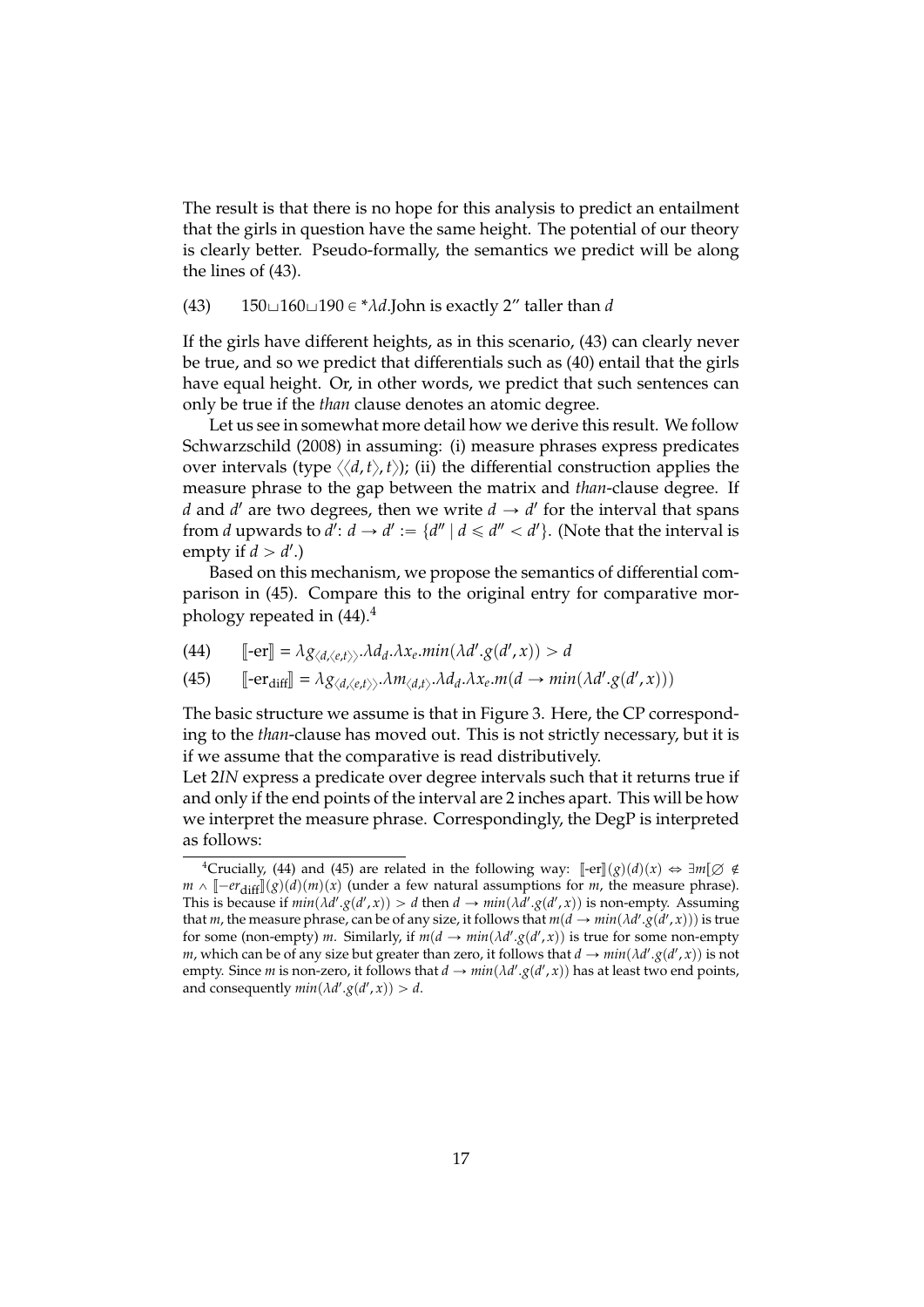

Note that DegP only makes sense if *x* is an atom:  $min(\lambda d'.g(d', x))$  may return a non-atomic degree plurality if  $x$  is a plural entity but the interval constructor  $\rightarrow$  is not defined on plural degrees. Effectively, this means that if the subject of the differential is plural, one would need to cumulate the predicate it combines with. In this sense, differentials are inherently distributive predicates, just like comparatives are. (Alternatively, we could say they are inherently cumulative.)

The next step in the derivation is to combine the DegP with the trace of the *than* clause and then fill in the subject slot. Let *dth* be the degree plurality denoted by the *than* clause, then the end result is:

(47) 
$$
d_{th} \in {}^* \lambda d.2IN(d \rightarrow min(\lambda d'.\mu(j) \sqsubseteq d'))
$$

$$
\equiv d_{th} \in {}^* \lambda d.2IN(d \rightarrow \mu(j))
$$

This is only true if all the atoms in *dth* are exactly 2 inches below John's height. In other words, this is only true if *dth* is itself an atom. In turn, that is only possible if the girls in question all have the same height, namely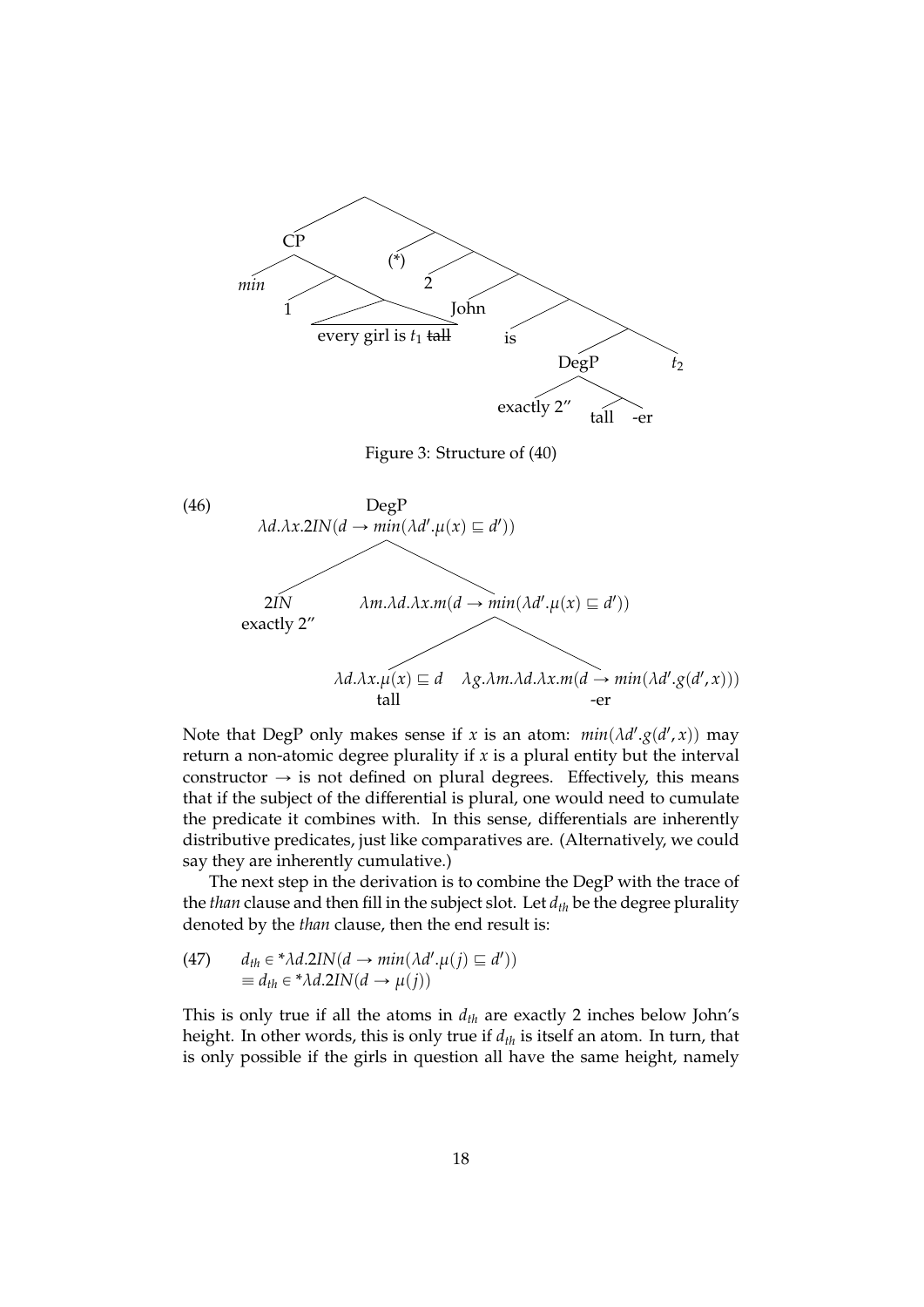John's height minus 2 inches.<sup>5</sup>

We have now shown that our proposal can successfully analyse nonmonotonic differentials. This is not the only kind of differential where our account provides a natural solution to data on differentials. To show this, let us first characterise the data a bit clearer.

As we claimed above, just like normal comparatives give the impression of wide scope quantification by the quantifier in the *than*-clause, so do differentials. This is irrespective of the kind of measure phrase we find in the differential slot, as can be seen by the wide-scope paraphrases in (51)- (53) of the respectively upward, non-monotonic and downward monotone differentials in (48)-(50).

- $(48)$  John is more than 2 inches taller than every girl.
- (49) John is exactly 2 inches taller than every girl.
- (50) John is less than 2 inches taller than every girl.
- (51) Every girl is such that John is more than 2 inches taller than her.
- (52) Every girl is such that John is exactly 2 inches taller than her.
- (53) Every girl is such that John is less than 2 inches taller than her.

In our approach so far, we have accounted for (49) not by quantifying over girls, but rather by distributing over the plural degree slot corresponding to the *than*-clause. Importantly, this analysis extends to the other cases. That is, (48) is interpreted in our account as (54), while (50) is interpreted in our account as (55). Here,  $>21N$  and  $<21N$  express the set of intervals of which the end-points are respectively more than 2 inches and less than 2 inches apart.

- (54)  $[than\text{-}\text{clause}] \in \mathcal{A} \land \text{L} > 2IN(d \rightarrow \mu(j))$ <br>(55)  $[than\text{-}\text{clause}] \in \mathcal{A} \land \text{L} < 2IN(d \rightarrow \mu(j))$
- $[then$ -clause $]\in$  *\** $\lambda d$ .  $\langle 2IN(d \rightarrow \mu(j))$

While other accounts have no problems with (48), the downward-monotone differential in (50) is problematic for several existing accounts. We refer to Fleisher (to appear) for an extensive exposé of the issues all corners of the current theoretical landscape run into. We will here briefly emphasise how differentials constitute an area where our relatively conservative variation

<sup>&</sup>lt;sup>5</sup>As in the previous section, since there is but one plural argument in the -er relation, the distributive and cumulative reading collapse. This means we could, in principle, arrive at the same result assuming cumulation of -er. However, since differentials require a threeplace comparison relation, we would need to assume an operator that cumulates three-place predicates: \*\*\**R* is the smallest superset of *R* such that if  $\langle a,b,c\rangle \in$  \*\*\**R* and  $\langle a',b',c'\rangle \in$  \*\*\**R*, then also  $\langle a \sqcup a', b \sqcup b', c \sqcup c' \rangle \in ***R$ . (An independent example where we may need such an operator would be: *John, Bill and Mary are exactly 2, exactly 4 and exactly 6 inches taller than their mothers*.)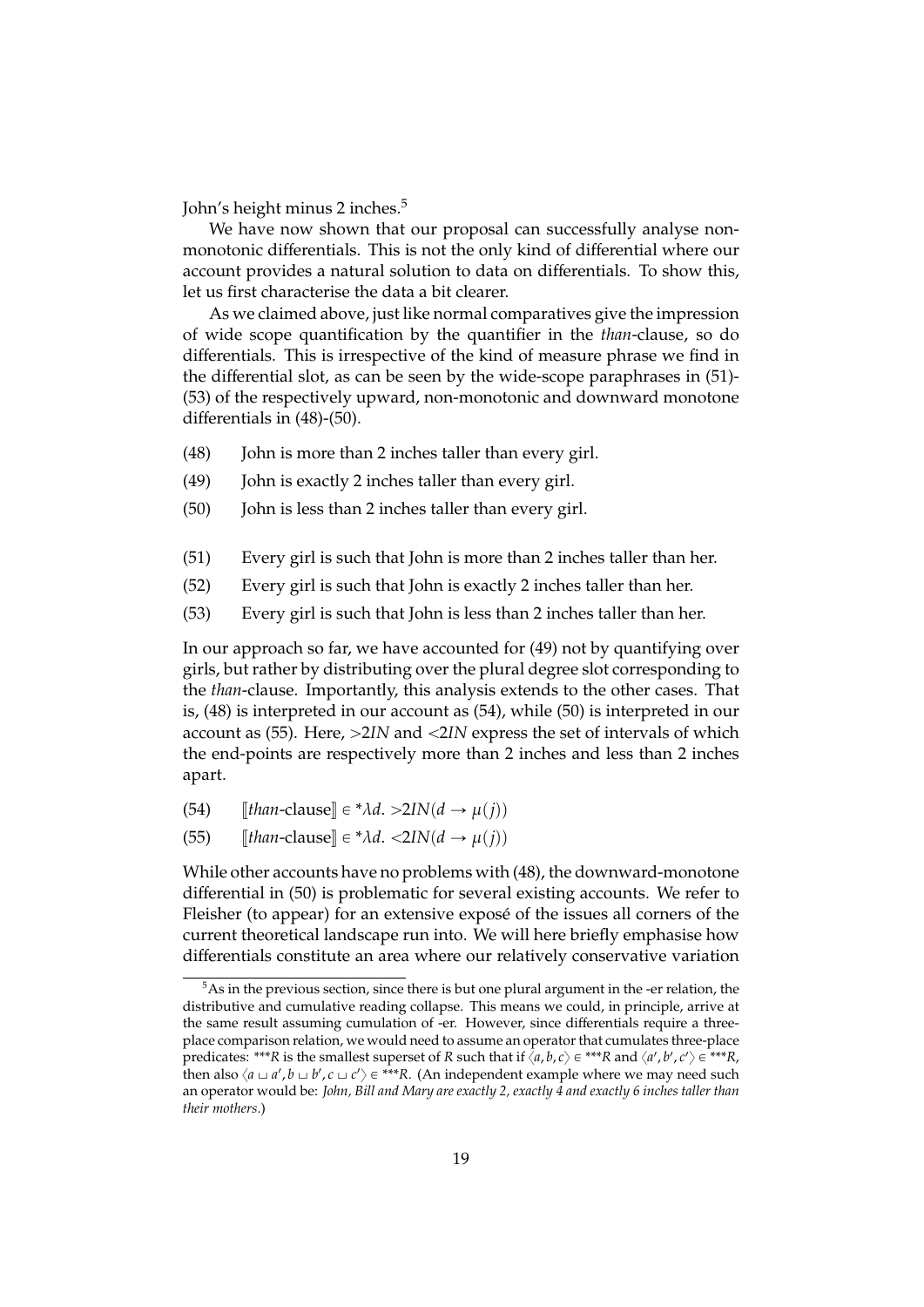on Beck's theory yields an altogether different set of predictions. As we showed, the quirky interpretation of differentials follows neatly from our approach. The reason for this is that, contrary to Beck's analysis, we have not assumed that *than*-clauses contain a maximality operator. The problem created by such an operator is that in sentences like (48)-(50), John's height is going to be (differentially) compared to a single degree. As seen by the paraphrases in (51)-(53), the data are different, though. John needs to be in the differential relation expressed by the measure phrase to all entities in the domain of quantification, not just to its maximal, minimal or any other specific individual. That Beck's approach fares well in (48) is a happy coincidence, due to the fact that if John's height exceeds the height of the tallest girl by at least some measure, his height will also exceed the height of any of the other girls by at least that measure. In contrast, our account can accommodate all examples (48)-(50) because the *than*-clauses keep the information about every girl's height.<sup>6</sup>

### **6 Cumulative comparison**

The plural machinery we adopt creates the prediction that we find a variety of plural-related readings. In particular we predict that genuine cumulative readings exist – that is, cumulative readings that are not equivalent to distributive construals in the way we saw above. In this section, we show that this prediction is correct.

We start with the note that some mention of such readings already appears in previous literature (Scha and Stallard 1988; Schwarzschild 1996;

This example would follow under our account if the numeral in the differential was understood as upper-monotonic (Beck mentions that she did not find any clear examples of the same type with an *exactly*-differential.) However, our analysis of *than*-clauses opens up another possibility to analyse cases as (i). We have argued that degree pluralities can participate in distributive and cumulative readings. But if the parallel to pluralities is complete, there might also be collective readings for degree pluralities - i.e., readings in which the plurality of degrees is understood as a collection. Given the requirement of atomicity on  $\ge$ , the collection would have to be an atomic degree that is somehow a representative of the whole plurality. It seems conceivable to us that the highest degree in races would be a natural representative, and this would capture the right interpretation of (i). In other examples, a different degree might be considered as the right representative, for instance, an average in (ii) (from Beck 2010, p. 55):

(ii) Ben was almost a year older than everyone else in his class

We leave further investigation of this possibility to future research.

 $6B$ eck (2010) discusses examples in which differentials seem to measure the gap only from the maximal point of the set of degrees. For example, *4 seconds* in (i) measures the gap between the winner of the race and the second fastest cyclist.

<sup>(</sup>i) WOW! Almost 4 seconds faster than everyone else, and a 9 second gap on Lance.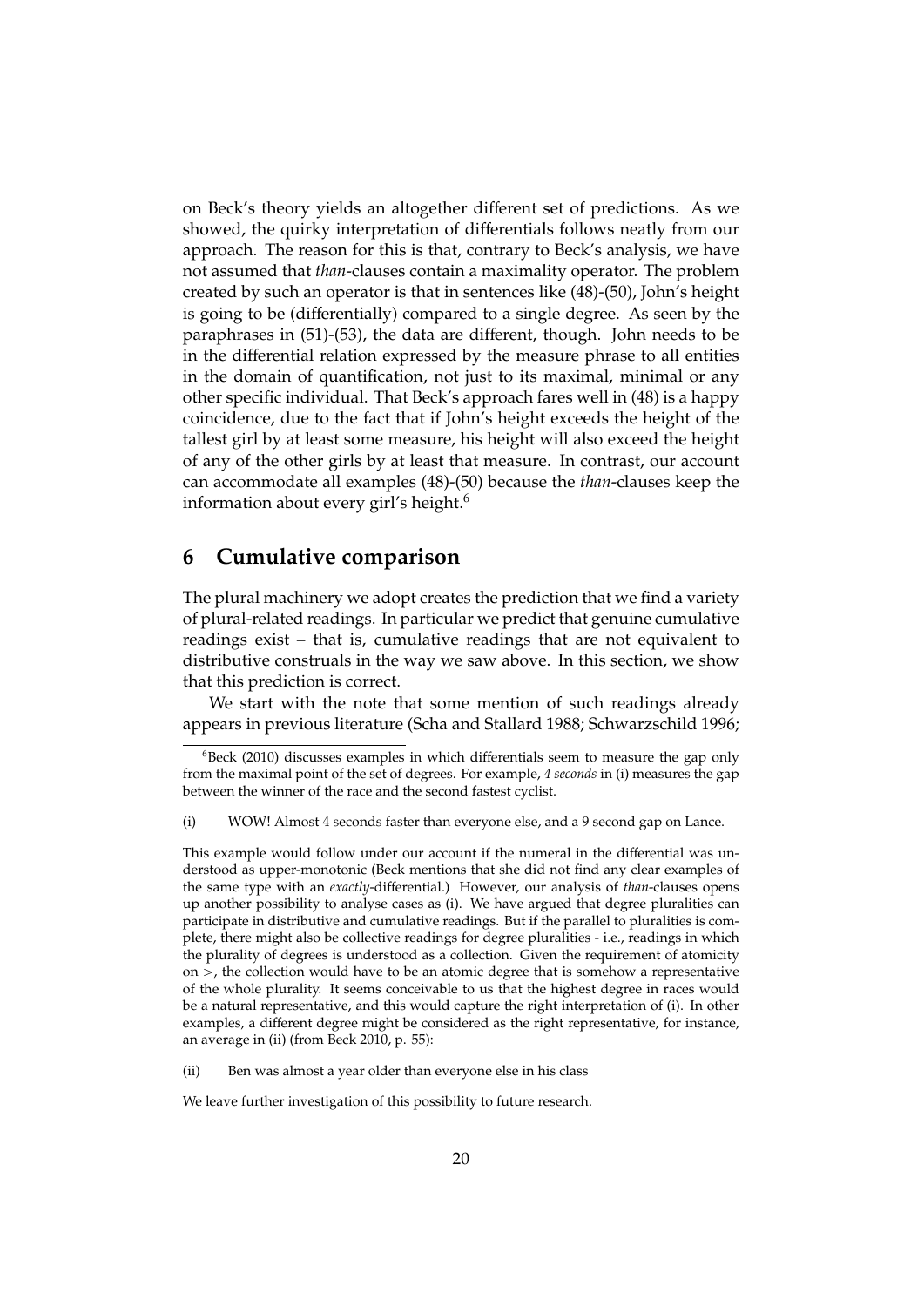Matushansky and Ruys 2006). For instance, Scha and Stallard give the following example, which does not require that every frigate was faster than any carrier; it suffices that every frigate was faster than some carrier, and every carrier was slower than some frigate. In other words, this is a cumulative reading. (See Schwarzschild 1996, p89, for further discussion on this reading.)

(56) The frigates were faster than the carriers.

One could potentially analyse (56) as a cumulative relation between two plural*entities*, viz. the frigates and the carriers. This is indeed what Scha and Stallard (1988), Schwarzschild (1996), and Matushansky and Ruys (2006) do. However, we can now offer an analysis in terms of a cumulative relation between degrees. The idea is that the sentence will yield a degree plurality made up of all and only the speeds of the individual frigates, call this plurality *f*, while the *than* phrase denotes the sum of all the carrier speeds, *c*. The sentence (56) is now true if and only if  $f^{**} > c$ . What this means is that for each atomic speed in *f*, there is an atomic slower speed in *c*, and for each atomic speed in *c* there is an atomic speed in *f* that is faster. This is equivalent to saying that the frigates and carriers stand in the cumulative relation \*\* $\lambda x.\lambda y.x'$ s speed > *y*'s speed.

The fact that there is an equivalence between an analysis of (56) in terms of a cumulative relation between degrees and one in terms of a cumulative relation between entities makes it that we cannot use such examples as an argument that our approach is on the right track. Clearly, one does not need to assume the existence of degree pluralities to account for examples like (56). However, as we will show now, there exist examples that, if we are right, can only be analysed using the kind of framework we are proposing.

We start by considering a minimal variation on (56), namely its clausal comparative counterpart.

(57) The frigates were faster than the carriers were.

For such a clausal comparative, an interpretation using a cumulative relation between entities is problematic. The reason is that the only way to get at such an interpretation is by quantifier raising the subject of the *than*-clauses, as in (58). For a number of reasons, which we will explain in more detail below, such a derivation goes against normal assumptions on movement.

(58) Fhe frigates [ the carriers  $[**[1]$  were faster than  $t_1$  were fast  $\text{]}$  ] ] ] ]

A way out would be to deny that (57) is cumulative in the first place. We could follow the reasoning in Winter (2000) for other purported cumulative readings and claim that (57) is a distributive reading where the definite description *the carriers* functionally depends on quantification over the frigates. Informally: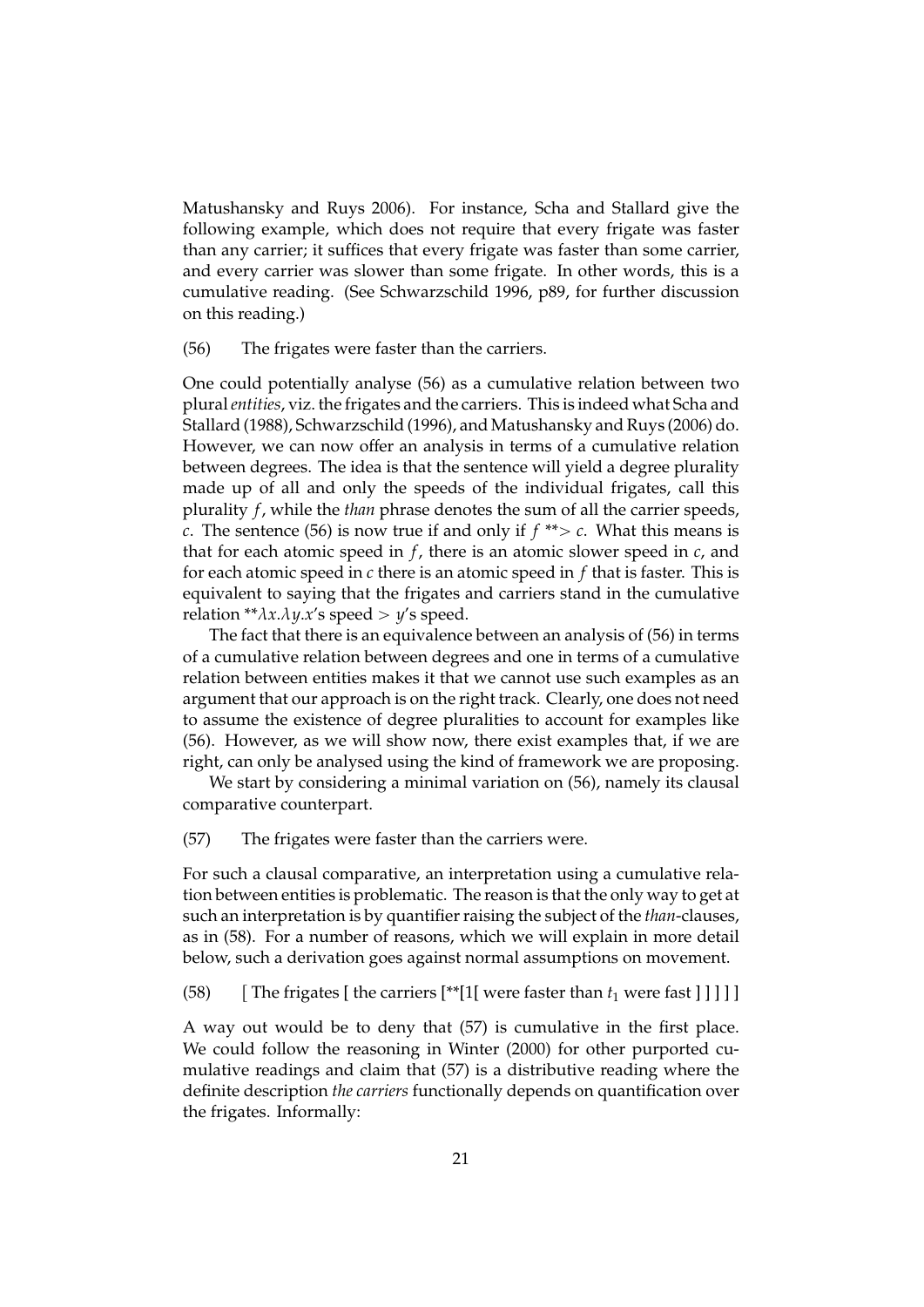#### (59) The frigates EACH*<sup>i</sup>* were faster than the carriers*<sup>i</sup>* were.

The idea would be that (59) allows a reading where each frigate is only faster than *its* carriers. The possessive relation could then be specified in pragmatics (it could, for example, mean that each frigate is faster than the carriers in the area of the frigate, which is the cumulative reading discussed in Schwarzschild 1996). Thus, this would create the illusion of a cumulative relation. As Winter extensively argues for the examples in his paper, such an analysis is not unlikely, given the fact that examples like (60) exist. Here, the most salient reading is one in which each student hands in only the essays that (say) he or she wrote.

(60) Each student managed to hand the essays in on time.

So, although (57) has a cumulative-like reading and although it is impossible to derive that reading as a cumulative relation between frigates and carriers, this is still not enough to argue for the need of a cumulative comparison relation between degree pluralities, for it could simply be that the proper interpretation for such sentences is a Winter-style dependency analysis. To support our approach, we should therefore be on the lookout for examples that have cumulative-like readings, but for which a dependency analysis is unavailable. We believe  $(61)^7$  is such an example.

(61) The state economies of Ireland, the Netherlands and Australia all scored higher than they each did in the mid-1980s.

In the relevant reading, the state economy of Ireland scored higher now than it did in the 80's, the state economy of the Netherlands showed similar improvement as compared to the mid 80's, and so did Australia's economy. Crucially, on this reading the three economies are not compared to each other, so it could be that Ireland's state economy now does not score higher than Australia's economy in the mid 80's, etc.

What makes this sentence interesting is that a dependency analysis, as in (62), is out of the question.

(62) The state economies of Ireland, the Netherlands and Australia EACH*<sup>i</sup>* scored higher than they*<sup>i</sup>* each did in the mid-1980's.

The problem with (62) is the occurrence of *each* in the *than*-clause. In the relevant reading, *they* will refer to a singular economy (bound by distributive quantification over the matrix subject) and so *each* is vacuous and infelicitous. One can see this effect by looking at examples that resemble the analysis in (62).

(63) a. The boys all think they won the race

 $7$ Simplified from www.oapen.org/download?type=document&docid=340206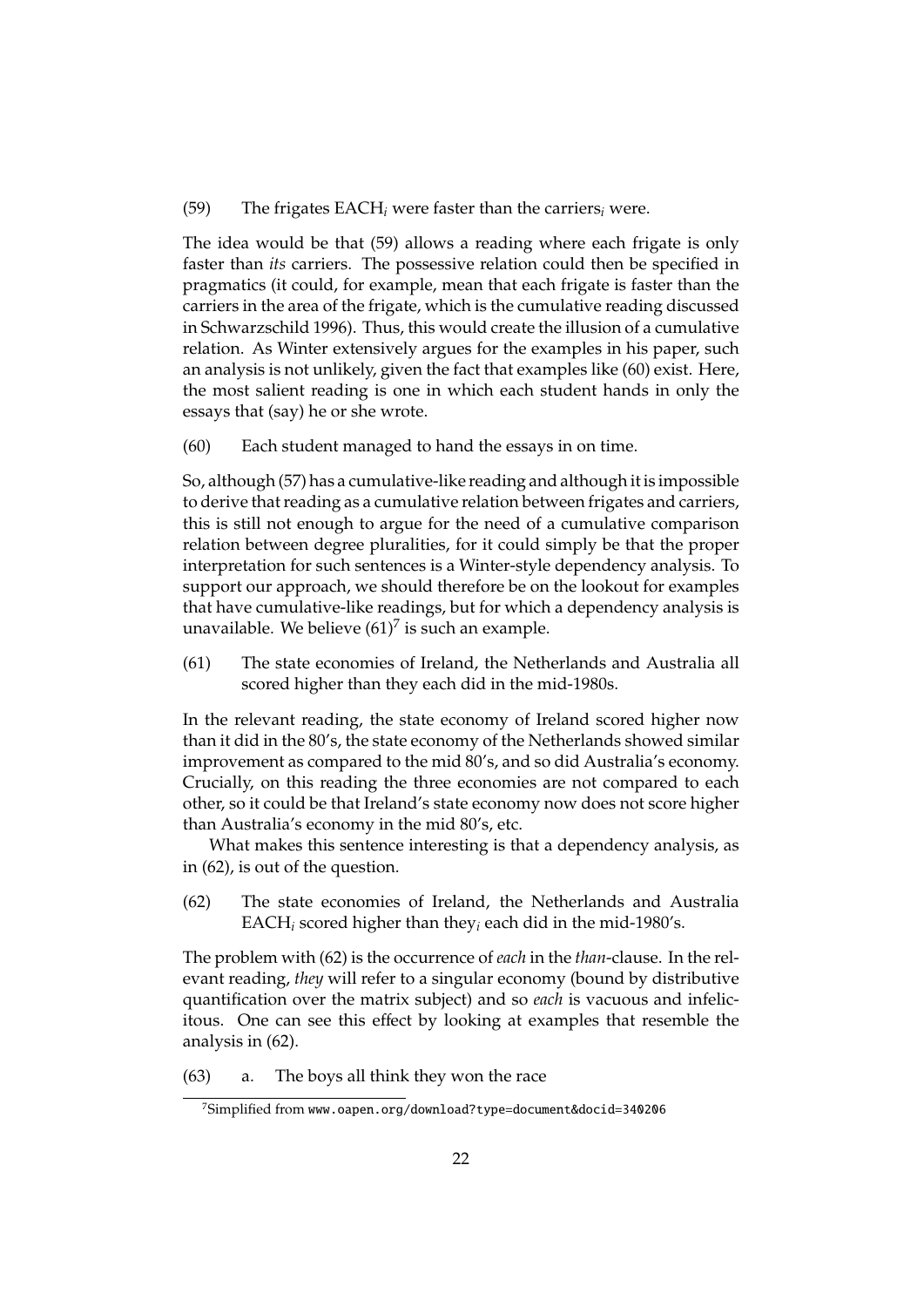- b. #The boys all think they each won the race
- c. The boys all think that they each failed the course

The example in (63-a) has a dependent reading: each boy thinks that he won the race. This reading disappears once we add the distributive quantifier *each*. In fact, the only reading available for (63-b) is one in which the boys each have the contradictory thought that each of them is the winner of the race. A similar observation can be made for (63-c). The reading that *is* available is one in which the boys all have the same thought: all the boys failed. What is missing is a dependent reading, in which each boy only thinks of himself that he has failed the course.

Given these observations, we can conclude that the cumulative-like reading of (61) cannot be due to a dependent interpretation of the plural pronoun, but that this sentence is genuinely cumulative. Given that, once more, at no point in the composition there is a cumulative relation between entities, we conclude that (61) is an instance of a cumulative relation that involves a degree plurality, namely the one corresponding to the denotation of the *than*-clause.<sup>8</sup>

Let us now see what our analysis of example (61) is in detail. Its *than*clause (prior to applying minimality) is interpreted as follows.

(64) λ*d*. the state economies of Ireland, the Netherlands and Australia each scored *d*-high in the mid-1980's.

This is the set of degree pluralities that at least contain the three economies' scores in the mid-1980's. For ease of exposition, let's write IE, NL and AU for the three state economies in question and IE80, NL80 and AU80 for the respective scores in the mid-1980's (as well as, accordingly IE15, NL15, AU15 for the current scores). That is, (64) is  $\lambda d$ . $\forall d'[[d' \sqsubseteq \mathrm{IE80}\sqcup \mathrm{NLS0}\sqcup \mathrm{AUS0}\wedge$  $\text{Atom}(d') \rightarrow d' \sqsubseteq d$ , which can be simplified as  $\lambda d$ .IE80 $\sqcup$ NL80 $\sqcup$ AU80  $\sqsubseteq d$ . Applying minimality gives us the plurality that contains nothing but the three scores:  $min(\lambda d$ .IE80 $\sqcup$ NL80 $\sqcup$ AU80  $\sqsubseteq d$ ) = IE80 $\sqcup$ NL80 $\sqcup$ AU80.

b. The Baltimore Ravens scored more points than each of their opponents did (at three playoff games).

 ${}^{8}$ Examples like (61) are not very common but more of the same kind can be found; (i) provides two more examples.

<sup>(</sup>i) a. The students earned less than each of them hoped they would.

In both cases, the cumulative interpretation is probably the intended interpretation. In (i-a), that interpretation states each student earned less than he hoped he would. In (i-b) it was specified in the context that the actual scores were 24 - 9, 38 - 35 and 28 - 13 (the first element in each pair is what the Baltimore Ravens scored, the second element what the opponent scored). Thus, the distributive reading would be false since one of the opponents scored 35 points, and the Baltimore Ravens scored less than that on two occasions. It appears, then, that there is cumulative relation between the points the opponents scored and individual games.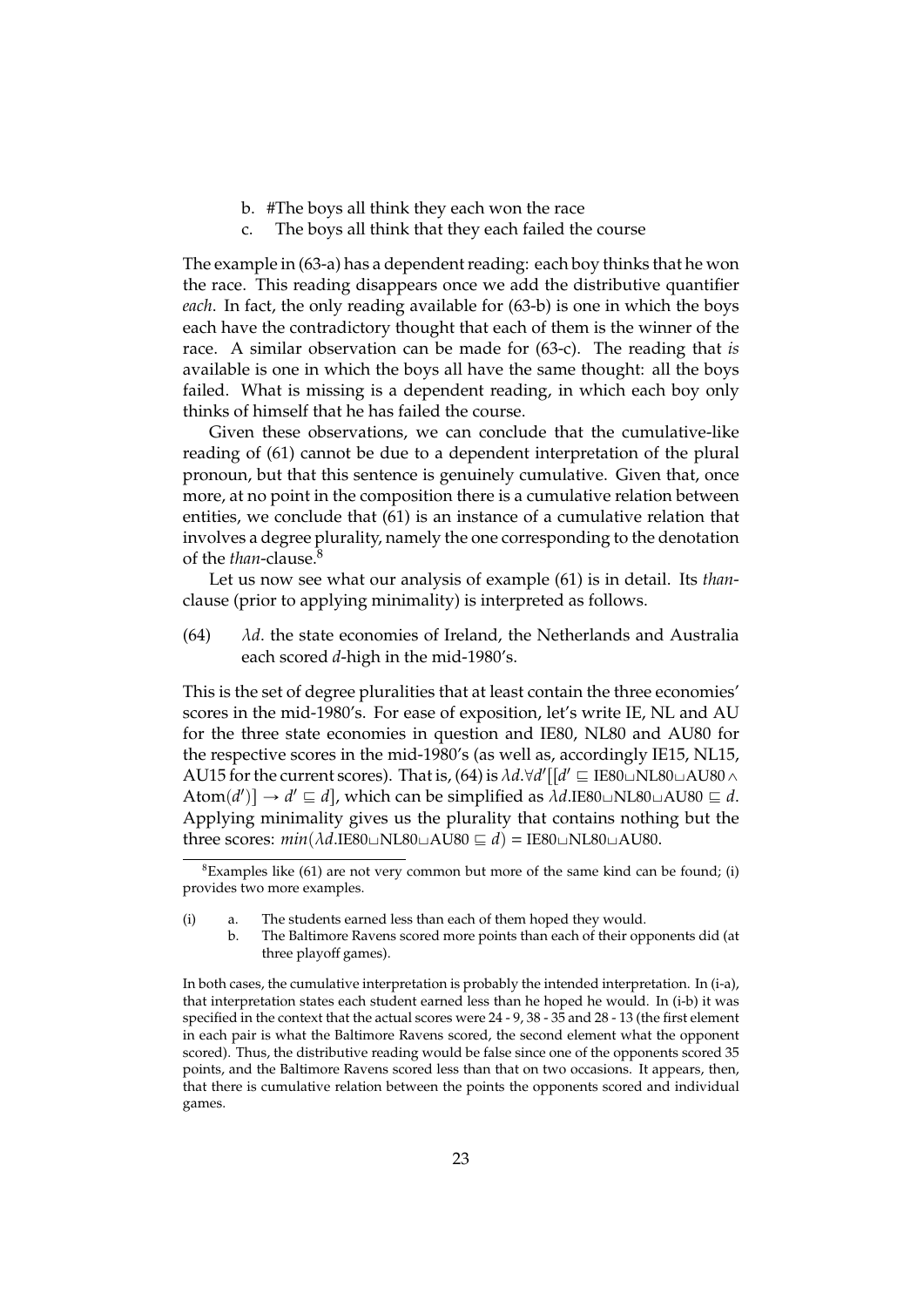The structure of the rest of the derivation is now:



The cumulative relation in DegP expresses:

(66)  $**\lambda d_d\lambda x_e \cdot min(\lambda d' \cdot \mu(x) \sqsubseteq d') > d$ 

and so we get the following truth-conditions for  $(61)$ :<sup>9</sup>

(67)  $\langle$ IE80 $\sqcup$ NL80 $\sqcup$ AU80, IE $\sqcup$ NL $\sqcup$ AU $\rangle \in$ <sup>\*\*</sup> $\lambda d_d \lambda x_e$ .*min*( $\lambda d'.\mu(x) \sqsubseteq d'$ ) > d

which in turn is equivalent to:

 $(68)$  IE15 $\cup$ NL15 $\cup$ AU15 \*\* $>$  IE80 $\cup$ NL80 $\cup$ AU80

The most salient state of affairs that makes (68) true is in case IE15  $>$ IE80, NL15  $>$  NL80 and AU15  $>$  AU80, which coincides with the intended

(i)  $\lambda y. \langle \text{IE80} \sqcup \text{NL80} \sqcup \text{AUS0}, y \rangle \in {^* \lambda} d_d \lambda x_e \min(\lambda d'. \mu(x) \sqsubseteq d') > d$ 

The verb and (i) can combine via predicate modification, either directly or, if we allow predicate modification to work only on type  $\langle e, t \rangle$  (cf. Heim and Kratzer 1998), after *score* combines with its subject and the object remains as the only argument. (This could be achieved, for example, by the movement of DegP+CP out of its original position.) In either case, the resulting interpretation would be:

(ii) 
$$
\exists y[^{**}score(IE \sqcup NL \sqcup AU, y) \land \langle IES0 \sqcup NL80 \sqcup AU80, y \rangle \in ^{**} \lambda d_d \lambda x_e \ldots m \in (\lambda d'.\mu(x) \sqsubseteq d') > d]
$$

Note two things in (ii). First, we have to apply \*\* to the relation *score*, as well. Second, *x* in (ii) now expresses scores, and the function  $\mu$  can be consequently seen just as the identity function or as a rather trivial mapping of scores to degrees. In the simplified (67), the function  $\mu$  would have to relate states to their scores.

<sup>9</sup>We ignored the contribution of the verb *to score* in the analysis. This is not directly relevant for our point, but to complete the derivation, we will indicate how its contribution could be analysed. One option is to assume that *to score* is a relation between entities and the points they scored, i.e.:  $\lambda y \lambda x$ .score(*x*, *y*). In (65), the object of *score* is: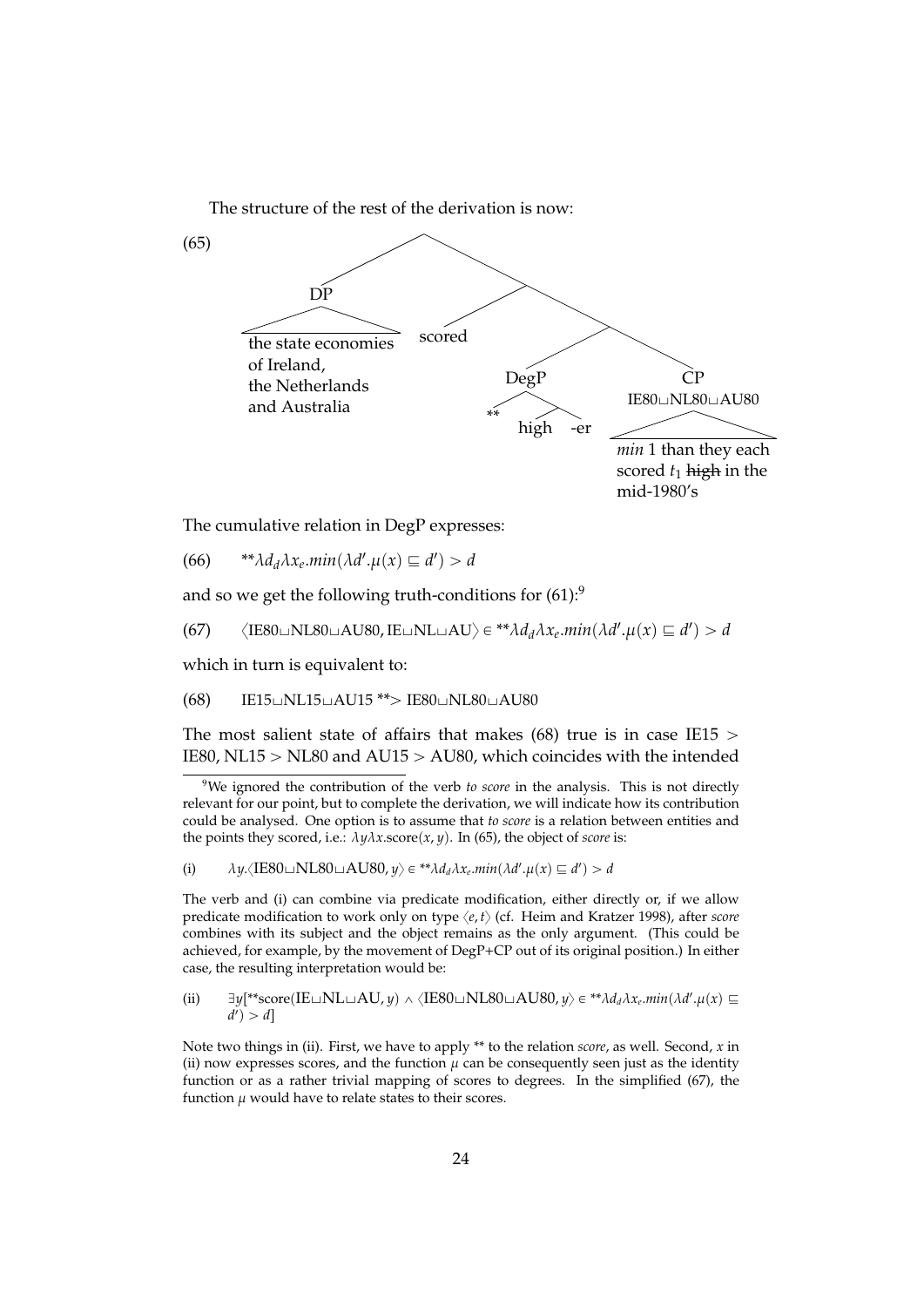reading for (61). One could object at this point that the truth-conditions in (68) are very weak, weaker than intuitions would let us believe are appropriate for such sentences, since there are many alternative situations that make (68) true as well. As we will show below, this is a general issue with cumulative readings and we will argue that with the right kind of pragmatic strengthening in place, our predictions are on target. Before we turn to this, however, let us first explore how other theories of the comparative would fare with examples like (61) that require cumulative relations involving degrees.

Cumulating degrees is not possible in the other accounts of comparatives, the interval strategy and the negation strategy. Take, for example, Beck's selection approach. In that analysis, the *than*-clause of (61) yields only a single degree, the highest of  ${IE80, NLS0, AU80}$  and the only available reading is that IE15, NL15 and AU15 are all higher than the highest score of the mid-1980's economies. In the negation strategy, the *than*-clause is interpreted as the interval that goes upward from the highest score in {IE80, NL80, AU80} (see Section 2). Here again, the end result of the *than*clause destroys the information regarding individual degrees, IE80, NL80, AU80, and the \*\* operator cannot be successfully applied.

There is one possibility open to the previous accounts of comparatives, namely cumulating directly on plural entities, following Scha and Stallard (1988), Schwarzschild (1996) and Matushansky and Ruys (2006). We already noted that this strategy should not be used in (61). Let us discuss its problem in more detail now. To capture the reading, one could let *they each* move to the matrix clause, so the following cumulative relation between entities is obtained:

### $(69)$  \*\* $\lambda x_e \cdot \lambda y_e \cdot min(\lambda d' \cdot x' s \text{ score } \equiv d') > min(\lambda d \cdot y' s \text{ 1980-score } \equiv d)$

This cumulative relation can then combine with the pair  $\langle IE \cup NL \cup AU$ , they each). If *they each* was interpreted in the same way as the first argument, the formula would yield the correct truth conditions.

There are two problems with this analysis. First, *they each* would have to move out of an island, the *than*-clause. Allowing this would nullify the whole research on comparatives since von Stechow (1984), which got rid of such syntactically illicit transformations in the interpretation of *than*clauses. (See also Beck and Sauerland 2000 for evidence that DPs cannot move out of an island to enter cumulative readings).

Second, it is not clear how the analysis can deal with the floating *each* in the *than*-clause. Above, we assumed that*each* moves together with *they*. But then, how should it be interpreted? The floating *each* is commonly treated as a predicate modifier, specifying that the predicate is interpreted distributively (Dowty and Brodie 1984; Link 1987; Roberts 1987; Schwarzschild 1996; Champollion 2010). Here, however, *each* would have to combine with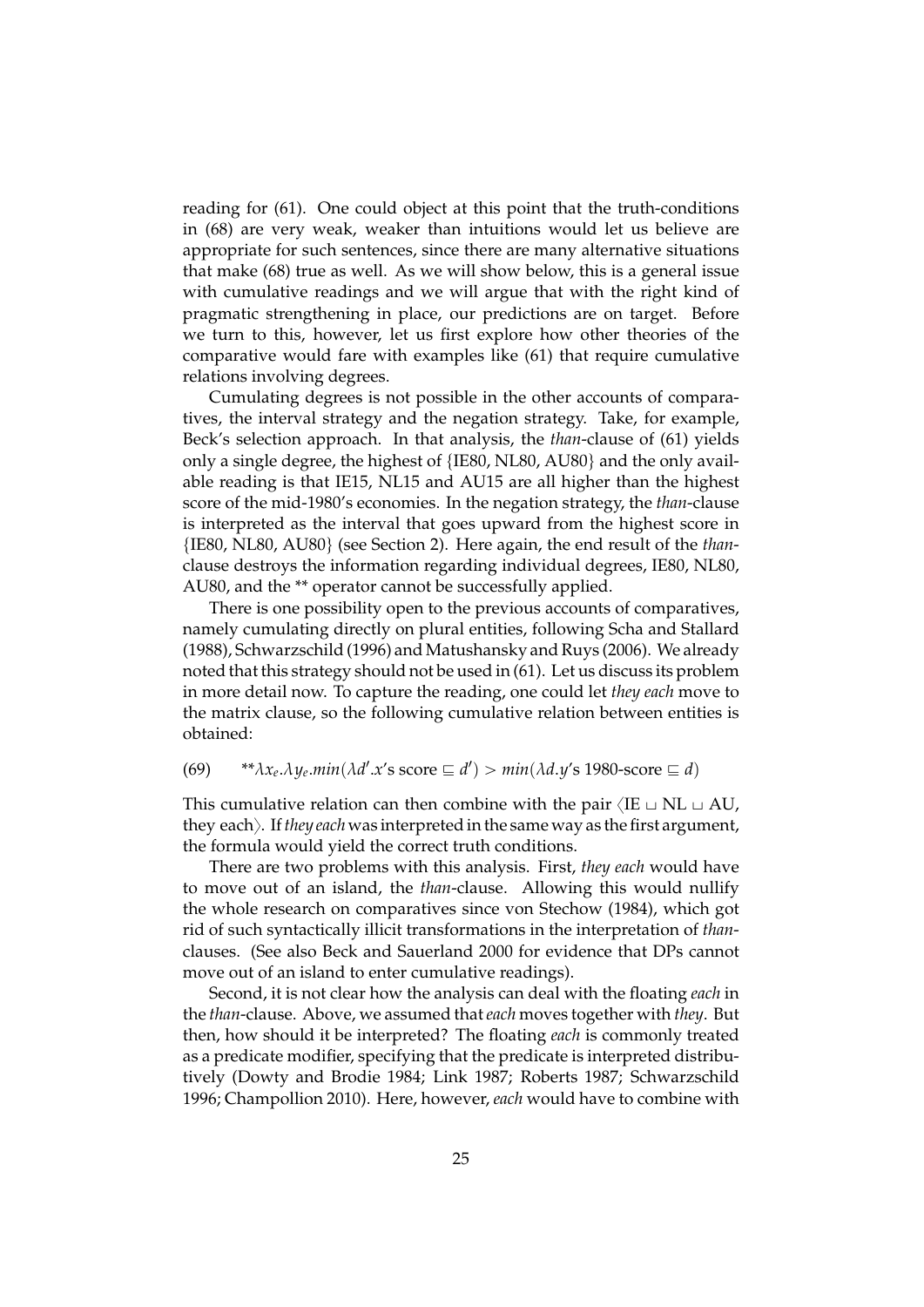a cumulative relation, which is normally prohibited. Notice, for example, that (70) lacks the cumulative reading that John lifted one sofa and Mary lifted another sofa.

(70) John and Mary each lifted two sofas.

Alternatively, *each* could be stranded in the *than*-clause. This is problematic, too: the *than*-clause in (69) has an atomic subject, *y*. Since distributive and non-distributive predicates behave alike with atomic subejcts, *each* modifying the predicate in the *than*-clause would become vacuous. But vacuous quantification of *each* is normally prohibited (see, e.g., Roberts 1987; Hoeksema 1996):

#### (71) \*Every boy/John each left.

To sum up, cumulation on degrees seems unavoidable. Examples like (61) strongly support our point that *than*-clauses should yield not just a single degree, or a degree interval, but a degree plurality. It is a virtue of an account working with degree pluralities that it correctly derives the most salient reading of (61).

As we hinted at above, our analysis derives more than the salient reading. All we require is that (72) is true. Given the definition of \*\*, this is true if each state scored higher now than it did in the mid-1980's. But there are other possibilities. For instance, the sentence would be true in this situation: IE15  $>$  AU80, AU15  $>$  NL80 and NL15  $>$  IE80. But this is definitely not the reading that the writer of (61) had in mind.

 $(72)$  IE15 $\cup$ NL15 $\cup$ AU15 \*\* $>$  IE80 $\cup$ NL80 $\cup$ AU80

It is not specific to our analysis of comparatives that we predict weaker interpretations than the sentence seems to have. Consider the variant of our example in (73-a). In this case again, the most salient interpretation is that each state economy improved between the mid-1980's and now. Using \*\* to cumulate on *improve* derives this reading, but it makes the sentence true in other scenarios, including the (unlikely) situation noted above. A similar fact is true for (73-b), which relates two plural individuals (state economies and images).

- (73) a. The state economies of Ireland, the Netherlands and Australia improved their mid-1980's scores.
	- b. The state economies of Ireland, the Netherlands and Australia improved their images.

A common solution to strengthening the cumulative reading is to restrict \*\* by a pair-restrictor (cf. the paired-cover in Chapter 5 of Schwarzschild 1996), and we use it here. First, we have to modify the application of the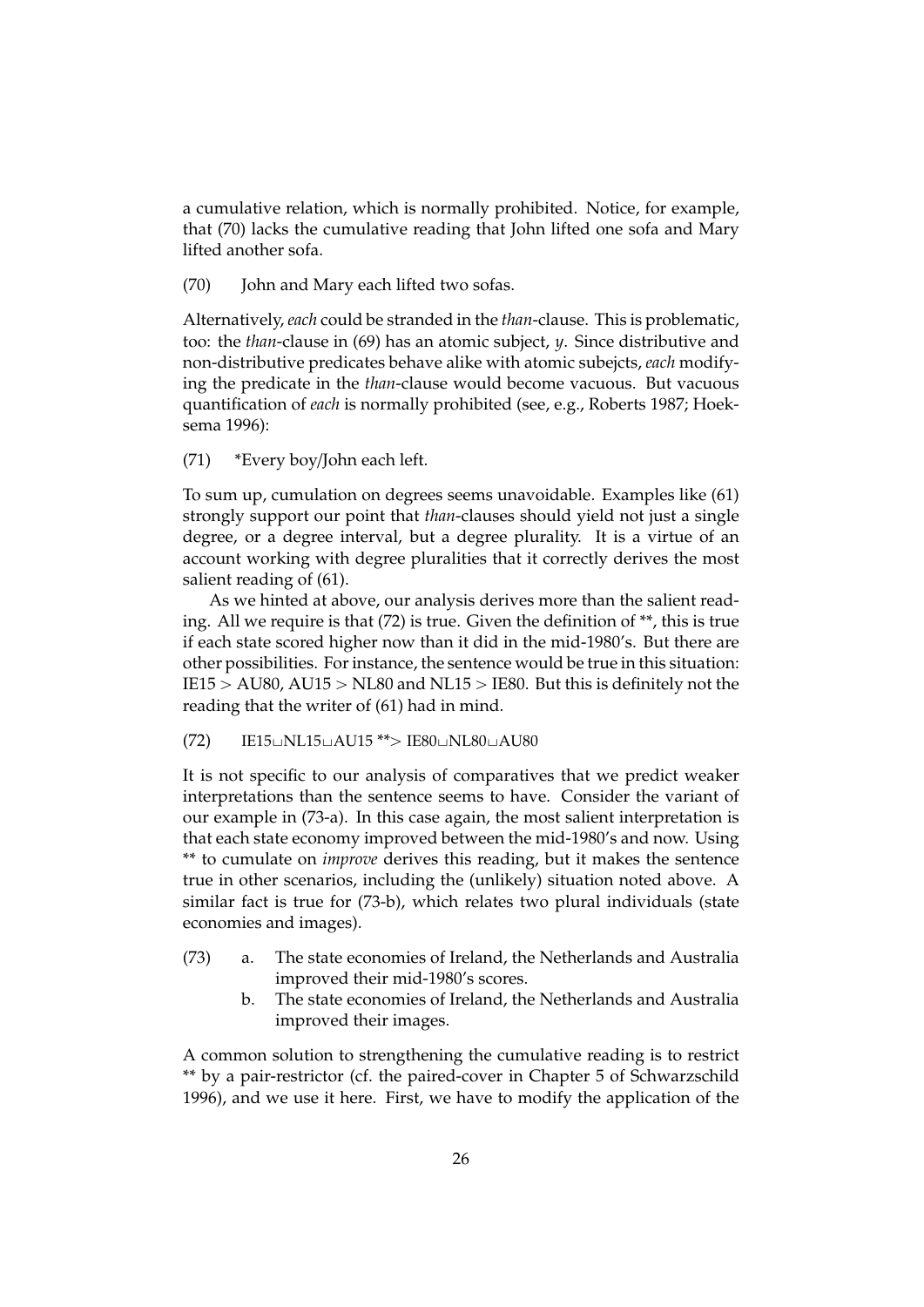cumulative operator, as follows: it does not apply directly to the relation *R*; it applies to  $(R \cap PR)$ , that is, the relation further restricted by **PR**.

Second, we have to define  $PR$ , a pair-restrictor,  $(74)$ .<sup>10</sup> Notice that the definition leaves it relatively open which pairs will appear in **PR**. Schwarzschild (1996) argues at length that further specification is pragmatically driven and should be left open in the semantic definition.

(74) *T*, a set of pairs, is a pair-restrictor (**PR**) (of the domain *D*) iff:  $1.T \subseteq D^2$  $2.\forall x \in D \exists y \in D[\langle x, y \rangle \in T]$  $3.\forall y \in D \exists x \in D[\langle x, y \rangle \in T]$ 

The example in (73-a) should now be analysed as follows:

(75)  $\langle$ IE $\sqcup$ NL $\sqcup$ AU, IE80 $\sqcup$ NL80 $\sqcup$ AU80 $\rangle \in$ \*\*(improve  $\cap$  **PR**)

We derive the most likely interpretation if we assume, following the idea of Schwarzschild (1996), that the **PR** by context and world knowledge has, among its members, pairs as  $\langle$ IE,IE80 $\rangle$ ,  $\langle$ NL,NL80 $\rangle$ ,  $\langle$ AU,AU80 $\rangle$ , but not, crucially, elements like  $\langle$ IE,AU80 $\rangle$  etc. This derives that the state economies improved their own scores, and it would be false if each economy improved compared to the economy of some other state in the mid-1980's. The same **PR** would correctly restrict the interpretation of (72), yielding the right truth conditions for (61) in our account.

But why should such **PR** be used here? Why would speakers consider these particular pair-restrictors and not other ones? Obviously, the first and the second element in the pairs of the most salient **PR** share more features (e.g., IE and IE80 involve the same state economy) than the pairs of less salient pair-restrictors. But the matters are relatively complex and not of immediate relevance to the article.<sup>11</sup> What is relevant is the conclusion that pragmatic restrictions are not specific to cumulative comparisons, and there is no reason to expect that the solution to such cases cannot be extended from plural individuals to plural degrees.

# **7 Beyond distributive universal quantifiers**

We have focused on the predictions that our analysis makes when *than*clauses host distributive universal quantifiers. This contrasts with most

<sup>&</sup>lt;sup>10</sup>Schwarzschild (1996) uses a paired-cover, which restricts the members of pair-restrictor to the members of (unary) covers. This is needed in general, but not necessary for our examples, hence we opted for a simplified definition to keep the discussion easier.

<sup>&</sup>lt;sup>11</sup>See Chapter 5 of Schwarzschild (1996) for many examples on restrictions in pairedcovers, and Chapter 3 of Dotlačil (2010) for the specification of some such restrictions in terms of the grouping principles uncovered in the Gestalt psychology.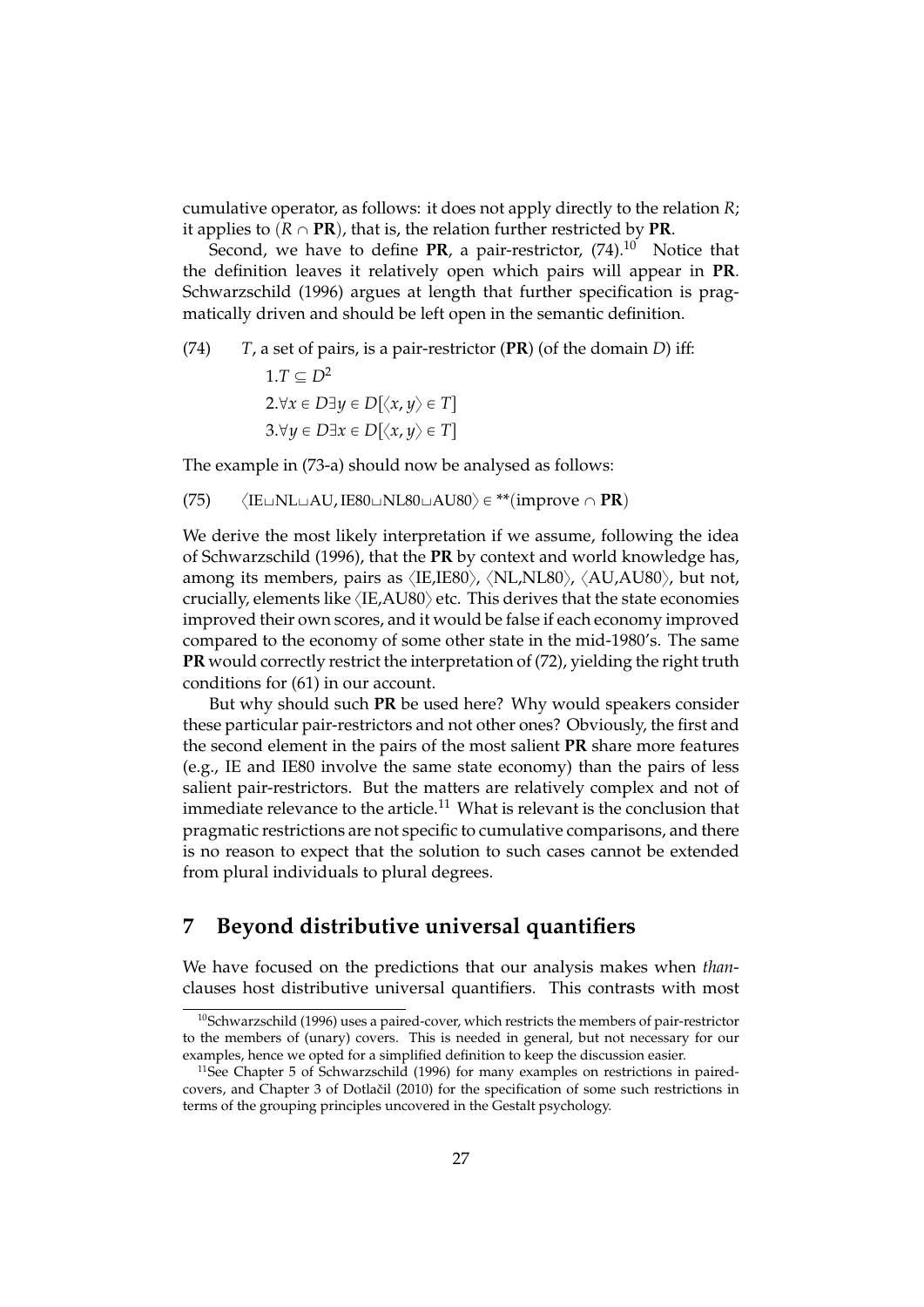research on comparatives, which studies how *any* quantifier (including modals) is interpreted in a *than*-clause. It turns out that our analysis makes the same predictions as Beck (2010) regarding the variation in the interpretation of other quantifiers. We shortly summarize the facts here.

A peculiar feature of the max-mechanism in Beck's framework is that in most cases, a *than*-clause like *than Q is*/*are tall* will end up denoting the height of the tallest individual in the restrictor of Q. In other words, it appears that this mechanism rids the *than*-clause of any quantificational forces that it may contain and instead simply considers the set of entities (and, in particular, their heights) that partake in the quantification.

Downward monotone quantifiers are an exception to this. If the *than*clause contains such a quantifier, the selection mechanism will always return an infinite degree. This, Beck argues, is a good result because it correctly explains why negative quantifiers are ungrammatical in *than*-clauses, (76). This is because the sentence can never be true (no degree is taller than the infinite degree).

 $(76)$  \*John is taller than no girl is.

This result carries over to our analysis, in which the *than*-clause of (76) is interpreted as:

(77) 
$$
\lambda d.\neg \exists x[\text{girl}(x) \land \mu(x) \sqsubseteq d]
$$

This gives us the set of all degrees but the girls' heights (including all degrees exceeding the tallest girl's height), and, after applying *min*, the corresponding plurality. (76) cannot be true since John's height would have to be greater than any height but the girls' (including his own height).

Aside from the successes, there are also two cases in which the selection mechanism misfires. The first problematic case is represented by modal quantifiers. Non-universal quantifiers (most prominently, indefinites and numerals) are the second problematic case.

We start with the first group. As a background, note that some universal modal quantifiers behave as predicted (by Beck's and our analysis) and that we correctly derive the meaning of *than*-clauses with *supposed to be* and *should*. For example, assuming the background in (78), (78-a) and (78-b) will in our analysis mean that John's height exceeds the height of a male model in any world conforming to the conditions, that is John is taller than 190 cm.

- (78) Background: John wants to become a model. Male models' height should be between 180 cm and 190 cm.
	- a. John is taller than he is supposed to be.
	- b. John is taller than he should be.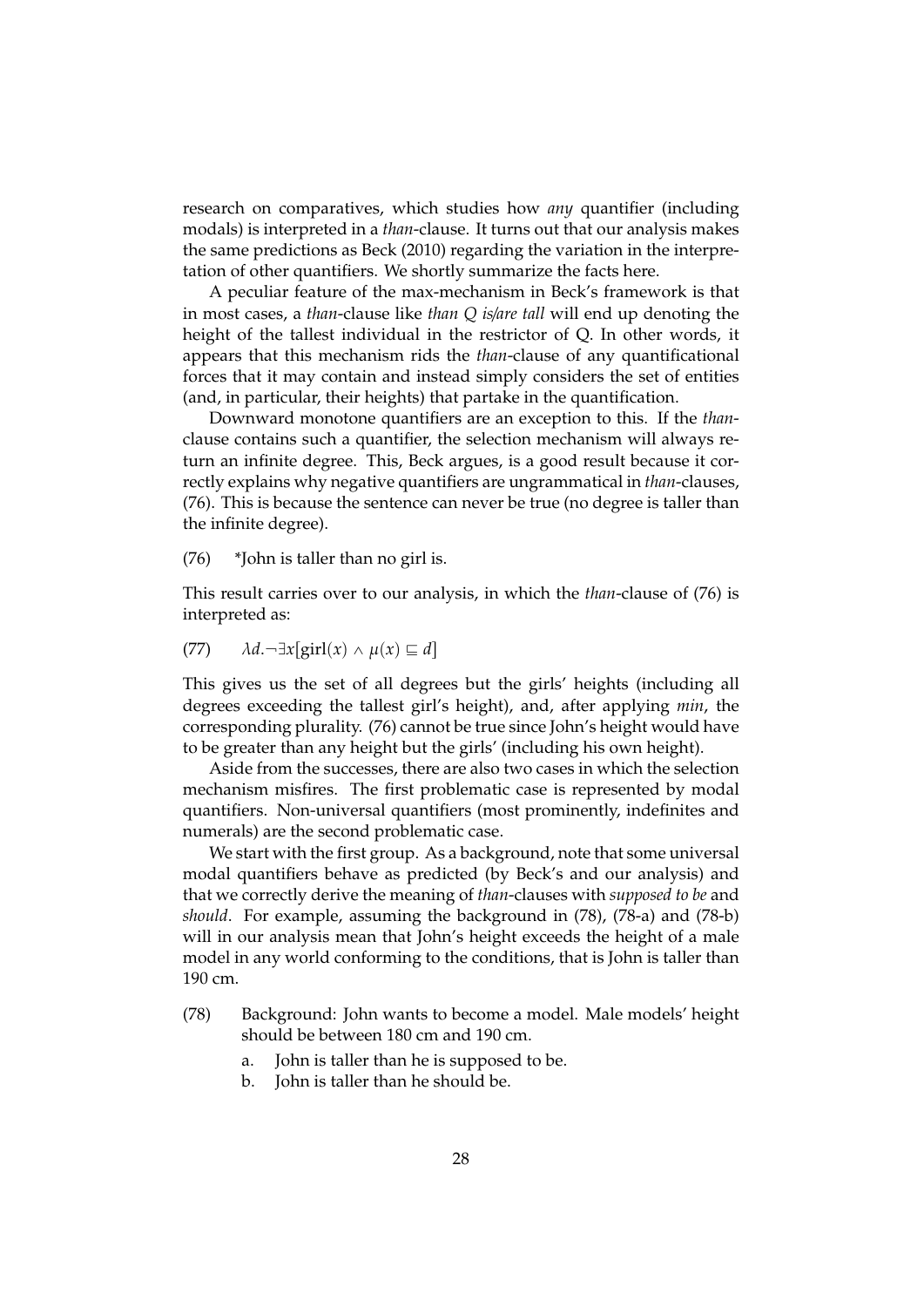However, universal modals *have to* and *required to* are problematic. The examples in (79) (might) convey in the same context that John's height exceeds 180 cm. That is, the degree in the matrix clause has to exceed the minimal degree provided by the *than*-clause, not the maximal one. We don't derive this reading. To see this, recall that we let the degrees of the *than*-clause distribute over the matrix clause. This necessarily yields the reading that for every degree from 180 cm to 190 cm, John exceeds the degree, i.e., John is taller than 190 cm. The cumulative reading yields the same interpretation.

- (79) a. John is taller than he has to be.
	- b. John is taller than he is required to be.

We hasten to add a caveat. It has been noted repeatedly that the min-reading is more salient with modals *have to* and *required to be* but the max-reading (John's height exceeds 190 cm) is possible, too (Heim 2006; Krasikova 2008; Alrenga and Kennedy 2014). Two naturally occurring examples are below. (80-a), from the Corpus of Contemporary American English (COCA, Davies 2008), expresses the fear of a doctor at an emergency room that a seriously ill person will wait longer than he should (not that there is some minimally required time to stay in an emergency room and a seriously ill patient will wait longer than that). (80-b), found using  $Google<sup>12</sup>$  says that the person exceeded his time to stay. These readings are straightforwardly derived in degree pluralities.

- (80) a. I'm always afraid that somebody who's seriously ill has to wait longer than they have to for a physician.
	- b. He stayed longer than he had to even though he was told he had to leave(.)

That said, we would still need to explain where the salient minimal degree reading in examples like (79) comes from. We see two possible routes. First of all, we could retract our assumption that adjectives are inherently plural, and instead adopt the ΠΠ operator as a means of lifting predicates of degrees to predicates of degree pluralities. As we briefly mentioned in section 4, such an approach would predict scope ambiguities. For modal examples like (79), the *than*-clause interpretation either looks like (81-a) or like (81-b), yielding (82-a) and (82-b), respectively. (Compare to (38).)

- (81) a. [ WH<sub>2</sub> [ MODAL  $[\Pi]$ <sub>1</sub> [ he [ be [ t<sub>1</sub> tall ] ] ] ] ] b.  $[WH_2 [TH_2]_1 [MODAL]$  he [be [t<sub>1</sub> tall ] ] ] ]
- (82) a.  $\lambda d.\Box[\mu(j) \sqsubseteq d]$ b.  $\lambda d \cdot max(\lambda d' \cdot \Box[\mu(j) \geq d']) \sqsubseteq d$

<sup>12</sup>http://www.revengeofthebirds.com/2011/6/13/2222685/the-arizona-cardinal-i-wouldlike-to-meet-larry-fitzgerald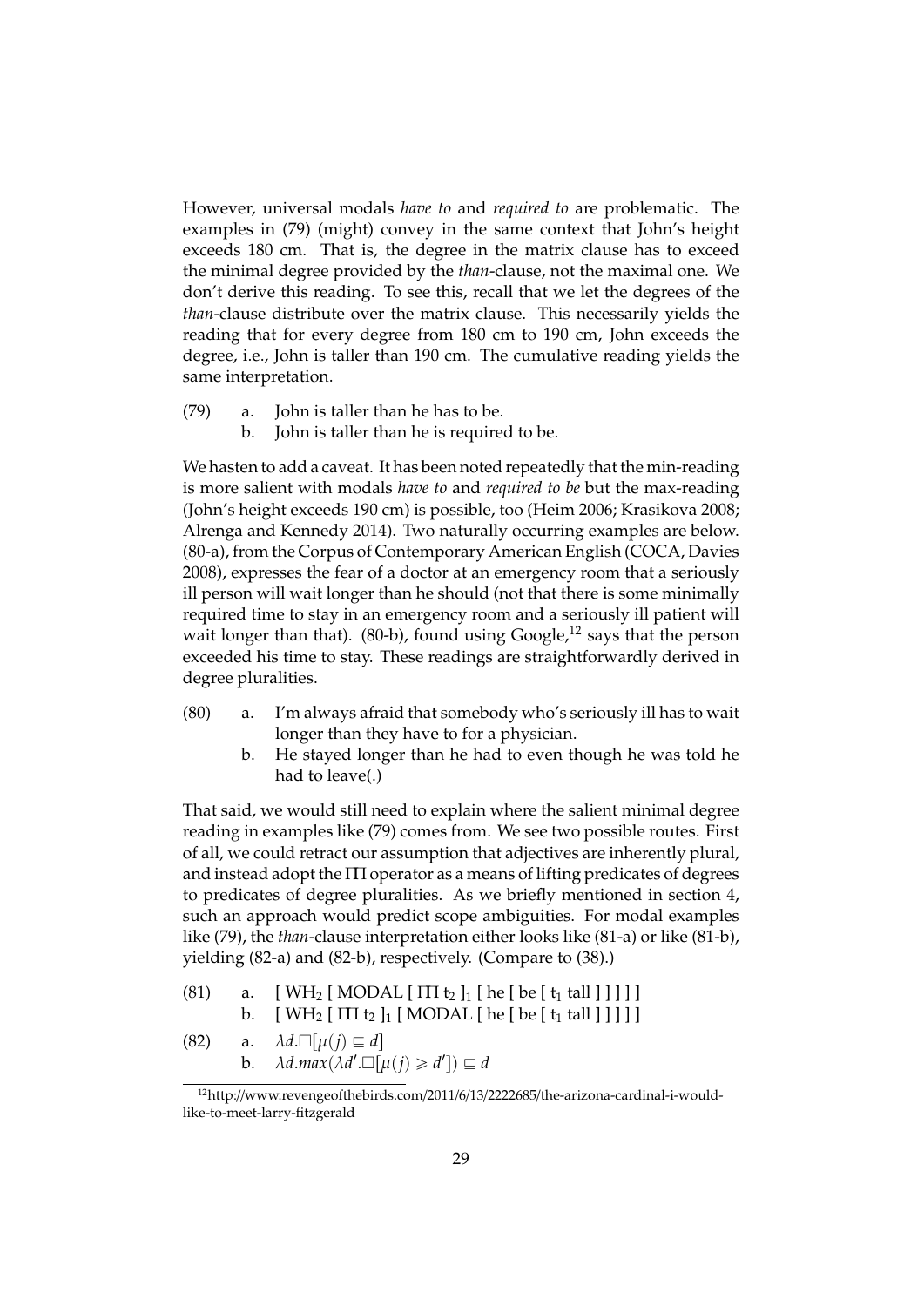The interpretation in (82-a) collects pluralities that contain at least all the atoms in the dense interval ranging from the minimally allowed height to the maximum. In the context of (78), above, that is all pluralities that contain at least all atoms between (and including) 180cm and 190cm. The minimal plurality in that set is of course the dense plurality  $180cm \dots \sqcup 190cm$ itself. Pluralising the comparative will then yield an interpretation for the sentences in (79) where John is taller than each of the atoms in this plurality, and so John is said to be *too tall*.

In contrast, the interpretation in (82-b) is based on pluralities containing the atom  $max(\lambda d' \cdot \Box[\mu((i))] \ge d'])$ , which is the minimum requirement for height. The minimal plurality is going to be the atomic degree that is this minimum requirement and, so, the sentences in (79) will now be interpreted as saying that John is more than *su*ffi*ciently tall*.

In order for an account along these lines to work, the scope of ΠΠ would need to be restricted. First of all, modals like *supposed to* and *have to* should always attach at a node higher than ΠΠ, since these modals only generate more-than-the-maximum readings. Second, ΠΠ can also never take scope over DPs, since these also only generate more-than-the-maximum readings. It is hard to see where these restrictions come from.

The second route we could take follows Beck (2010) in taking up a suggestion made by Krasikova (2008) that the modals that give rise to the more-than-minimum reading are the modals that occur in the so-called sufficiency modal constructions (von Fintel and Iatridou 2005). An example of such a construction is in (83). This sentence expresses that you don't have to do anything more difficult than going to the Twijnstraat to reach your goal of getting good cheese.

#### (83) You only have to go to the Twijnstraat (to get good cheese).

Disregarding (difficult and unimportant) details, we can analyse *only*+*have to* as in (84-a), where  $q \subseteq p$  expresses the relevant ordering of propositions. In this case, the ordering would reflect how much effort one makes to get cheese, i.e. how far one travels. Let us assume that the adressee of (83) is in Utrecht, and that there are various options, ranging from traveling to the closest place to traveling to the most remote place: to Janskerkhof (JK), to the Twijnstraat (TW), to the Haarlemmerstraat (HA) or to North End (NE). The propositions are ordered as  $NE \subset HA \subset TW \subset K$ . The sentence in (83) is true if the Twijnstraat is the nearest location to the addressee that sells good cheese.

(84) a. [only have to]
$$
\begin{array}{lll}\n\text{(84)} & \text{a.} & \text{[only have to]}(p) = & \Box \cup \{p'|p' \in Alt \land p' \subseteq p\} & \land \\
& \neg \Box \cup \{p'|p' \in Alt \land p' \subseteq p\} & \text{b.} & \text{[only have to]}([\text{you go to the Twijnstraat}]) \\
& = \Box(TW \lor HA \lor NE) \land \neg \Box(HA \lor NE)\n\end{array}
$$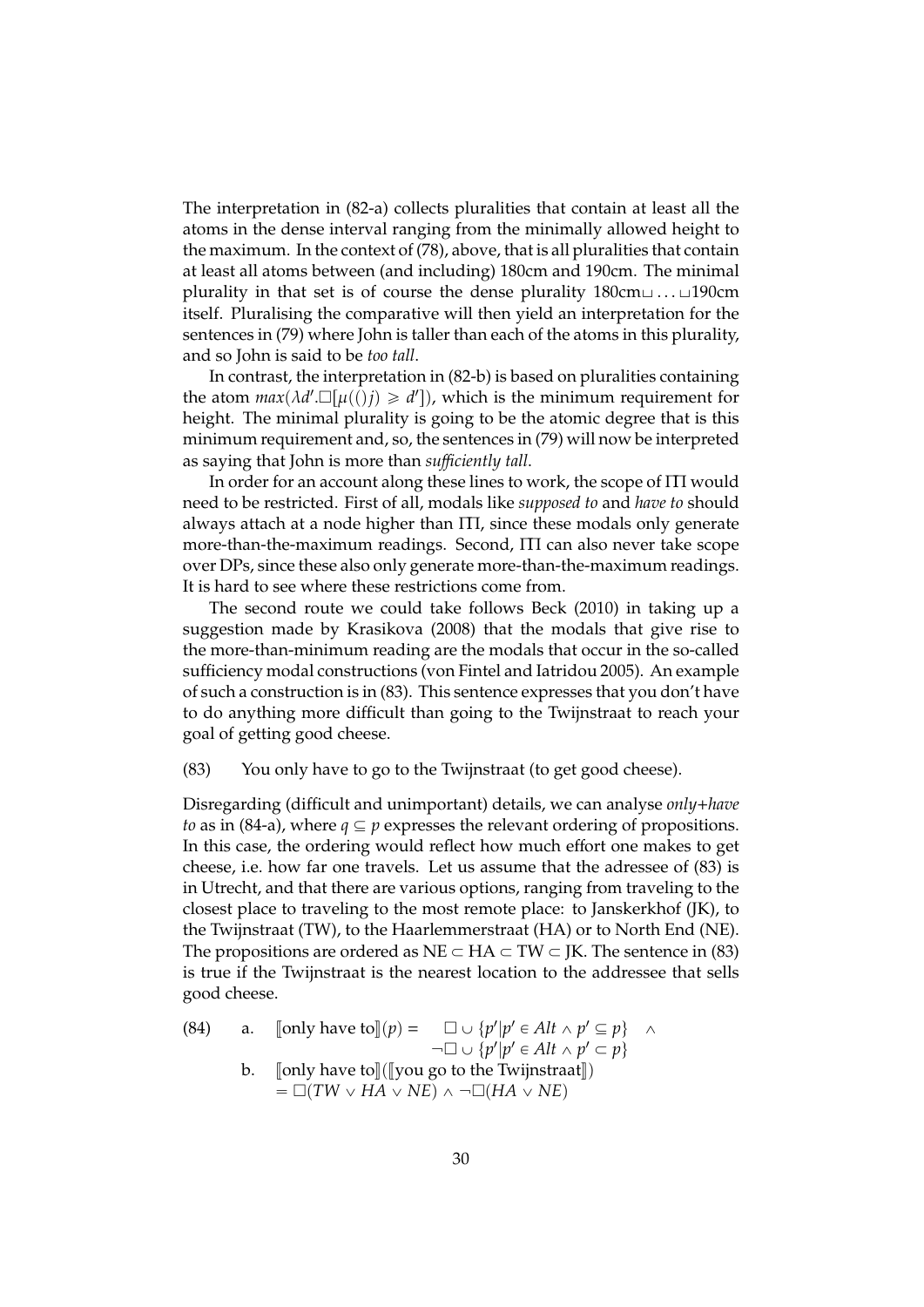Informally, only +  $\Box$  in (84-a) is true of *p* if and only if (i) in all worlds in which the goal is met either *p* or something higher on the scale is true; (ii) it is not the case that in all goal worlds propositions higher in rank than *p* are true. Using (84-a), (84-b) indeed reflects the correct interpretation.

Krasikova (2008) and Beck (2010) assume that the silent counterpart of *only*, EXH, appears in *than*-clauses that yield the min-reading and we follow their assumption, arriving at (85-a) as the interpretation for *than he has to be* in (79). As in the previous example, we have to furthermore assume a particular ordering of alternatives, as Beck (2010) does. More concretely, the alternatives have to be ordered by height: tall(j,200)  $\subset$  tall(j,190)  $\subset$ tall(j,180) (for discussion of this assumption, see (Beck 2010, p.  $36-37$ )).<sup>13</sup> Assuming that, we can rewrite (85-a) in a more transparent way as (85-b). Given the requirements on male models discussed above, (85) will yield only a singleton set,  $\{180\}$  (John's minimal permissible height if he wants to become a model).

(85) a. 
$$
\lambda d.\Box \cup \{p'|p' \in Alt \land p' \subseteq (\mu(j) \sqsubseteq d)\} \land
$$
  
\n $\neg \Box \cup \{p'|p' \in Alt \land p' \subset (\mu(j) \sqsubseteq d)\}$   
\nb.  $\lambda d.\Box(\exists d' \geq d[j' \text{ s height} \sqsubseteq d']) \land \neg \Box(\exists d' > d[j' \text{ s height} \sqsubseteq d'])$ 

Applying *min* to this set yields the only element, 180, and (79) is interpreted, correctly, that John exceeds 180, the minimal requirement, not the maximal allowed height. Since the option of applying such EXH should only be open to the class of verbs that participate in sufficiency modal constructions we have an independent restriction for min-readings, which carves out the right class of modal verbs (see Krasikova 2008; Beck 2010 for discussion).

We now turn to the second potentially problematic class of examples that we inherit from adapting Beck's approach, viz. indefinites, numerals and the like. Before we turn to the problems, we would first like to show that one type of indefinite-like quantification is handled properly in our analysis (and Beck's, for that matter; see Section 3). Referential indefinites are entirely unproblematic as is shown in (86). (This naturally goes for any referential DP.)

(86) a. John is taller than some (particular) friend of mine. b.  $\lambda d.f's$  height  $\equiv d$ 

*where f is the particular friend the speaker has in mind*

(87) Repeated definition of *min*:  
\n
$$
min(D_{\langle d,t \rangle}) = id \, d \in D \land \neg \exists d'[d' \in D \land d' \sqsubseteq d]
$$

But what happens if an indefinite is given a non-referential interpretation?

<sup>&</sup>lt;sup>13</sup>There is another order of alternatives we have to postulate when pluralities enter the picture: they have to be ordered by the part-of relation. For example, tall(j,180  $\sqcup$  181  $\sqcup$  182)  $\subset$  tall(j,180  $\sqcup$  181)  $\subset$  tall(j,180). This scale is easy to justify, as it follows entailment relations between propositions.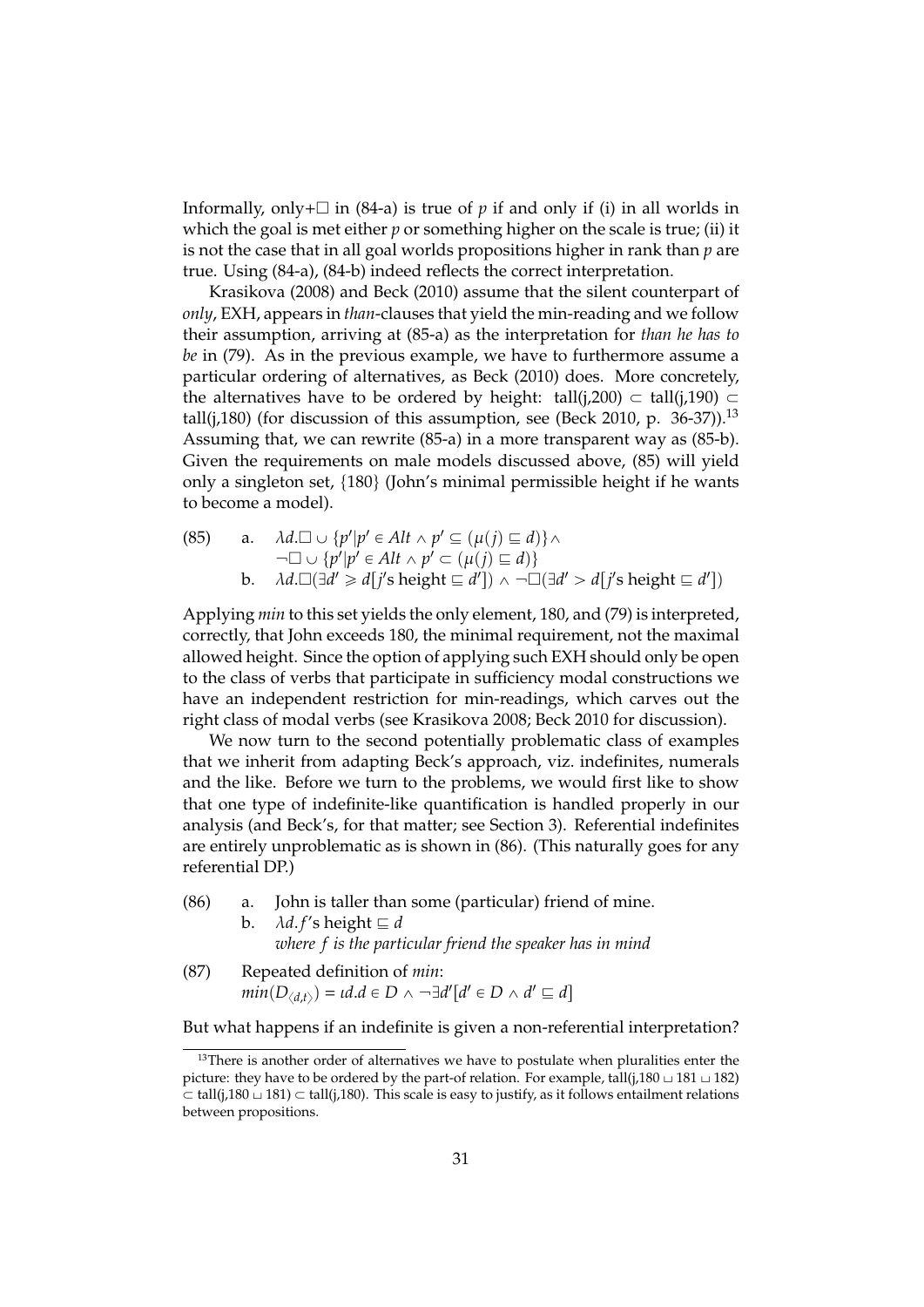Take, for example, (88) and assume *one of his classmates* is interpreted with narrow-scope, non-referentially.

(88) John is taller than one of his classmates is.

On Beck's approach, the *than*-clause would first collect the most informative intervals such that there exists a classmates whose height is in that interval. This yields the set of heights of the individual classmates. The second step in Beck's selection approach then picks the maximum degree from that set. As a result, Beck predicts (88) to have a more-than-maximum reading. She argues that this is a good result, since her intuitions tell her that certain German counterparts of (88) are ambiguous between a maximum and a referential reading. Our own intuitions are rather different. We think that the Dutch and Czech counterpart of (88) lacks the more-than-minimum reading. It is beyond the scope of this paper to settle the empirical issue of which indefinites, if any, give rise to more-than-maximum readings in *than*-clauses. Interestingly, though, for better or for worse, the predictions of our approach actually differ from Beck's, just like our intuitions do. To see this, say that there are only two classmates, one is 170cm and one is 190cm. On our account, the *than*-clause of (88) would start out as returning those pluralities *d* such that there exists a classmate of John's such that his or her height is included in *d*. Then, before the minimality operator applies we have a set of pluralities some of which contain the degree 170 as an atomic part, some of which contain 190 as an atomic part and some contain both. Applying *min* in (88) now yields undefinedness, since there are two *d*'s in this set that have no parts that are also in the set, namely the atoms 170 and 190.

So far, all the examples we looked at had *than*-clauses that collected a set of pluralities with a unique minimum. But as the above discussion shows not all *than*-clauses provide such a unique minimal degree. Without amendment, our approach predicts that existential quantifiers in *than*-clauses yield undefinedness. In other words, indefinites can only be interpreted referentially (or taking wide scope).

For disjunction and *any*, where no referential readings are available, we reach the problematic prediction that they lack an interpretation in comparatives. This is clearly incorrect.

- (89) a. John is taller than Abby or Bill are.
	- *b. min*( $\lambda d$ .Abby's height  $\subseteq d \vee$  Bill's height  $\subseteq d$ ) is undefined
- (90) a. John is taller than anyone else is.
	- b. *min*( $\lambda d.\exists x(x \neq \text{John} \land \mu(x) \sqsubseteq d)$ ) is undefined

In fact, it is not just existential quantifiers that create multiple minima. Any quantifier with multiple witnesses does so, and so any non-universal quantifier would yield undefinedness unless it is scoped out of the *than*-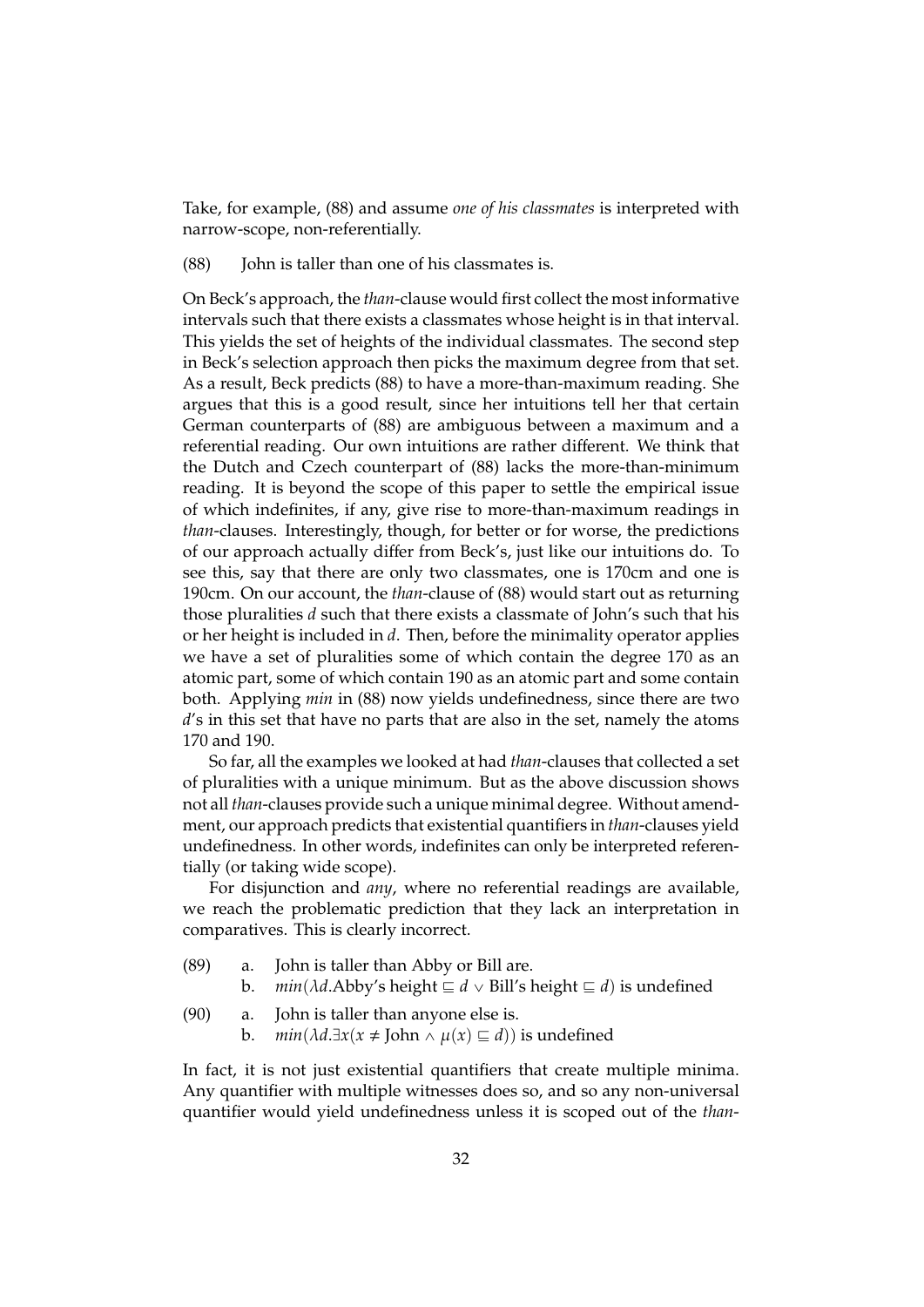clause. Two examples would be (91-a) and (91-b).

(91) a. John is taller than exactly five girls are. b. John is taller than most girls are.

For (91-a), undefinedness can be avoided by following Beck in assuming that the non-monotone quantifier can scope outside of the *than*-clause. This step yields  $(92)$ , which is the correct interpretation.<sup>14</sup>

(92) 
$$
\exists!x_{\#5}[\text{girls}(x) \land \min(\lambda d.\forall y \le x[Atom(y) \rightarrow y's height \sqsubseteq d])
$$
  
 $\in {}^*\lambda d'.\mu(j) > d']$ 

This analysis rests on the assumption that modified numerals are like indefinites in that they may escape scope islands. It is not very clear whether this assumption is warranted (Winter 1997). What *is* clear, though, is that such an analysis would not work for (91-b): distributive quantifiers like *most* are definitely very faithful to scope islands. And if scoping out is not an option, our approach would predict (91-b) to be uninterpretable. This is clearly a wrong prediction and this is why we think a slight modification of our minimality operator is warranted.

The idea is to substitute the iota operator with a choice function, which picks a random minimum degree from the set, (93). (The choice function is then existentially bound at the matrix level.)

(93) Modified definition of *min*:  $min(D_{\langle d,t \rangle}) = f(\lambda d.d \in D \land \neg \exists d'[d' \in D \land d' \sqsubseteq d])$ 

This does not affect our analysis of universal quantifiers (and modals) because until the introduction of non-universals, the set of degrees of *than*clauses always consisted of only one plurality. It leads to a slight modification of our explanation why negative quantifiers are banned from *than*clauses, (76): such examples are now trivially true, being totally uninformative. Most importantly, however, (93) has an effect on (88), since (93) effectively amounts to saying that non-universal quantifiers always yield a forced referential-like interpretation. The *than*-clause in (88) would now yield a single degree, the height of some classmate of John's. For (92-a), we still have to require that the exhaustivity operator, forced by *exactly* can scope at the matrix level, an assumption we share with negation approaches (Gajewski 2008; Alrenga and Kennedy 2014). However, unlike (Beck 2010), we now can get rid of the wide scope of the quantifier itself. This is a positive result given the reservations we expressed above with respect to

 $14$ We make two simplifying assumptions in the notation: first, we assume that the whole quantifier undergoes QR into the matrix clause. A choice-functional approach, which is more standard with indefinites, would yield just the same results, as shown in (Beck 2010). Second, we notate the "exactly" meaning using  $\exists ! x_{#5}$ , which is just an abbreviation for saying that 5 elements satisfy the scope, and no greater number does.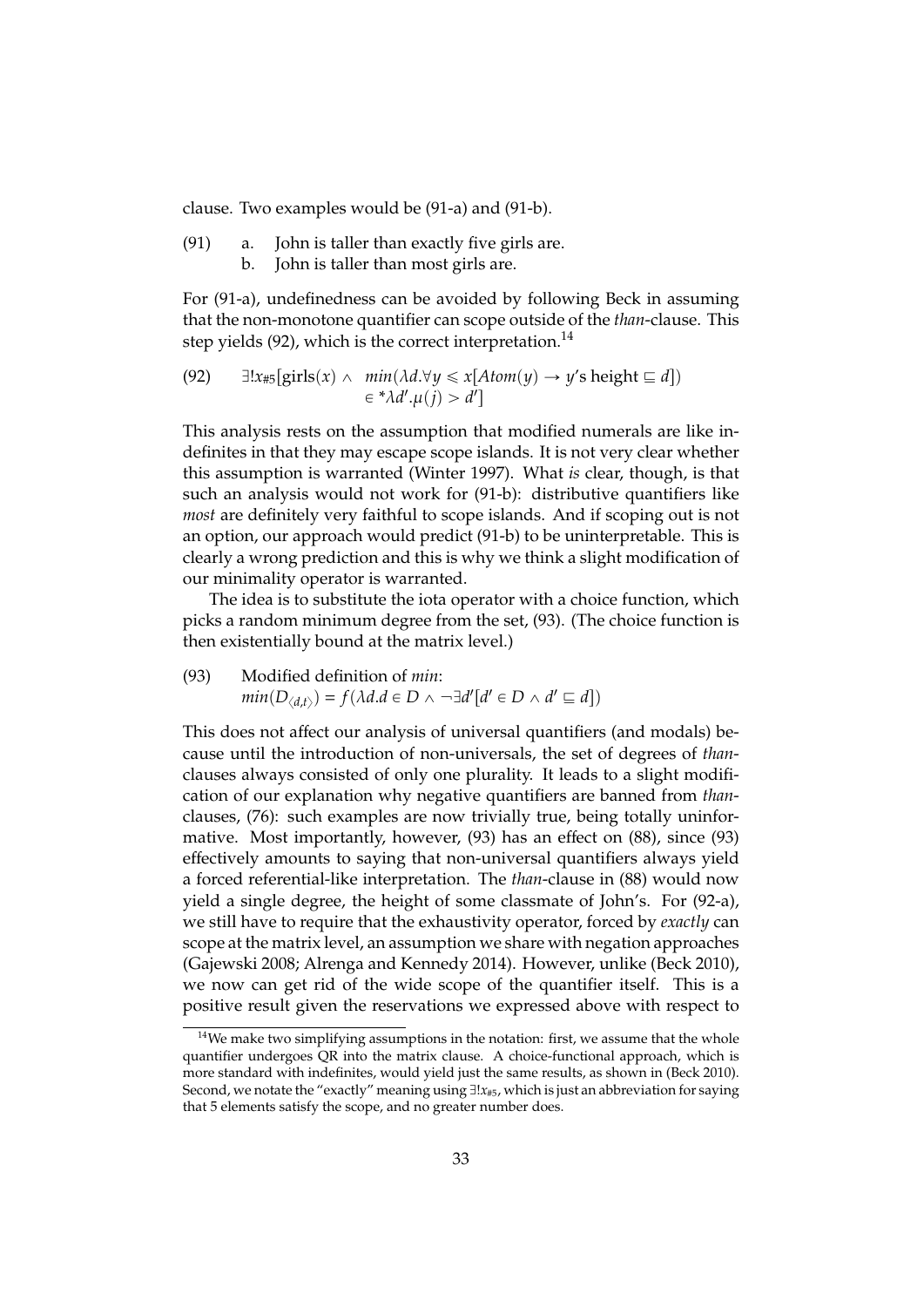the assumption that modified numerals have wide scope capabilities.

Crucially, (93) makes correct predictions for (92-b). In a nutshell, the approach predicts that this sentence says that John is taller than the tallest girl in some *minimal witness* to *most girls*. The weakest instance of that requirement is when John's height is compared to that majority of girls that contains only the shortest possible girls. And so the sentence is interpreted as John being taller than 50% of the girls.

Of course, using (93) would still misfire with disjunctions and indefinites like *anyone*, which would not have the observed max-readings in *than*-clauses. It is conceivable that *any* gives rise to the max-reading in other means. Aloni and Roelofsen (2014) argue that *any* in *than*-clauses is interpreted as a free choice item, which would explain why it forces the same interpretation as universal quantifiers. We are not sure whether such an analysis could be extended to disjunction.

We are aware of one analysis which, we think, is the most successful in assigning the correct interpretation to a wide range of quantifiers in *than*clauses, the so-called *no more* analysis by Alrenga and Kennedy (2014). It is therefore interesting to note that their analysis, clearly superior to ours and Beck's with respect to the cases of this current section, does not seem to be capable of deriving the results that were the main topic of the rest of our paper. (See also Fleisher to appear.) This is because the proposal in Alrenga and Kennedy (2014) is a sub-type of negation approaches, and just like other analyses in that tradition, their account destroys the information regarding individual degrees contributed by quantifiers in *than*-clauses. Narrowing the gap between our adaptation of Beck's selection strategy and the *no more* analysis will be an interesting task for the future.

### **8 Conclusion**

In her 2006 paper, Heim slightly diverges from the interval theory of comparatives by letting adjectives like *tall* relate an individual and a set of degrees. The difference between her account and similar analyses, (Schwarzschild and Wilkinson 2002; Beck 2010) among others, is that the latter analyses impose an extra condition on arguments of adjectives: sets of degrees must be dense, that is, they must form an interval. But while Heim (2006) drops this restriction, she notes that no empirical facts drive this decision.

It is common to model pluralities as sets, and in that view, our paper can be seen as a defence of Heim's treatment of adjectives. In contrast to Heim (2006), however, we provided arguments that dropping the interval condition is a necessary step forward: the reformulation of an interval theory using degree pluralities allowed us to correctly analyse differentials (Section 5) and cumulative readings of comparatives (Section 6). Furthermore,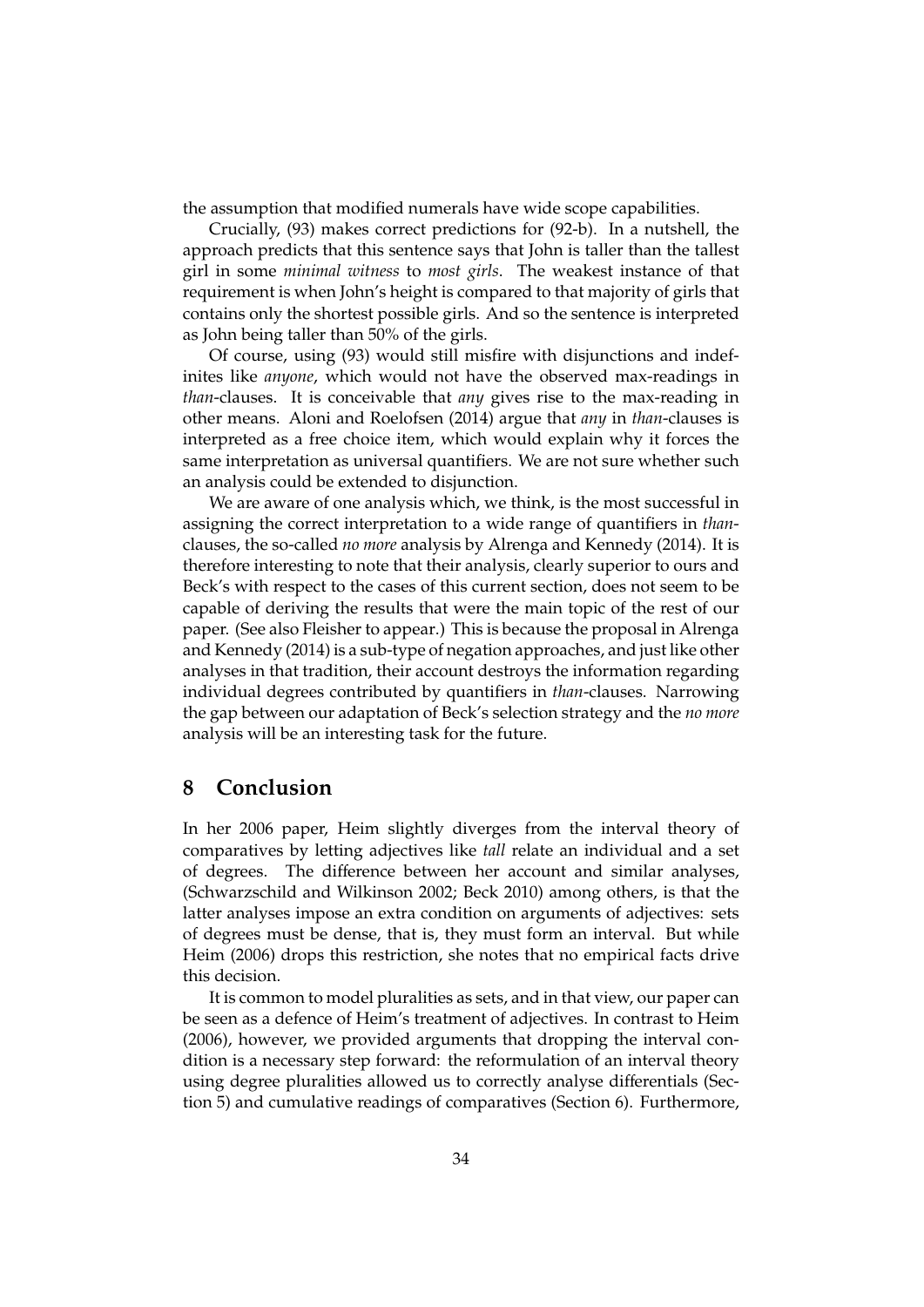these cases, we argued, are problematic for other accounts of comparatives. At the same time, using degree pluralities has the same empirical coverage as Beck (2010) regarding the interpretations encountered for the full range of quantifiers in *than*-clauses of non-differential comparatives (Section 7).

Over the past three decades, the interpretation of the comparative has proven to be a remarkably difficult puzzle to solve. Progress has been steady, but very slow. The reason for this is probably because the semantics of the comparative conflates a great number of phenomena, ranging from scalarity, ellipsis and scope to (possibly) negation. As we have pointed out, part of the enigmatic nature of the semantics of -er may be explained by recognising that *plurality* is yet another phenomenon inherently tied to the comparative.

# **Acknowledgments**

The research leading to these results has received funding from the Netherlands Organisation for Scientific Research (NWO) VENI Grant 257.80.005 (Jakub Dotlačil) and VIDI Grant  $276.70.017$  (both authors) as well as from the European Research Council under the European Union's Seventh Framework Programme (FP/2007-2013) / ERC Grant Agreement no. 313502 (Rick Nouwen), which we hereby gratefully acknowledge. For discussion and comments, we would like to thank Sigrid Beck, Adrian Brasoveanu, Emmanuel Chemla, Nicholas Fleisher, Berit Gehrke, Nathan Klinedinst, Yaron McNabb, Philippe Schlenker, Benjamin Spector and Yasutada Sudo as well as audiences at the workshop on (co-)distributivity at Paris 8, and local colloquia at J.W. Goethe Universitat Frankfurt am Main, UCL London, Radboud ¨ Universiteit Nijmegen, Universität Tübingen and Universiteit Utrecht.

### **References**

- Aloni, M. and F. Roelofsen (2014). Indefinites in comparatives. *Natural Language Semantics 22*(2), 145–167.
- Alrenga, P. and C. Kennedy (2014). No more shall we part: Quantifiers in English comparatives. *Natural Language Semantics 22*(1), 1–53.
- Artstein, R. and N. Francez (2003). Plural times and temporal modification. In P. Dekker and R. van Rooy (Eds.), *Proceedings of the Fourteenth Amsterdam Colloquium*, Amsterdam, pp. 63–68.
- Beck, S. (2010). Quantifiers in *than*-clauses. *Semantics & Pragmatics 3*, 1–72.
- Beck, S. (2012). Lucinda driving too fast again: the scalar properties of ambiguous *than*-clauses. *Journal of Semantics*.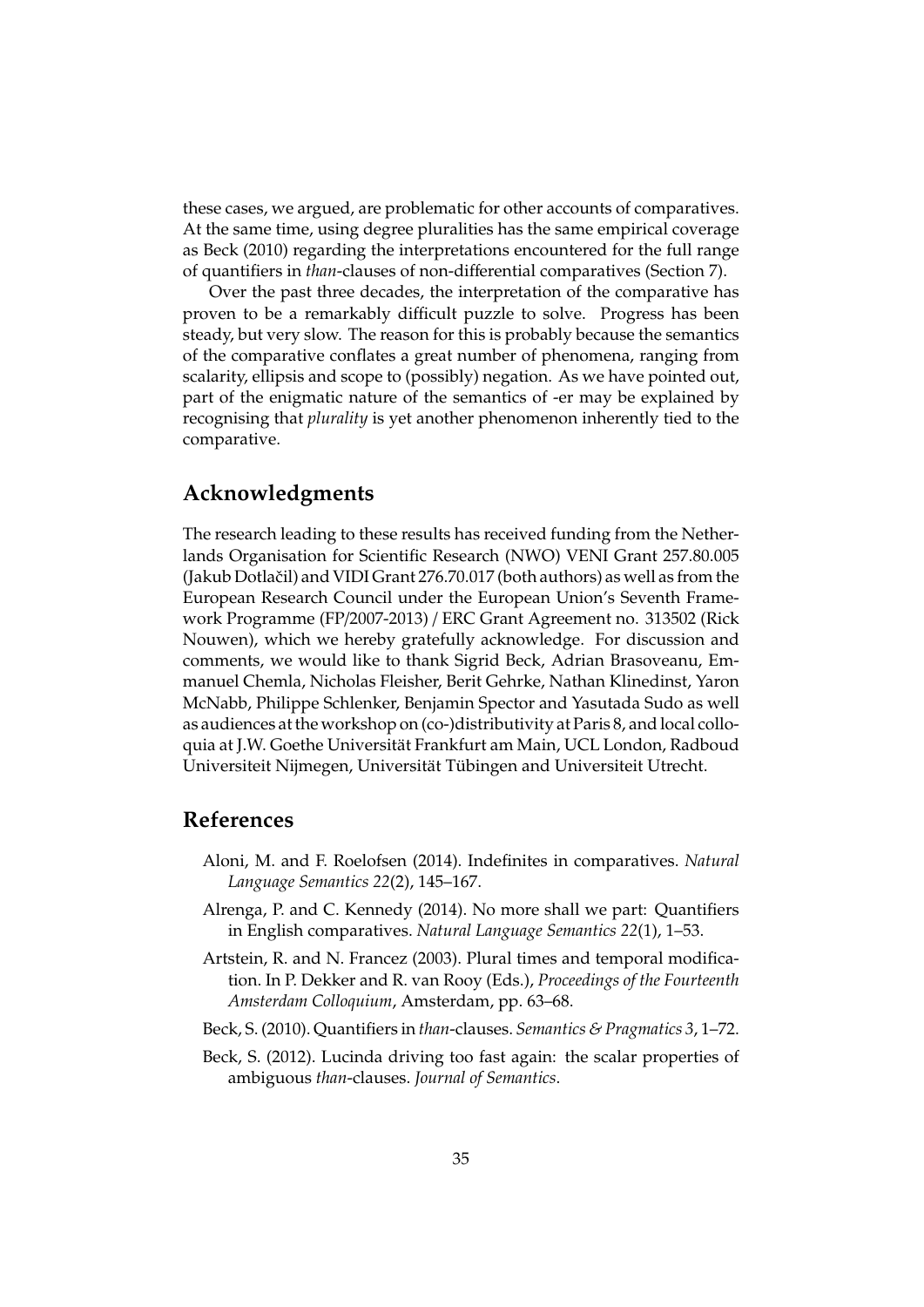- Beck, S. (2014). Plural predication and quantifier 'than'-clauses. In Luka Crnic and Uli Sauerland (eds.), *The Art and Craft of Semantics: A Festschrift for Irene Heim*. MITWPL 70, 91–115.
- Beck, S. and U. Sauerland (2000). Cumulation is needed: A reply to Winter (2000). *Natural Language Semantics 8*(4), 349–371.
- Beck, S. and Y. Sharvit (2002). Pluralities of questions. *Journal of Semantics 19*(2), 105–157.
- van den Berg, M. (1996). *Some aspects of the internal structure of discourse: the dynamics of nominal anaphora*. Ph. D. thesis, University of Amsterdam, Amsterdam.
- Bhatt, R. and R. Pancheva (2004). Late merge of degree clauses. *Linguistic Inquiry 35*, 1–45.
- Brasoveanu, A. (2008). Donkey pluralities: plural information states versus non-atomic individuals. *Linguistics and Philosophy 31*(2), 129–209.
- Bresnan, J. (1973). Syntax of the comparative clause construction in english. *Linguistic Inquiry 4*(3), 275–343.
- Carlson, G. (1977). Amount relatives. *Language 53*, 520–542.
- Champollion, L. (2010). *Parts of a whole: Distributivity as a bridge between aspect and measurement*. Ph. D. thesis, University of Pennsylvania, Philadelphia.
- Champollion, L. (2010). *Cumulative Readings of* Every *Do Not Provide Evidence for Events and Thematic roles*. In M. Aloni, K. Schulz (Eds.), *Proceedings of the 17th Amsterdam Colloquium 2009*. Springer
- Chomsky, N. (1977). On wh-movement. In P. Culicover, T. Wasow, and A. Akmajian (Eds.), *Formal syntax*, pp. 71–132. New York: Academic Press.
- Dalrymple, M., M. Kanazawa, S. Mchombo, and S. Peters (1998). Reciprocal expressions and the concept of reciprocity. *Linguistics and Philosophy 21*, 159–210.
- Davies, M. (2008). The corpus of contemporary american english (coca): 385 million words, 1990-present. Available online at http://www.americancorpus.org.
- Dotlačil, J. (2010). Anaphora and Distributivity: A study of same, different, *reciprocals and* others. Ph. D. thesis, LOT.
- Dowty, D. R. and B. Brodie (1984). The semantics of "floated" quantifiers in a transformational grammar. In M. Cobler, S. MacKaye, and M. T. Wescoat (Eds.), *Proceedings of WCCFL III*.
- von Fintel, K. and S. Iatridou (2005). What to do if you want to go to harlem: Anankastic conditionals and related matters. Ms. MIT, available on .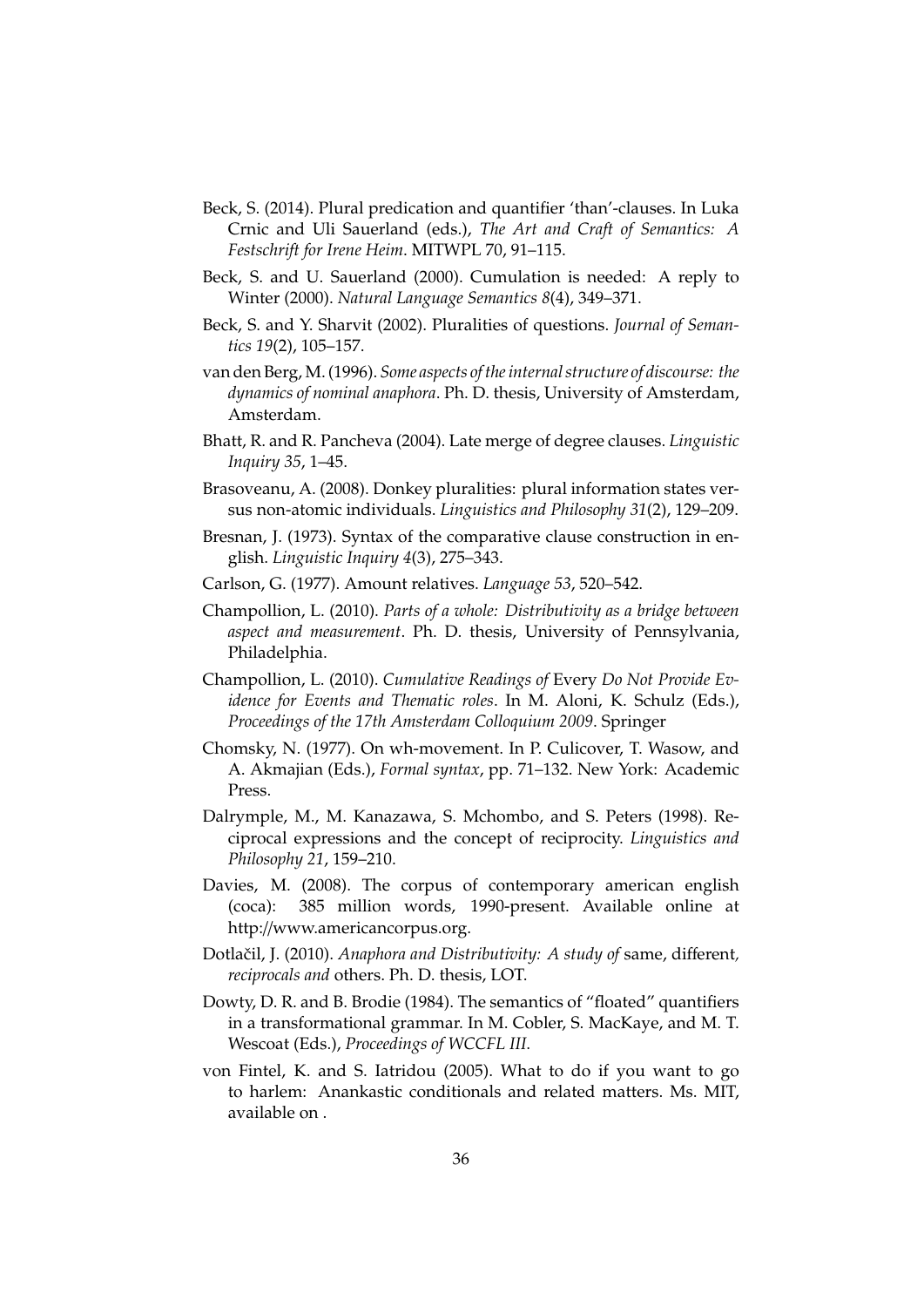- Fitzgibbons, N., Y. Sharvit, and J. Gajewski (2008). Plural superlatives and distributivity. University of Connecticut / SALT proceedings.
- Fleisher, N. (to appear). Comparing theories of quantifiers in *than* clauses: lessons from downward-entailing differentials. *Semantics and Pragmatics*.
- Gajewski, J. (2008). More on quantifiers in comparative clauses. In *Proceedings of SALT 18*, Cornell University, Ithaca, NY. CLC Publications.
- Gillon, B. (1987). The readings of plural noun phrases in English. *Linguistics and Philosophy 10*, 199–219.
- Heim, I. (2000). Degree operators and scope. In *Proceedings of SALT 10*, Ithaca, NY. CLC Publications.
- Heim, I. (2006). Remarks on comparative clauses as generalized quantifiers. SemanticsArchive.
- Heim, I. and A. Kratzer (1998). *Semantics in Generative Grammar*. Oxford: Blackwell Publishing.
- Hoeksema, J. (1983). Plurality and conjunction. In A. ter Meulen (Ed.), *Studies in Modeltheoretic Semantics*, pp. 63–83. Dordrecht: Foris.
- Hoeksema, J. (1996). Floating quantifiers, partitives and distributivity1. In J. Hoeksema (Ed.), *Partitives: studies on the syntax and semantics of partitive and related constructions*, pp. 57–106. Berlin/New York: Mouton de Gruyter.
- Kennedy, C. (1997). *Projecting the adjective: the syntax and semantics of gradability and comparison*. PhD. Thesis, UCSD.
- Kennedy, C. (2002). Comparative deletion and optimality in syntax. *Natural Language & Linguistic Theory 20*(3), 553–621.
- Krasikova, S. (2008). Quantifiers in comparatives. In A. G. nn (Ed.), *Proceedings of SuB12*. Oslo: ILOS.
- Kratzer, A. (2003). The event argument and the semantics of verbs. ms. Four chapters available at http://semanticsarchive.net.
- Krifka, M. (1989). Nominal reference, temporal constitution, and quantification in event semantics. In R. Bartsch, J. van Benthem, and P. van Emde Boas (Eds.), *Semantics and Contextual Expressions*, pp. 75–115. Dordrecht: Foris.
- Krifka, M. (1996). Parametrized sum individuals for plural reference and partitive quantification. *Linguistics and Philosophy 19*, 555–598.
- Landman, F. (1989). Groups. Part I, II. *Linguistics and Philosophy 12*, 559– 605;723–744.
- Landman, F. (1996). Plurality. In S. Lappin (Ed.), *The Handbook of Contemporary Semantic Theory*, pp. 425–457. Blackwell.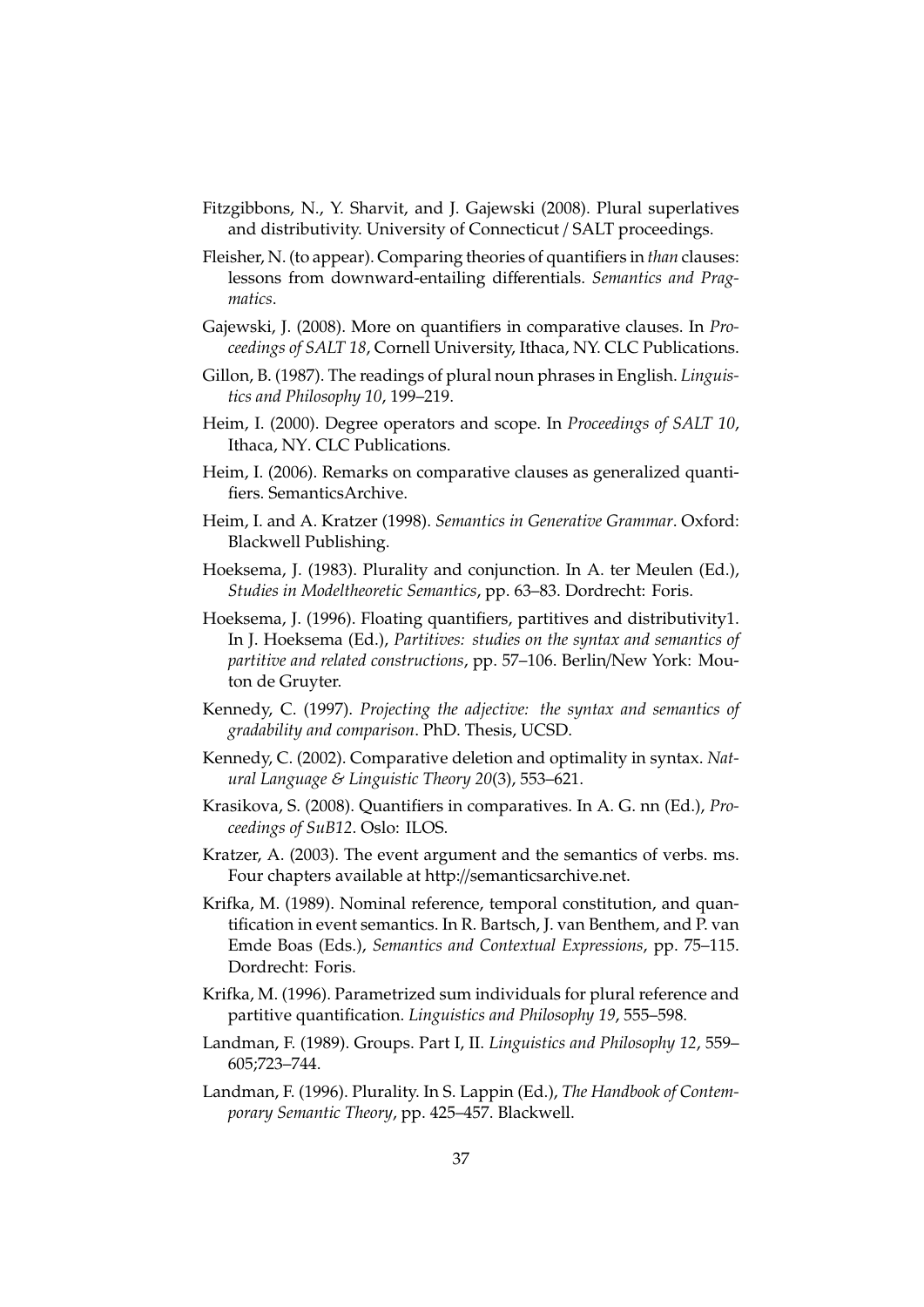Landman, F. (2000). *Events and Plurality*. Kluwer.

- Larson, R. (1988). Scope and comparison. *Linguistics and Philosophy 11*, 1–26.
- Lasersohn, P. (1998). Generalized distributivity operators. *Linguistics and Philosophy 21*(1), 83–93.
- Link, G. (1983). The logical analysis of plurals and mass terms: A latticetheoretical approach. In R. Bäuerle, C. Schwarze, and A. von Stechow (Eds.), *Meaning, Use and Interpretation of Language*, pp. 302–323. Berlin: Walter de Gruyter.
- Link, G. (1987). Generalised quantifiers and plurals. In P. Gårdenfors (Ed.), *Generalised Quantifiers: Linguistic and Logical Approaches*, Volume 31 of *Studies in Linguistics and Philosophy*, pp. 151–180. Dordrecht: D. Reidel Publishing Company.
- Matushansky, O. and E. G. Ruys (2006). Meilleurs voeux: quelques notes sur la comparaison plurielle. In O. Bonami and P. C. Hofherr (Eds.), *Empirical Issues in Formal Syntax and Semantics 6*, pp. 309–330.
- May, R. (1985). *Logical Form: Its Structure and Derivation*. Cambridge, Massachusetts: MIT Press.
- Nouwen, R. (2003). Complement anaphora and interpretation. *Journal of Semantics 20*(1), 73–113.
- Nouwen, R. (2007). On dependent pronouns and dynamic semantics. *Journal of Philosophical Logic 36*(2), 123–154.
- Nouwen, R. (2015). Plurality. In M. Aloni and P. Dekker (Eds.), *Cambridge Handbook of Semantics*. Cambridge University Press.
- Reinhart, T. (1997). Quantifier scope: how labor is divided between QR and choice functions. *Linguistics and Philosophy 20*, 335–397.
- Roberts, C. (1987). *Modal Subordination, anaphora and distributivity*. Ph. D. thesis, University of Massachussets, Amherst.
- Scha, R. and D. Stallard (1988). Multi-level plurals and distributivity. In *Proceedings of the 26th Annual Meeting of the ACL*, Buffalo, New York.
- Schein, B. (1993). *Plurals and Events*, Volume 23 of *Current Studies in Linguistics*. The MIT Press.
- Schwarzschild, R. (1996). *Pluralities*, Volume 61 of *Studies in Linguistics and Philosophy*. Dordrecht: Kluwer academic publishers.
- Schwarzschild, R. (2008). The semantics of comparatives and other degree constructions. *Language and Linguistics Compass 2*(2), 308–331.
- Schwarzschild, R. and K. Wilkinson (2002). Quantifiers in comparatives: A semantics of degree based on intervals. *Natural Language Semantics 10*, 1–41.